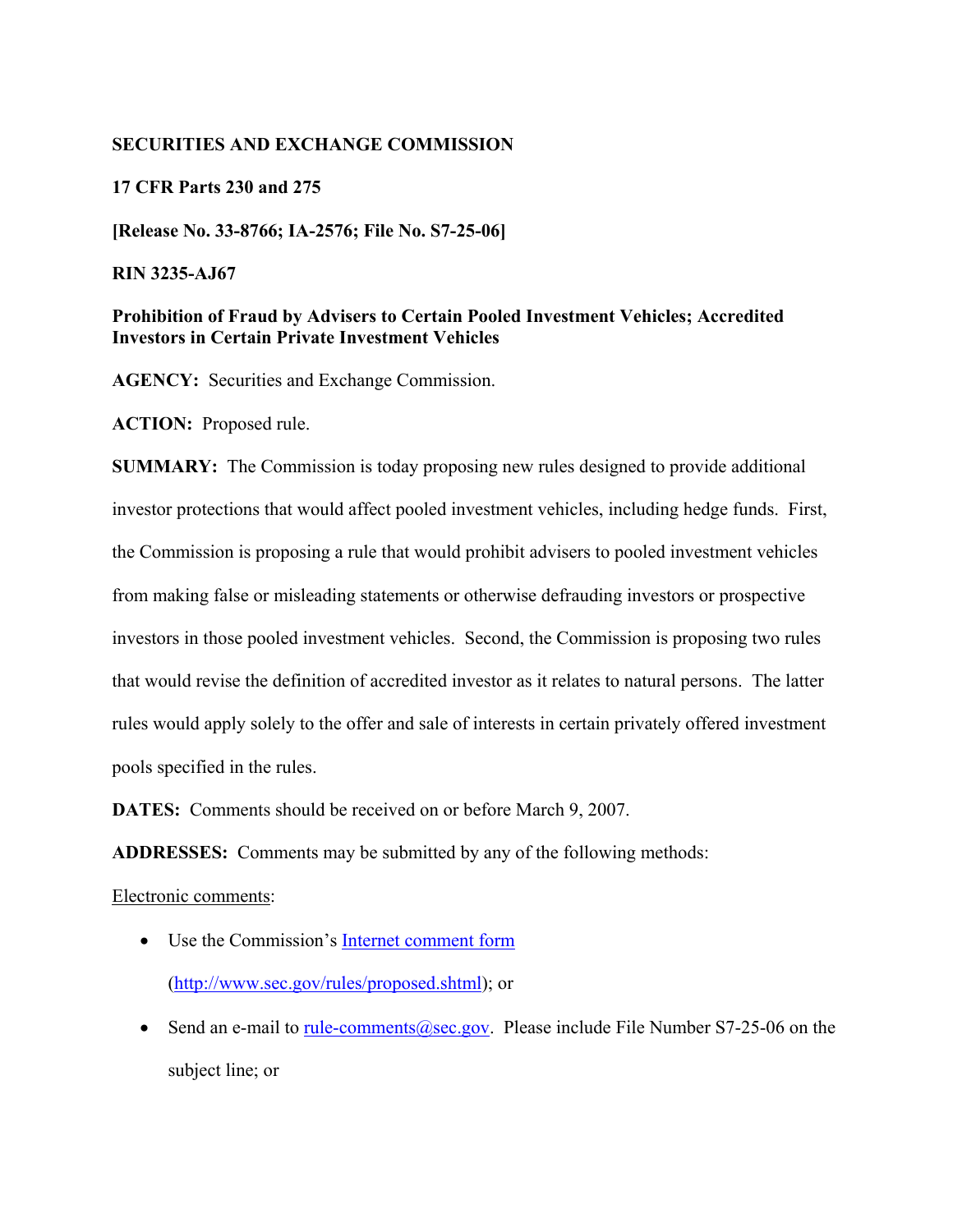• Use the Federal eRulemaking Portal [\(http://www.regulations.gov\)](http://www.sec.gov/cgi-bin/goodbye.cgi?www.regulations.gov). Follow the instructions for submitting comments.

#### Paper comments:

<span id="page-1-1"></span> $\overline{a}$ 

• Send paper comments in triplicate to Nancy M. Morris, Secretary, Securities and Exchange Commission, 100 F Street, NE, Washington, DC 20549-1090.

All submissions should refer to File Number S7-25-06.This file number should be included on the subject line if e-mail is used. To help us process and review your comments more efficiently, please use only one method. The Commission will post all comments on the Commission's Internet Web site ([http://www.sec.gov/rules/proposed.shtml\)](http://www.sec.gov/rules/proposed.shtml). Comments are also available for public inspection and copying in the Commission's Public Reference Room, 100 F Street, NE, Washington, DC 20549. All comments received will be posted without change; we do not edit personal identifying information from submissions. You should submit only information that you wish to make available publicly.

**FOR FURTHER INFORMATION CONTACT:** With respect to proposed rule 206(4)-8, Jennifer Sawin, Senior Special Counsel, or Daniel Kahl, Branch Chief, at 202-551-6787, and with respect to proposed rules 216 and 509, Elizabeth G. Osterman, Assistant Chief Counsel, or Tara R. Buckley, Senior Counsel, at 202-551-6825, Division of Investment Management, Securities and Exchange Commission, 100 F Street, NE, Washington, DC 20549-5041.

**SUPPLEMENTARY INFORMATION:** The Commission is requesting comment on proposed new rule 206(4)-8 under the Investment Advisers Act of [1](#page-1-0)940 ("Advisers Act"),  $\frac{1}{1}$  and proposed new rules [2](#page-1-1)16 and 509 under the Securities Act of 1933 ("Securities Act").<sup>2</sup>

<span id="page-1-0"></span><sup>1</sup> 15 U.S.C. 80b. Unless otherwise noted, when we refer to the Advisers Act, or any paragraph of the Advisers Act, we are referring to 15 U.S.C. 80b of the United States Code, at which the Advisers Act is codified.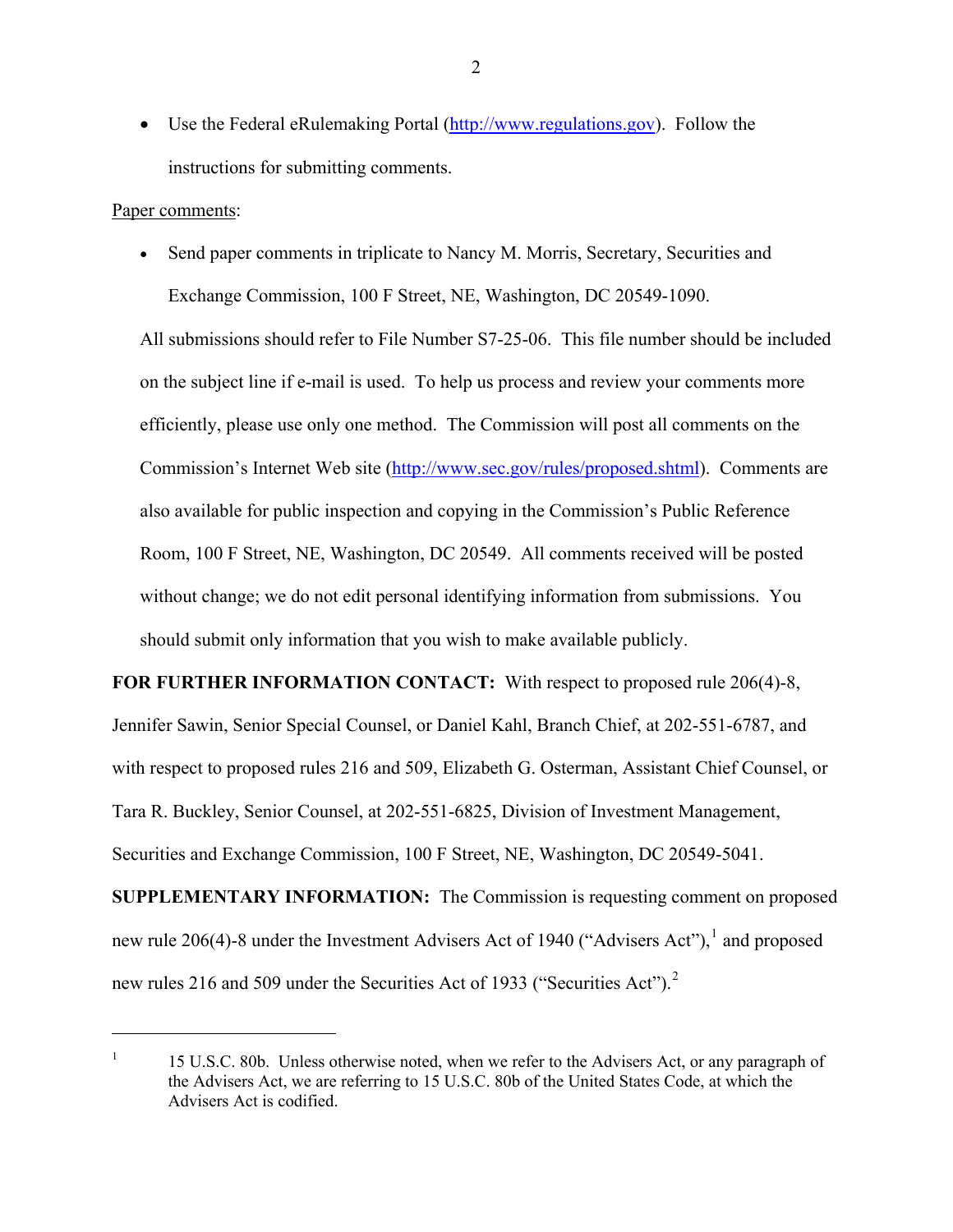# <span id="page-2-0"></span>**TABLE OF CONTENTS**

| L               |                                                                            |     |
|-----------------|----------------------------------------------------------------------------|-----|
| Π.              |                                                                            |     |
| $A_{\cdot}$     |                                                                            |     |
| B.              |                                                                            |     |
| $\mathcal{C}$ . |                                                                            |     |
| D.              |                                                                            |     |
| III.            | AMENDMENTS TO PRIVATE OFFERING RULES UNDER                                 |     |
|                 |                                                                            |     |
| $A_{\cdot}$     |                                                                            |     |
| <b>B.</b>       |                                                                            |     |
| IV.             |                                                                            |     |
| V.              |                                                                            |     |
| A.              |                                                                            |     |
| <b>B.</b>       |                                                                            |     |
| VI.             |                                                                            |     |
| A.              |                                                                            |     |
| <b>B.</b>       |                                                                            |     |
| VII.            |                                                                            |     |
| A.              |                                                                            |     |
| <b>B.</b>       | Initial Regulatory Flexibility Analysis for Proposed Rules 509 and 216  47 |     |
| VIII.           | EFFECTS ON COMPETITION, EFFICIENCY AND CAPITAL FORMATION  52               |     |
| IX.             |                                                                            |     |
| Χ.              |                                                                            | -54 |
|                 |                                                                            |     |

# **I. INTRODUCTION**

In the past few years, the Commission has been examining a variety of issues relating to

hedge funds and other pooled investment vehicles with a view to strengthening protections for

investors.<sup>[3](#page-2-1)</sup> We are now proposing to address two areas of particular concern. First, we are

proposing to adopt a new antifraud rule under the Advisers Act that would clarify, in light of a

 $\frac{1}{2}$ <sup>2</sup> 15 U.S.C. 77. Unless otherwise noted, when we refer to the Securities Act, or any paragraph of the Securities Act, we are referring to 15 U.S.C. 77 of the United States Code, at which the Securities Act is codified.

<span id="page-2-1"></span><sup>3</sup> See, e.g., Implications of the Growth of Hedge Funds, Staff Report to the United States Securities and Exchange Commission, available at<http://www.sec.gov/spotlight/hedgefunds.htm> ("2003 Staff Study").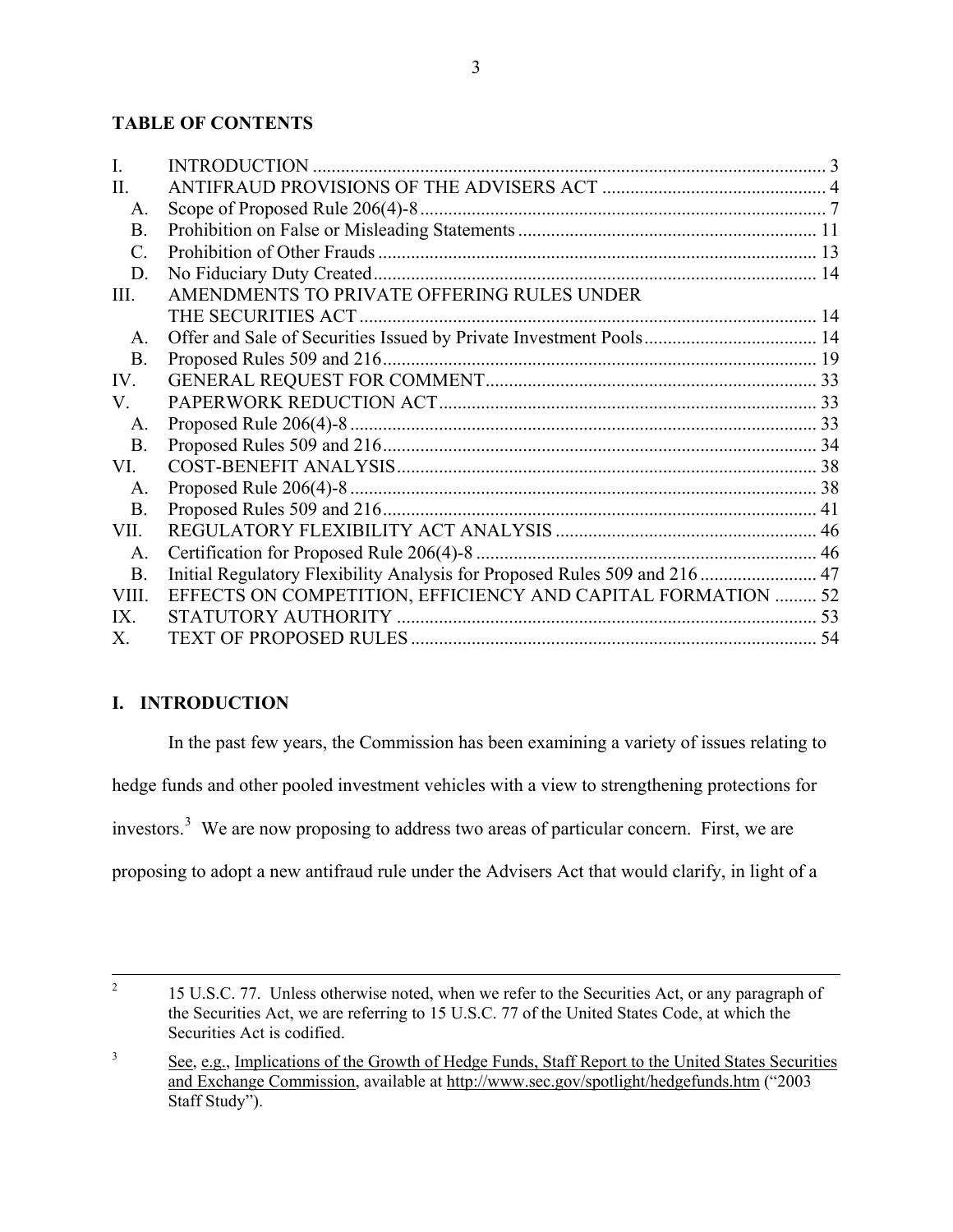<span id="page-3-0"></span>recent court decision,<sup>[4](#page-3-1)</sup> the Commission's ability to bring enforcement actions under the Advisers Act against investment advisers who defraud investors or prospective investors in a hedge fund or other pooled investment vehicle.

Second, we are proposing a rule that would revise the requirements for determining whether an individual is eligible to invest in certain pooled investment vehicles. We are concerned that the definition of "accredited investor," which certain privately offered investment pools ("private pools") use in determining whether an individual is eligible to invest in the pool, may not provide sufficient protections for investors. We are therefore proposing to define a new category of accredited investor called "accredited natural person," which is designed to help ensure that investors in these types of funds are capable of evaluating and bearing the risks of their investments.

Consistent with the purposes of the Advisers Act and the Securities Act, we believe these two proposals have the potential to enhance substantially the protections for investors and potential investors in hedge funds and other similar funds.

### **II. ANTIFRAUD PROVISIONS OF THE ADVISERS ACT**

The Advisers Act is intended to protect investors whose assets are managed by investment advisers in pools as well as those who rely on advisers to manage their individual portfolios or to otherwise provide them with investment advice.<sup>[5](#page-3-2)</sup> Advisers to pooled investment

 $\frac{1}{4}$ 

Goldstein v. Securities and Exchange Commission, 451 F.3d 873 (D.C. Cir. 2006) ("Goldstein").

<span id="page-3-2"></span><span id="page-3-1"></span><sup>5</sup> Section 201 (Findings) of the Advisers Act states "that investment advisers are of national concern, in that, among other things … the foregoing transactions occur in such volume as substantially to affect interstate commerce, national securities exchanges, and other securities markets, the national banking system, and the national economy."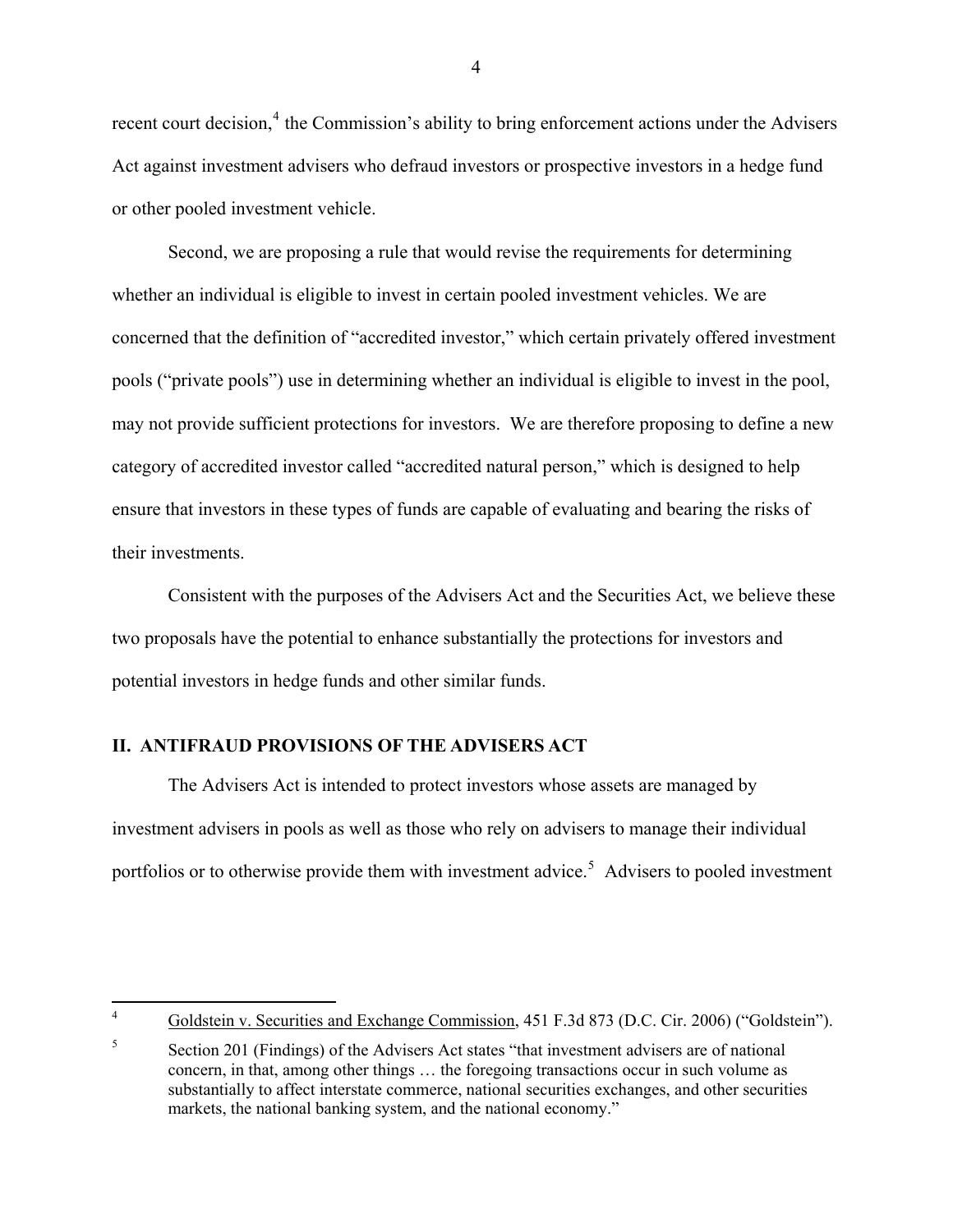vehicles that invest in securities, including unregistered pools, are "investment advisers" under the Advisers Act.<sup>[6](#page-4-0)</sup>

The Advisers Act gives the Commission broad authority to protect against fraud by these investment advisers. Section 206(1) of the Advisers Act makes it unlawful for any adviser to "employ any device, scheme, or artifice to defraud any client or prospective client," and section 206(2) makes it unlawful for any adviser to "engage in any transaction, practice, or course of business which operates as a fraud or deceit upon any client or prospective client." Section 206(4) of the Advisers Act provides that it is unlawful for investment advisers to "engage in any act, practice, or course of business which is fraudulent, deceptive, or manipulative" and that "[t]he Commission shall, for purposes of [paragraph 206(4)] by rules and regulations define, and prescribe means reasonably designed to prevent, such acts, practices and courses of business as are fraudulent, deceptive, or manipulative." $7$ 

<span id="page-4-0"></span> 6 Section 202(a)(11) of the Advisers Act defines an investment adviser as "any person who, for compensation, engages in the business of advising others, either directly or through publications or writings, as to the value of securities or as to the advisability of investing in, purchasing or selling securities, or who, for compensation and as part of a regular business, issues or promulgates analyses or reports concerning securities . . .". Sections 202(a)(11)(A)-(F) identify several types of persons who are excepted from this definition, even though they may give advice about securities; exceptions are available to certain banks, accountants, lawyers, teachers, engineers, broker-dealers, publishers and ratings agencies. See also Abrahamson v. Fleschner, 568 F.2d 862, 871 (2d Cir. 1977), cert. denied, 436 U.S. 913 (1978), overruled on other grounds by Transamerica Mortgage Advisors, Inc. v. Lewis, 444 U.S. 11 (1979) ("Transamerica"); SEC v. Saltzman, 127 F. Supp. 2d 660, 669 (E.D. Pa. 2000); SEC v. Michael W. Berger, Manhattan Investment Fund, Ltd., and Manhattan Capital Management, Inc., 244 F. Supp. 2d 180, 192 (S.D.N.Y. 2001).

<span id="page-4-1"></span><sup>7</sup> Section 206(4) was added to the Advisers Act in Pub. L. No. 86-750, 74 Stat. 885 (1960) at sec. 9. See H.R. Rep. No. 2197, 86th Cong., 2d Sess. (1960) at 7-8 ("Because of the general language of section 206 and the absence of express rulemaking power in that section, there has always been a question as to the scope of the fraudulent and deceptive activities which are prohibited and the extent to which the Commission is limited in this area by common law concepts of fraud and deceit . . . [Section 206(4)] would empower the Commission, by rules and regulations to define, and prescribe means reasonably designed to prevent, acts, practices, and courses of business which are fraudulent, deceptive, or manipulative. This is comparable to Section  $15(c)(2)$  of the Securities Exchange Act of 1934 [15 U.S.C. 78o(c)(2)] which applies to brokers and dealers."). See also S. Rep. No. 1760, 86th Cong., 2d Sess. (1960) at 8 ("This [section 206(4) language] is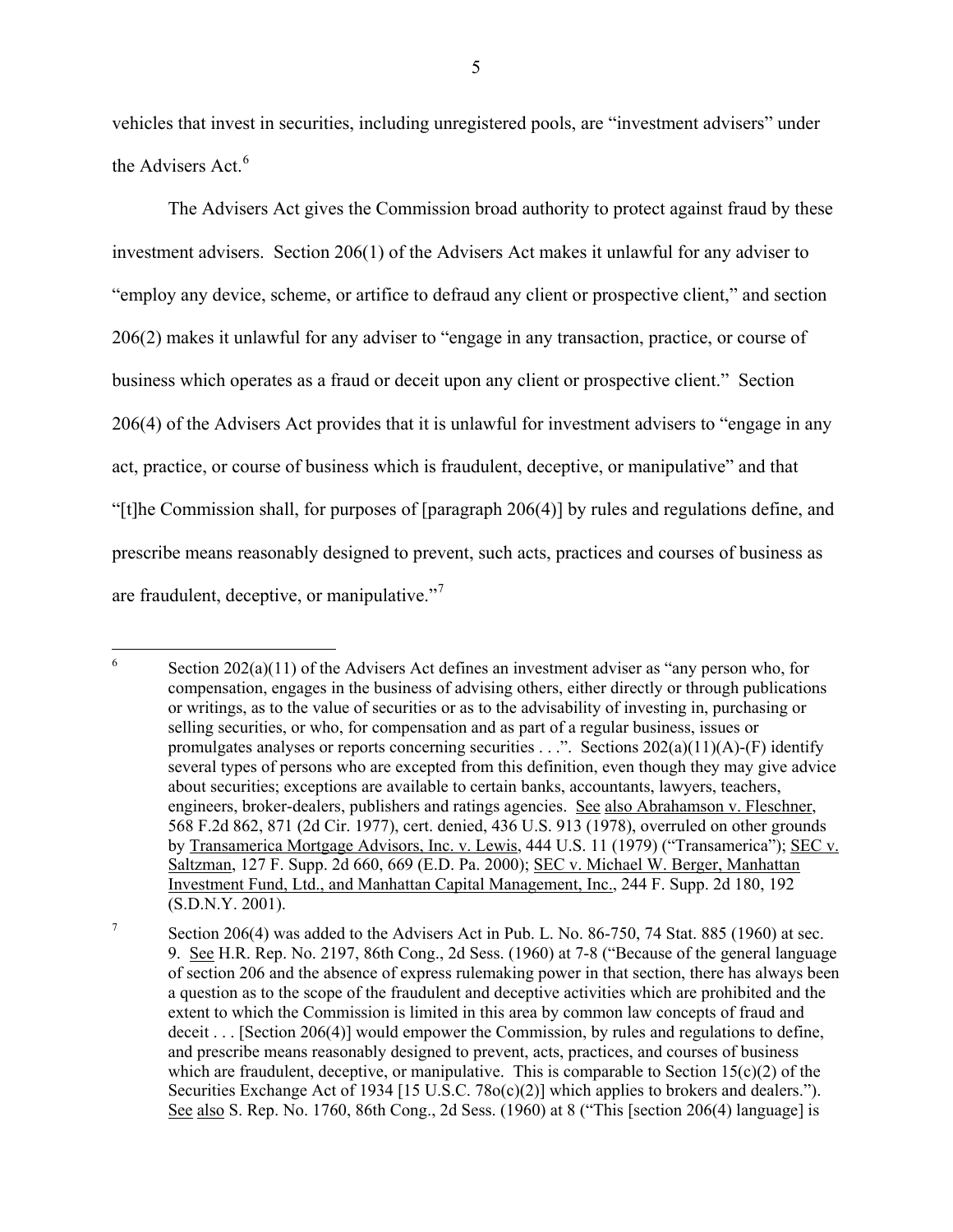Recently, an opinion by the Court of Appeals for the D.C. Circuit created uncertainties regarding obligations that investment advisers to pools have to the pools' investors.<sup>[8](#page-5-0)</sup> The court, in Goldstein v. SEC, vacated a rule we adopted in 2004 that required certain hedge fund advisers to register under the Advisers Act. $9$  In addressing the scope of the exemption from registration in section 203(b)(3) of the Advisers Act and the meaning of "client" as used in that section, the court expressed the view that, for purposes of sections 206(1) and (2), the "client" of an investment adviser managing a pool is the pool itself, not the investors in the pool.<sup>[10](#page-5-2)</sup> As a result, the opinion created some uncertainty regarding the application of sections 206(1) and 206(2) of the Advisers Act in certain cases where investors in a pool are defrauded by an investment adviser.

The Goldstein decision did not, however, call into question the Commission's authority to adopt rules under section 206(4) of the Advisers Act to protect investors in pooled investment vehicles. Section 206(4) is broader in scope and not limited to conduct aimed at clients or

 $\overline{a}$ 

almost the identical wording of section  $15(c)(2)$  of the Securities Exchange Act of 1934 in regard to brokers and dealers."). The Supreme Court, in United States v. O'Hagan, interpreted nearly identical language in section 14(e) of the Securities Exchange Act of 1934 [15 U.S.C. 78n(e)] ("Exchange Act") as providing the Commission with authority to adopt rules that are "definitional and prophylactic" and that may prohibit acts that are "not themselves fraudulent ... if the prohibition is 'reasonably designed to prevent ... acts and practices [that] are fraudulent.'" United States v. O'Hagan, 521 U.S. 642, at 667, 673 (1997). The wording of the rulemaking authority in section 206(4) remains substantially similar to that of section 14(e) and section 15(c)(2) of the Exchange Act.

<span id="page-5-0"></span><sup>8</sup> Prior to the issuance of this opinion, we brought enforcement actions against hedge fund advisers alleging false or misleading statements to investors under sections 206(1) and (2) of the Advisers Act. See, e.g., SEC v. Kirk S. Wright, International Management Associates, LLC, et al., Litigation Release No. 19581 (Feb. 28, 2006); SEC v. Wood River Capital Management, LLC, et al., Litigation Release No. 19428 (Oct. 13, 2005) ("Wood River"); SEC v. Samuel Israel III; Daniel E. Marino; Bayou Management, LLC; Bayou Accredited Fund, LLC; Bayou Affiliates Fund, LLC; Bayou No Leverage Fund, LLC; and Bayou Superfund, LLC, Litigation Release No. 19406 (Sept. 29, 2005) ("Bayou"); SEC v. Beacon Hill Asset Management LLC, et al., Litigation Release No. 18745A (June 16, 2004).

<span id="page-5-1"></span><sup>9</sup> Goldstein, supra note 4.

<span id="page-5-2"></span><sup>10</sup> Id.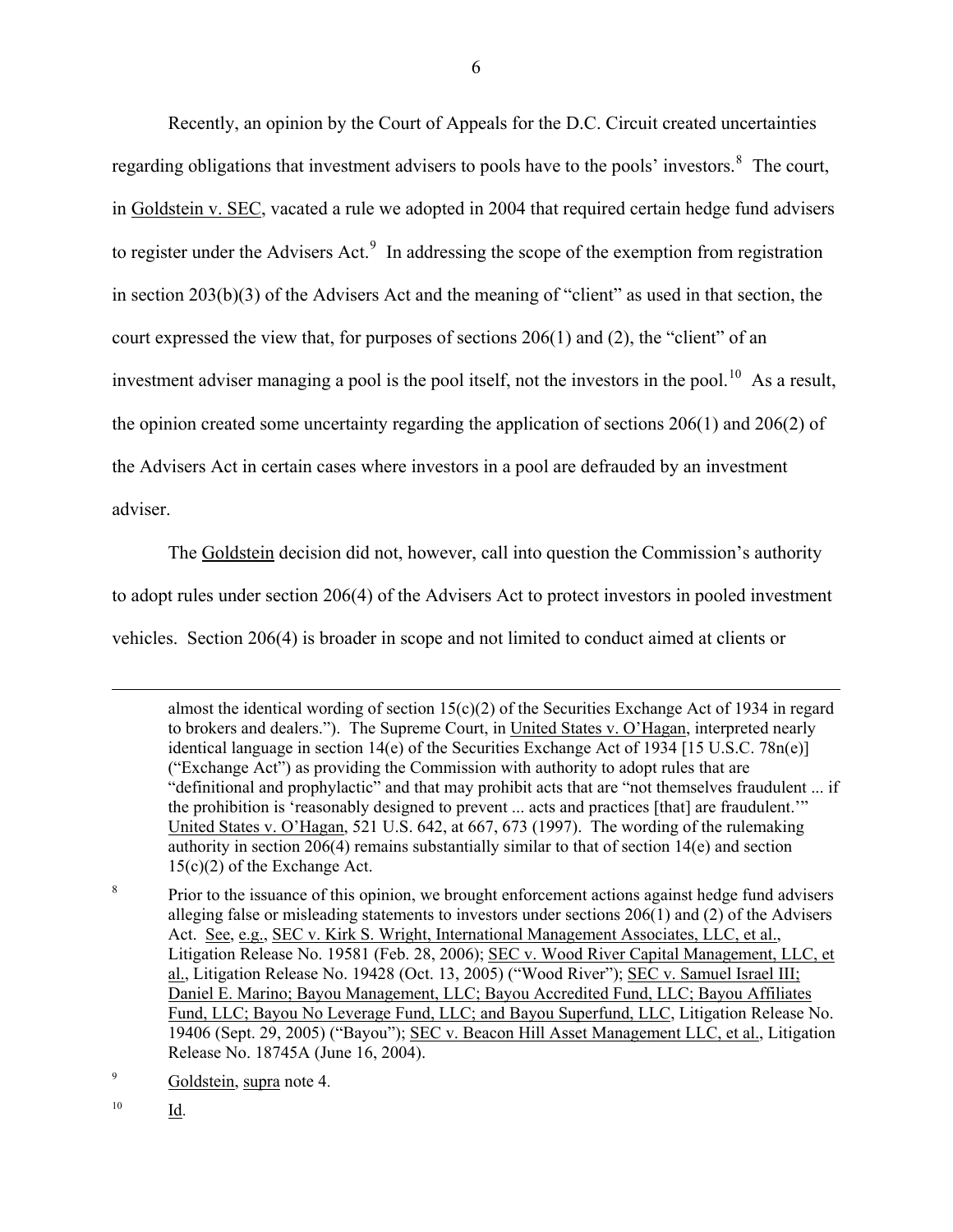<span id="page-6-0"></span>prospective clients. This section permits us to adopt rules proscribing fraudulent conduct that is potentially harmful to the growing number of investors who directly or indirectly invest in hedge funds and other types of pooled investment vehicles. Our commitment to protect the interests of those investors is no less than those to whom the adviser directly provides investment advice.

Accordingly, today we are using our authority under section 206(4) to propose, as a means reasonably designed to prevent fraud, a new rule under the Advisers Act that would prohibit advisers to investment companies and other pooled investment vehicles from (i) making false or misleading statements to investors in those pools, or (ii) otherwise defrauding them. We would enforce the rule through administrative and civil actions against advisers under section 206(4) of the Advisers Act.

#### **A. Scope of Proposed Rule 206(4)-8**

 $\overline{a}$ 

#### **1. Investors and Prospective Investors.**

Section 206(4), unlike sections 206(1) and (2), is not limited to conduct aimed at clients or prospective clients.<sup>[11](#page-6-1)</sup> Proposed rule 206(4)-8 would address the uncertainty created by the Goldstein decision regarding conduct aimed at investors by prohibiting advisers from (i) making false or misleading statements to investors in pooled investment vehicles, or (ii) otherwise defrauding these investors.

Sections 206(1) and (2) of the Act make unlawful fraud by advisers to both clients and prospective clients. For similar policy reasons, rule 206(4)-8 would also prohibit false or misleading statements made to, or other fraud on, prospective investors in pooled investment

<span id="page-6-1"></span><sup>&</sup>lt;sup>11</sup> See Goldstein, supra note 4, at note 6. See also United States v. Elliott, 62 F.3d 1304, 1311 (11<sup>th</sup> Cir. 1995).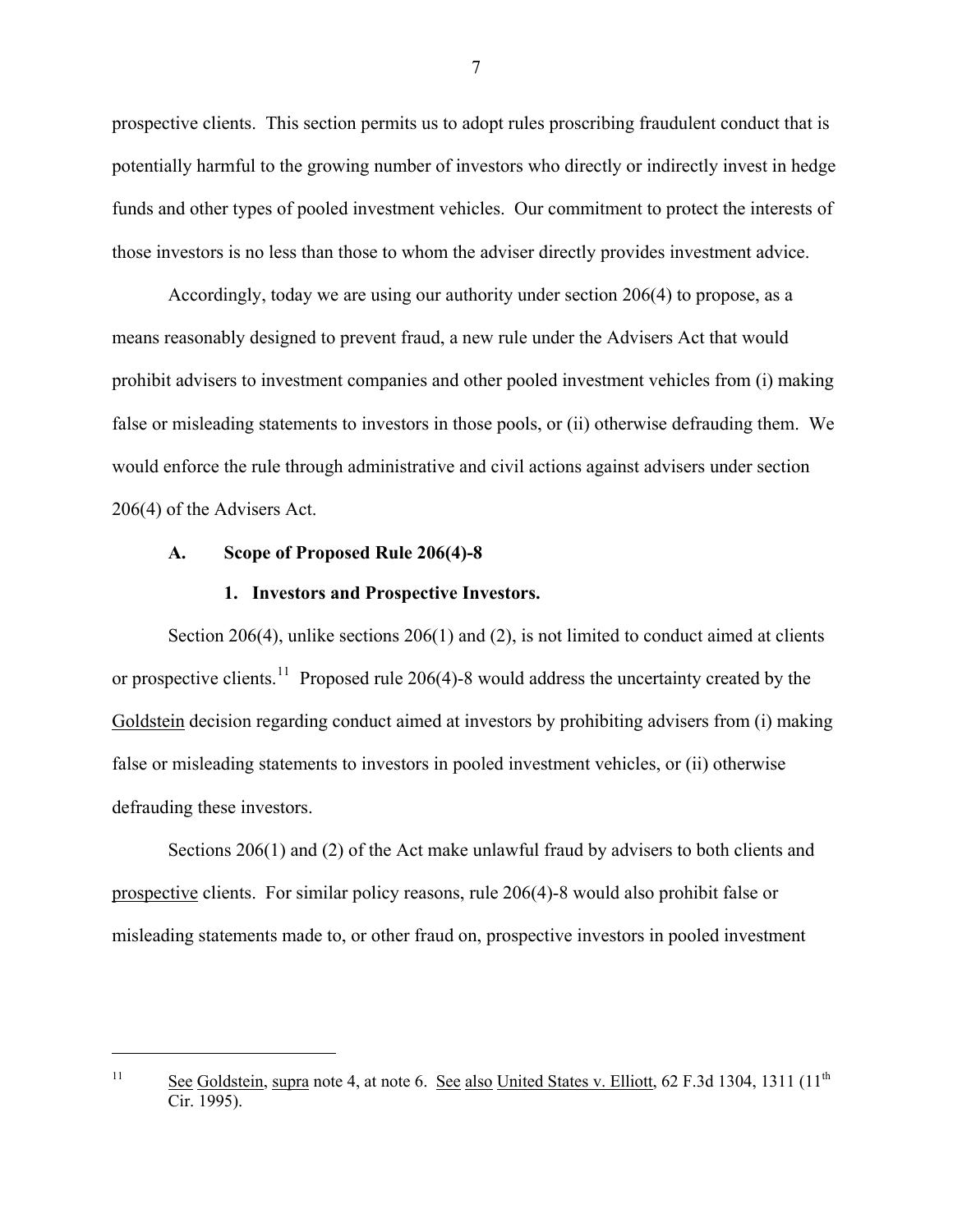vehicles.[12](#page-7-0) Thus, the rule would prohibit false or misleading statements made, for example, to existing investors in account statements as well as to prospective investors in private placement memoranda, offering circulars, or responses to "requests for proposals."

We request comment on this aspect of the proposed rule.

## **2. Unregistered Advisers.**

The proposed rule would apply to any investment adviser to a pooled investment vehicle, including advisers that are not registered or required to be registered under the Advisers Act.<sup>[13](#page-7-1)</sup> Many of our enforcement cases against advisers to pools have been against advisers that are not registered under the Advisers Act, and we believe it is critical that we continue to be in a position to bring actions against unregistered advisers that manage pools and that defraud investors in those pools.

While section 206 applies to all investment advisers,  $14$  our other antifraud rules adopted under section 206 apply only to advisers registered or required to be registered under the Advisers Act.<sup>[15](#page-7-3)</sup> In 1996, Congress enacted the National Securities Markets Improvements Act ("NSMIA"), which delegated to state securities authorities responsibility for regulating smaller

<span id="page-7-0"></span> $12$ The effect of "prospective clients" in section  $206(1)$  and (2) is to make unlawful fraudulent behavior that an adviser uses in an attempt to draw in new clients. Similarly, we are including "prospective investors" in the proposed rule for the same underlying policy reasons – that false or misleading statements and other frauds by advisers are no less objectionable when made to prospective investors than when made to persons who have already invested in the pool.

<span id="page-7-1"></span><sup>&</sup>lt;sup>13</sup> Proposed rule 206(4)-8 does not address the question of whether a person is an investment adviser and thus subject to the Act, including the antifraud provisions.

<span id="page-7-2"></span><sup>&</sup>lt;sup>14</sup> See, e.g., SEC v. K.L. Group, LLC, et al., Litigation Release No. 19117 (Mar. 3, 2005) ("KL Group"); SEC v. Barry Alan Bingham and Bingham Capital Management, Litigation Release No. 19345 (Aug. 23, 2005); SEC v. Conrad P. Seghers and James R. Dickey, Litigation Release No. 18749 (June 17, 2004); SEC v. Ryan J. Fontaine and Simpleton Holdings Corporation a/k/a Signature Investments Hedge Fund, Litigation Release No. 17864 (Nov. 26, 2002); SEC v. Edward Thomas Jung, et al., Litigation Release No. 17417 (Mar. 15, 2002).

<span id="page-7-3"></span><sup>&</sup>lt;sup>15</sup> See rules 206(4)-1 through 7 under the Advisers Act [17 CFR 275.206(4)-1 through 7].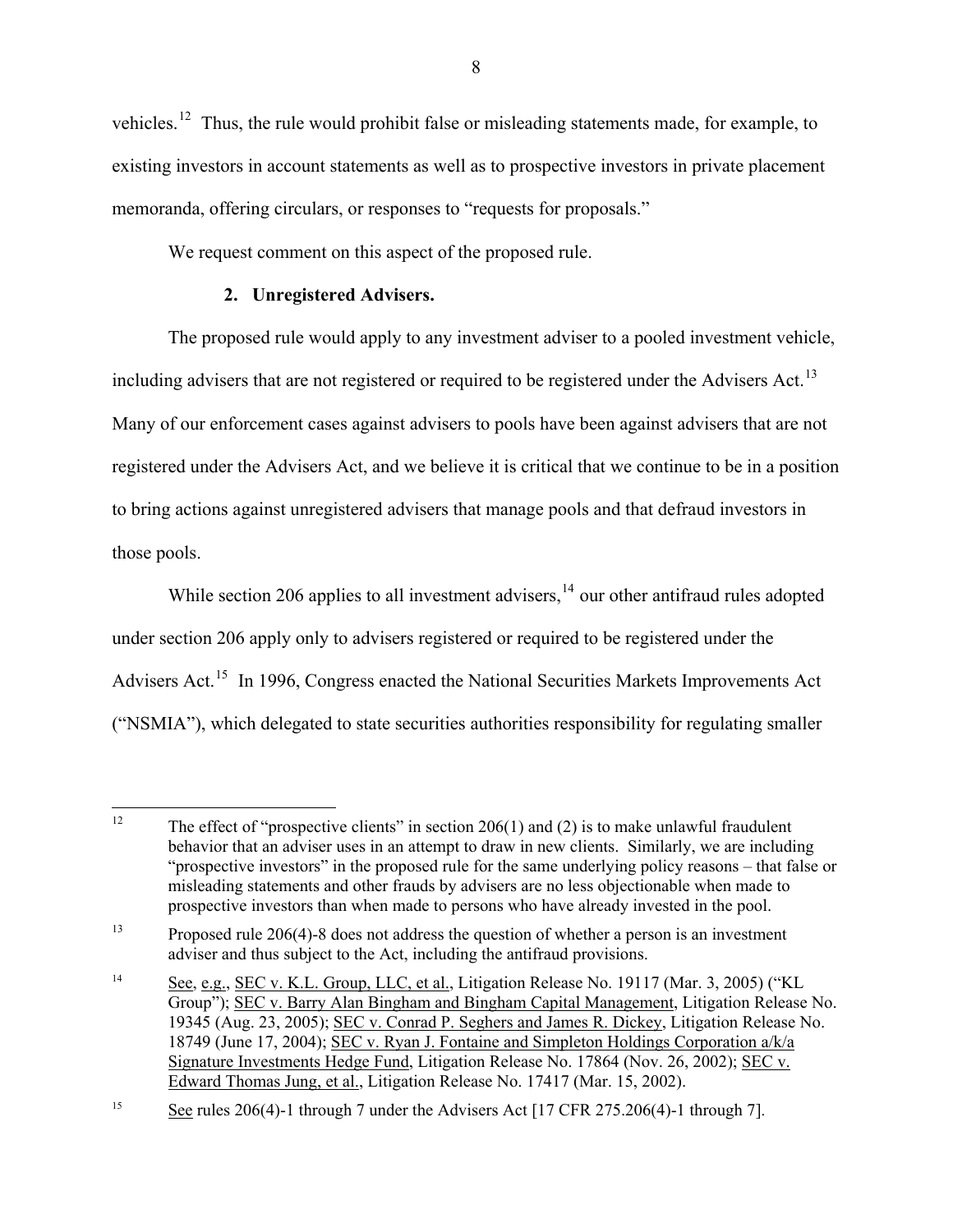advisers (which would no longer register with us).<sup>[16](#page-8-0)</sup> Although Congress intended that we continue to apply our general antifraud authority under section 206 to state-registered advisers,<sup>[17](#page-8-1)</sup> we decided not to apply the prophylactic provisions of our rules under section 206(4) to advisers not registered (or required to be registered) with us because we concluded that these matters had become more appropriately issues for state regulators. Accordingly, in 1997, we amended the rules we had adopted under section 206(4) to limit their application to advisers registered or required to be registered with us,<sup>18</sup> and our more recently adopted rules under section 206(4) have also been limited in scope to advisers registered or required to be registered with us.<sup>[19](#page-8-3)</sup> We believe, however, that it may be appropriate to apply proposed rule 206(4)-8 to all investment advisers because the rule is designed broadly to define the making of materially false or misleading statements as a fraudulent, deceptive or manipulative practice, and to prohibit other practices that defraud or deceive pool investors, rather than designed to prohibit a specific practice.

<u>.</u>

<span id="page-8-0"></span><sup>&</sup>lt;sup>16</sup> Pub. L. No. 104-290, 110 Stat. 3416 (1996) (codified in scattered sections of the U.S. Code). NSMIA generally allocated regulatory authority to state securities authorities for advisers that did not manage a registered investment company and that had less than \$25 million of assets under management. Section 203A of the Advisers Act prohibits these smaller advisers from registering with the Commission.

<span id="page-8-1"></span><sup>17</sup> See S. Rep. No. 293, 104th Cong., 2d Sess. 3-4 (1996) ("1996 Senate Report") at 4 ("Both the Commission and the states will be able to continue bringing antifraud actions against investment advisers regardless of whether the investment adviser is registered with the state or the SEC."). The Commission has brought such actions against state-registered advisers. See, e.g., In the Matter of James William Fuller, Investment Advisers Act Release No. 1842 (Oct. 4, 1999).

<span id="page-8-2"></span><sup>&</sup>lt;sup>18</sup> See Rules Implementing Amendments to the Investment Advisers Act of 1940, Investment Advisers Act Release No. 1633 (May 15, 1997) [62 FR 28112 (May 22, 1997)].

<span id="page-8-3"></span><sup>&</sup>lt;sup>19</sup> See Proxy Voting by Investment Advisers, Investment Advisers Act Release No. 2106 (Jan. 31, 2003) [68 FR 6585 (Feb. 7, 2003)]; Compliance Programs of Investment Companies and Investment Advisers, Investment Advisers Act Release No. 2204 (Dec. 17, 2003) [68 FR 74713 (Dec. 24, 2003)].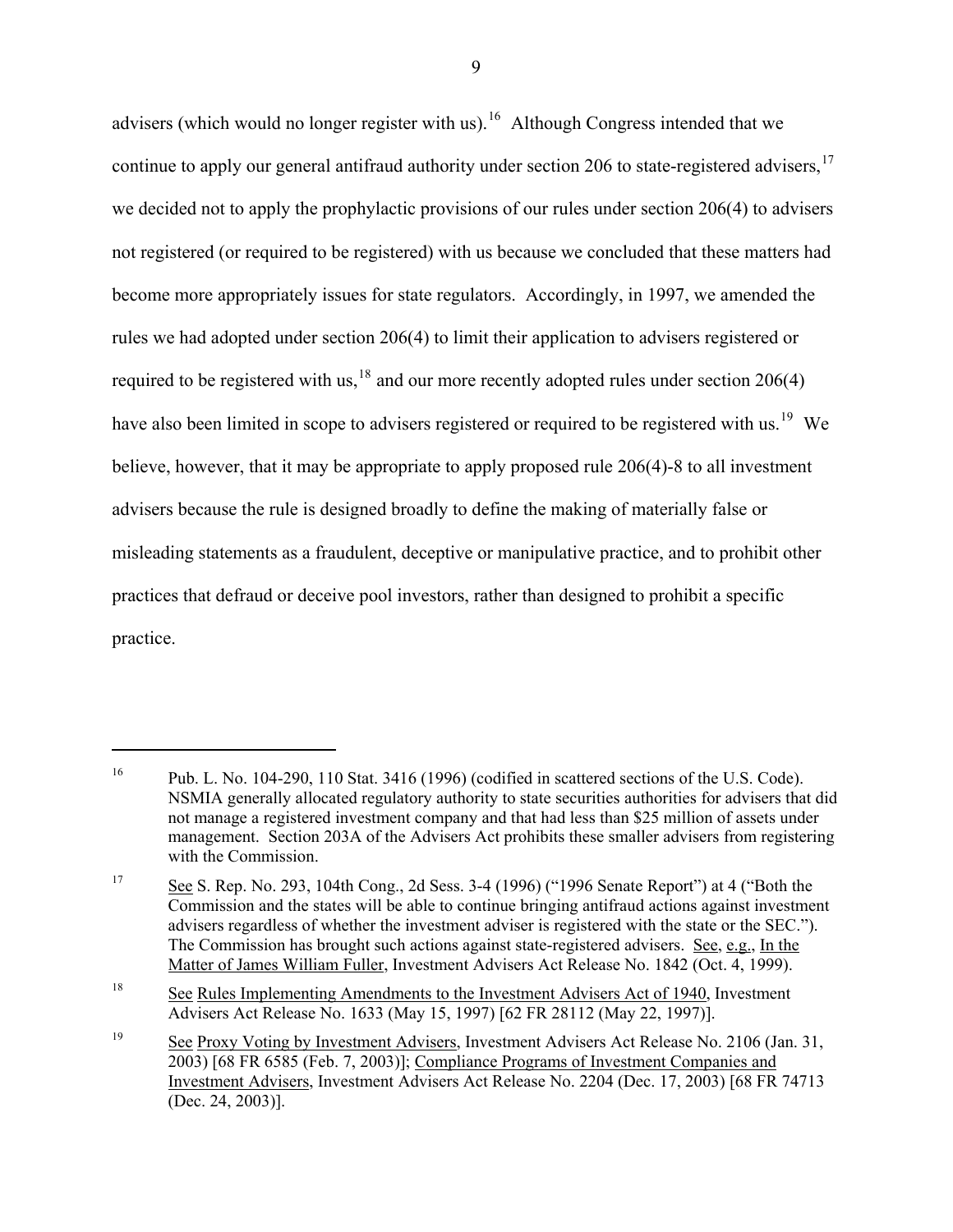We request comment on this aspect of the proposed rule. Commenters who believe certain advisers to pools should not be subject to the rule should please explain in detail which advisers should be exempt, and why such an exemption would be appropriate.

### **3. Pooled Investment Vehicles.**

The proposed rule would not distinguish among types of pooled investment vehicles and is designed to protect investors both in investment companies and in pools that are excluded from the definition of investment company under section 3(a) of the Investment Company Act of 1940 ("Company Act")<sup>[20](#page-9-0)</sup> by reason of either section 3(c)(1) or 3(c)(7) of the Company Act.<sup>[21](#page-9-1)</sup> We believe that most of the pooled investment vehicles privately offered to investors are organized under one or the other of these two provisions.

Like section 206, the new antifraud rule would apply to all advisers regardless of the investment strategy they employ, or the structure of the type of pooled investment vehicle they manage. As a result, the rule would apply to investment advisers subject to section 206 of the Advisers Act with respect to all pooled investment vehicles that they advise, such as hedge funds, private equity funds, venture capital funds, and other types of privately offered pools that

<span id="page-9-0"></span><sup>20</sup> 20 15 U.S.C. 80a. Unless otherwise noted, when we refer to the Company Act, or any paragraph of the Company Act, we are referring to 15 U.S.C. 80a of the United States Code, at which the Company Act is codified.

<span id="page-9-1"></span><sup>&</sup>lt;sup>21</sup> Company Act section 3(c)(1) or (7). Section 3(c)(1) excludes from the definition of investment company an issuer the securities (other than short-term paper) of which are beneficially owned by not more than 100 persons and that is not making or proposing to make a public offering of its securities. Section  $3(c)(7)$  excludes from the definition of investment company an issuer the outstanding securities of which are owned exclusively by persons who, at the time of acquisition of such securities, are "qualified purchasers" and that is not making or proposing to make a public offering of its securities. "Qualified purchaser" is defined in section  $2(a)(51)$  of the Company Act generally to include a natural person (or a company owned by two or more related natural persons) who owns not less than \$5,000,000 in investments; a person, acting for its own account or accounts of other qualified purchasers, who owns and invests on a discretionary basis, not less than \$25,000,000; and a trust whose trustee, and each of its settlors, is a qualified purchaser.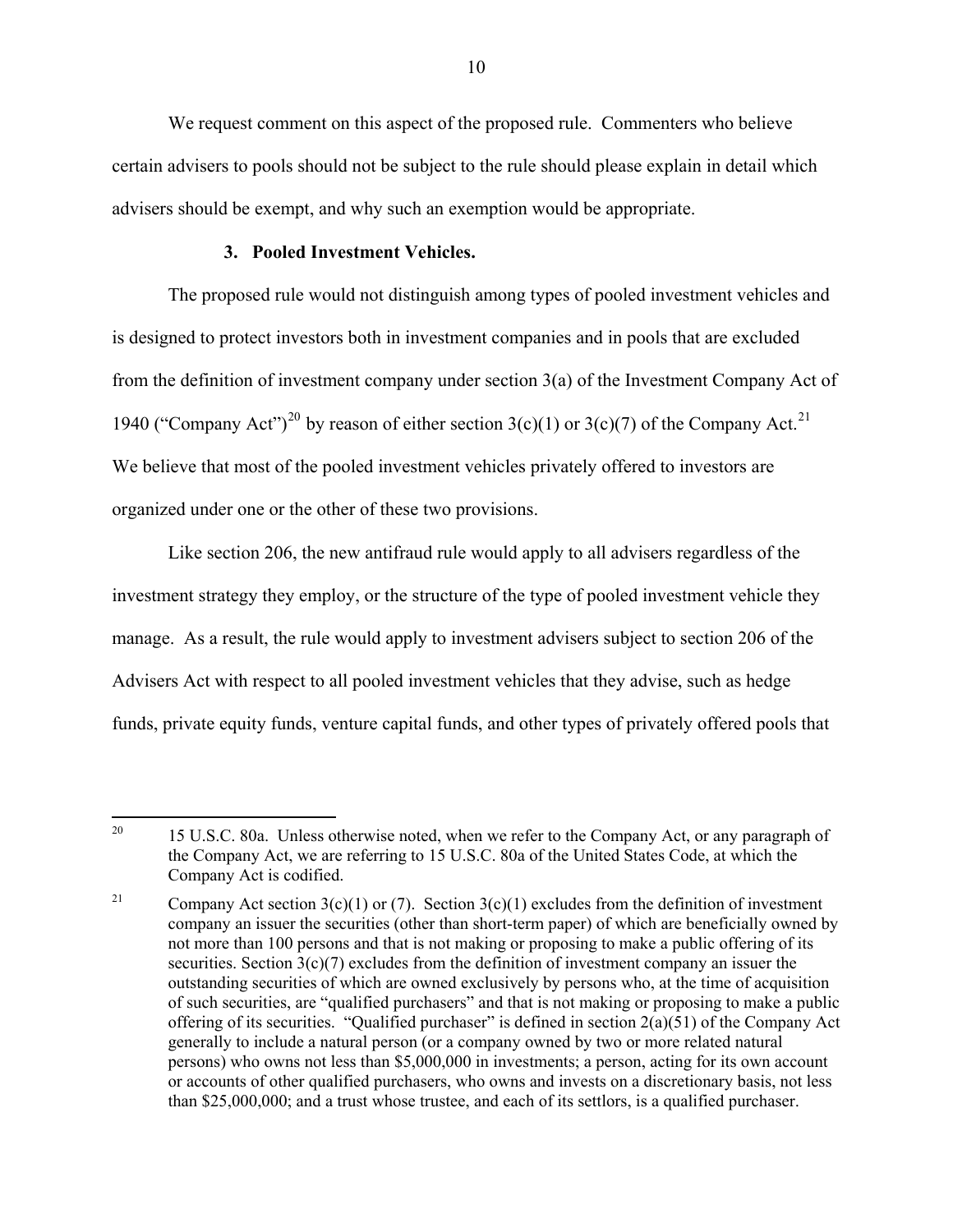<span id="page-10-0"></span>invest in securities, as well as investment companies that are offered to the public.<sup>[22](#page-10-1)</sup> Defrauding investors in any of these pools is equally unacceptable.

We request comment on the scope of the proposed rule. We are proposing to include only investment companies and companies that qualify for the exclusions provided by sections  $3(c)(1)$  and  $3(c)(7)$  of the Company Act, but request comment on whether the rule should apply to companies excluded from the definition of investment company by other provisions in section 3(c) of the Company Act. Commenters suggesting we broaden the scope of the proposed rule should please indicate which types of companies should be included and why. Conversely, commenters favoring limiting the application of the rule so as to exclude certain pools, as we are proposing to do in the Securities Act rules we propose in this Release,  $^{23}$  $^{23}$  $^{23}$  should please explain to us how we should draw distinctions among pools in this regard, and why those distinctions are appropriate.

#### **B. Prohibition on False or Misleading Statements**

Under proposed rule 206(4)-8(a)(1), it would constitute a fraudulent, deceptive, or manipulative act, practice, or course of business within the meaning of section 206(4) for any investment adviser to a pooled investment vehicle to make any untrue statement of a material fact to any investor or prospective investor in the pooled investment vehicle, or to omit to state a material fact necessary in order to make the statements made to any investor or prospective investor in the pooled investment vehicle, in the light of the circumstances under which they

<span id="page-10-1"></span> $22$ We have brought enforcement actions under the Advisers Act against advisers to these types of funds. See, e.g., In the Matter of Thayer Capital Partners, et al., Investment Advisers Act Release No. 2276 (Aug. 12, 2004) (private equity fund); SEC v. Michael A. Liberty, et al., Litigation Release No. 19601 (Mar. 8, 2006) (venture capital fund); In the Matter of Askin Capital Management, L.P and David J. Askin, Investment Advisers Act Release No. 1492 (May 23, 1995).

<span id="page-10-2"></span><sup>23</sup> See Section III.B.4 of this Release.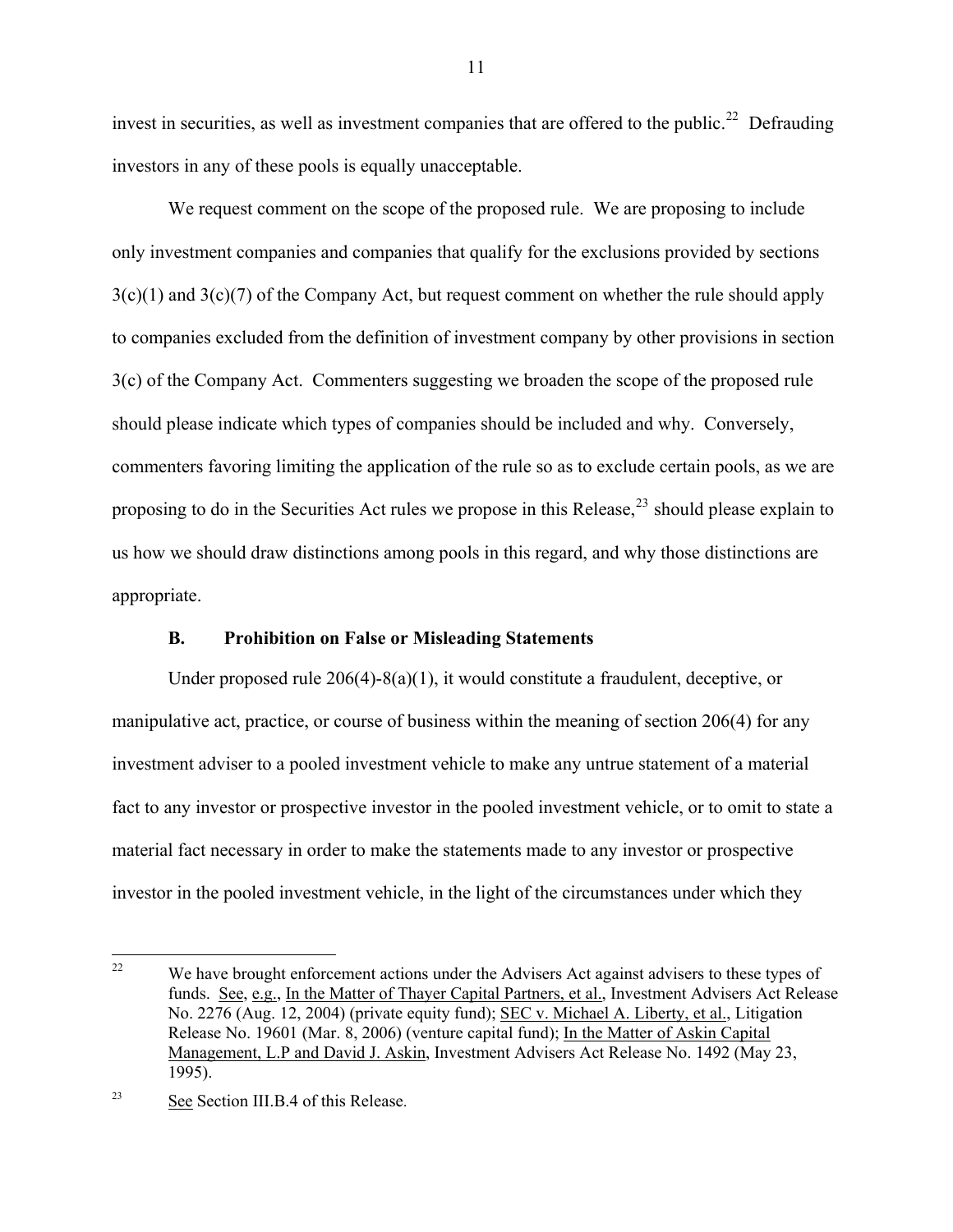were made, not misleading.<sup>[24](#page-11-0)</sup> This wording, which is similar to that in many of our antifraud laws and rules,<sup>[25](#page-11-1)</sup> prohibits false or misleading statements of material facts by investment advisers.

Unlike rule 10b-5 under the Exchange Act and other rules that focus on securities transactions, rule 206(4)-8 would not be limited to fraud in connection with the purchase and sale of a security.<sup>[26](#page-11-2)</sup> Accordingly, proposed rule 206(4)-8(a)(1) would prohibit advisers to pooled investment vehicles from making any materially false or misleading statements to investors in the pool regardless of whether the pool is offering, selling, or redeeming securities. Unlike violations of rule 10b-5, the Commission would not need to demonstrate that an adviser violating rule 206(4)-8 acted with scienter.<sup>[27](#page-11-3)</sup> There would be no private cause of action against an adviser under the proposed rule. $^{28}$  $^{28}$  $^{28}$ 

<span id="page-11-0"></span><sup>24</sup> Proposed rule  $206(4)-8(a)(1)$ .

<span id="page-11-1"></span><sup>&</sup>lt;sup>25</sup> See, e.g., sections 12 and 17 of the Securities Act; section 14 of the Exchange Act [15 U.S.C.] 78n]; section 34 of the Company Act; rules 156, 159, and 610 under the Securities Act [17 CFR 230.156, 230.159, 230.610]; rules 10b-5, 13e-3, 13e-4, and 15c1-2 under the Exchange Act [17 CFR 240.10b-5, 240.13e-3, 240.13e-4, 240.15c1-2]; and rule 17j-1 under the Company Act [17 CFR 270.17j-1]). In addition, section 34(b) of the Company Act uses similar wording with respect to documents filed or transmitted pursuant to the Company Act; we believe that, as a general matter, most advisers that advise registered investment companies will, to a large extent, communicate with investors and prospective investors in those funds through documents that are already subject to section 34(b).

<span id="page-11-4"></span><span id="page-11-2"></span><sup>&</sup>lt;sup>26</sup> Under the proposed rule, we could bring enforcement actions even when the facts of the case did not involve the offer, purchase or sale of a security. We have, however, brought a number of enforcement actions involving pools alleging violations of section 10(b) of the Exchange Act [15 U.S.C. 78j(b)], rule 10b-5 under the Exchange Act [17 CFR 240.10b-5], and section 17(a) of the Securities Act, when the alleged frauds were "in connection with the purchase or sale of a security," or allegedly involved the "offer or sale" of a security. See, e.g., SEC v. Sharon E. Vaughn and Directors Financial Group, Ltd., Litigation Release No. 19589 (Mar. 3, 2006); SEC v. HMC International, LLC., et al., Litigation Release No. 19508 (Dec. 21, 2005); In the Matter of Maxwell Investments, LLC, Gary J. Maxwell, and Bart D. Coon, Investment Advisers Act Release No. 2455 (Dec. 1, 2005); Wood River, supra note 8; Bayou, supra note 8; SEC v. Jon E. Hankins, et al., Litigation Release No. 19283 (June 24, 2005).

<span id="page-11-3"></span><sup>&</sup>lt;sup>27</sup> See SEC v. Steadman, 967 F.2d 636, at 647 (D.C. Cir. 1992). The court in Steadman analogized section 206(4) of the Advisers Act to section  $17(a)(3)$  of the Securities Act, which the Supreme Court had held did not require a finding of scienter, id. (citing Aaron v. SEC, 446 U.S. 680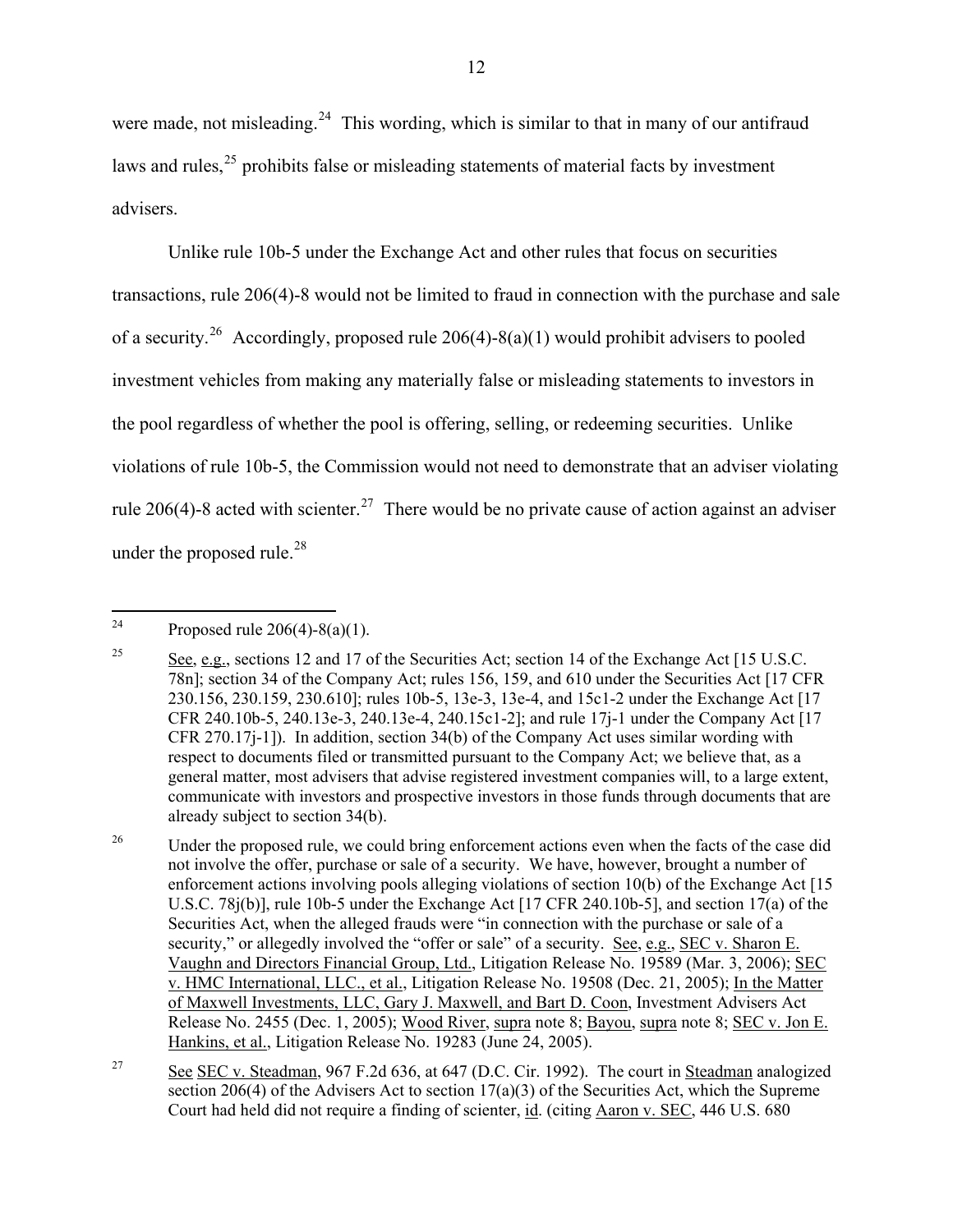<span id="page-12-0"></span>The effect of this provision of the rule would be to prohibit, for example, materially false or misleading statements regarding investment strategies the pooled investment vehicle will pursue (including strategies the adviser may pursue for the pool in the future), the experience and credentials of the adviser (or its associated persons), the risks associated with an investment in the pool, the performance of the pool or other funds advised by the adviser, the valuation of the pool or investor accounts in it, and practices the adviser follows in the operation of its advisory business such as how the adviser allocates investment opportunities.<sup>[29](#page-12-1)</sup>

We request comment on these provisions of the proposed rule.

# **C. Prohibition of Other Frauds**

 $\overline{a}$ 

We are also using our broad authority under section 206(4) to propose a prohibition

against other fraud on investors in pooled investment vehicles by advisers to those pools.

(1980)); the Steadman court concluded that "scienter is not required under section 206(4)." Id. In discussing section  $17(a)(3)$  and its lack of a scienter requirement, the Steadman court observed that, similarly, a violation of section 206(2) of the Advisers Act could rest on a finding of simple negligence. Id. at 643 note 5. For the same reason, the Commission would not need to demonstrate scienter under paragraph (a)(2) of the proposed rule. See Section II.C of this Release for a discussion of paragraph (a)(2).

<sup>&</sup>lt;sup>28</sup> The Supreme Court has held that "there exists a limited private remedy under the Investment Advisers Act of 1940 to void an investment adviser's contract, but that the Act confers no other private causes of action, legal or equitable." Transamerica, supra note 6, at 24 (footnote omitted). Similarly, paragraph (a)(2) of the proposed rule would not create a new private right of action. See Section II.C of this Release for a discussion of paragraph (a)(2).

<span id="page-12-1"></span><sup>&</sup>lt;sup>29</sup> We have previously brought enforcement actions alleging these or similar types of frauds. We have brought actions alleging advisers' material misrepresentations or omissions regarding their background or experience. See, e.g., SEC v. EPG Global Private Equity Fund, Litigation Release No. 18577 (Feb. 17, 2004); SEC v. Peter W. Chabot, Chabot Investments, Inc., Sirens Investments, Inc., Sirens Synergy, The Synergy Fund, LLC, Litigation Release No. 18214 (July 3, 2003); SEC v. Ashbury Capital Partners, L.P., Ashbury Capital Management, L.L.C., and Mark Yagalla, Litigation Release No. 16770 (Oct. 17, 2000); SEC v. Michael Batterman, Randall B. Batterman III, and Dynasty Fund, Ltd., et al., Litigation Release No. 16615 (June 30, 2000). We have also brought enforcement actions alleging advisers' misrepresentations of the pool's performance. See, e.g., In the Matter of Evan Misshula, Investment Advisers Act Release No. 2524 (June 21, 2006); Bayou, supra note 8; K.L. Group, supra note 14; In the Matter of Samer M. El Bizri and Bizri Capital Partners, Inc., Investment Advisers Act Release No. 2250 (June 16, 2004).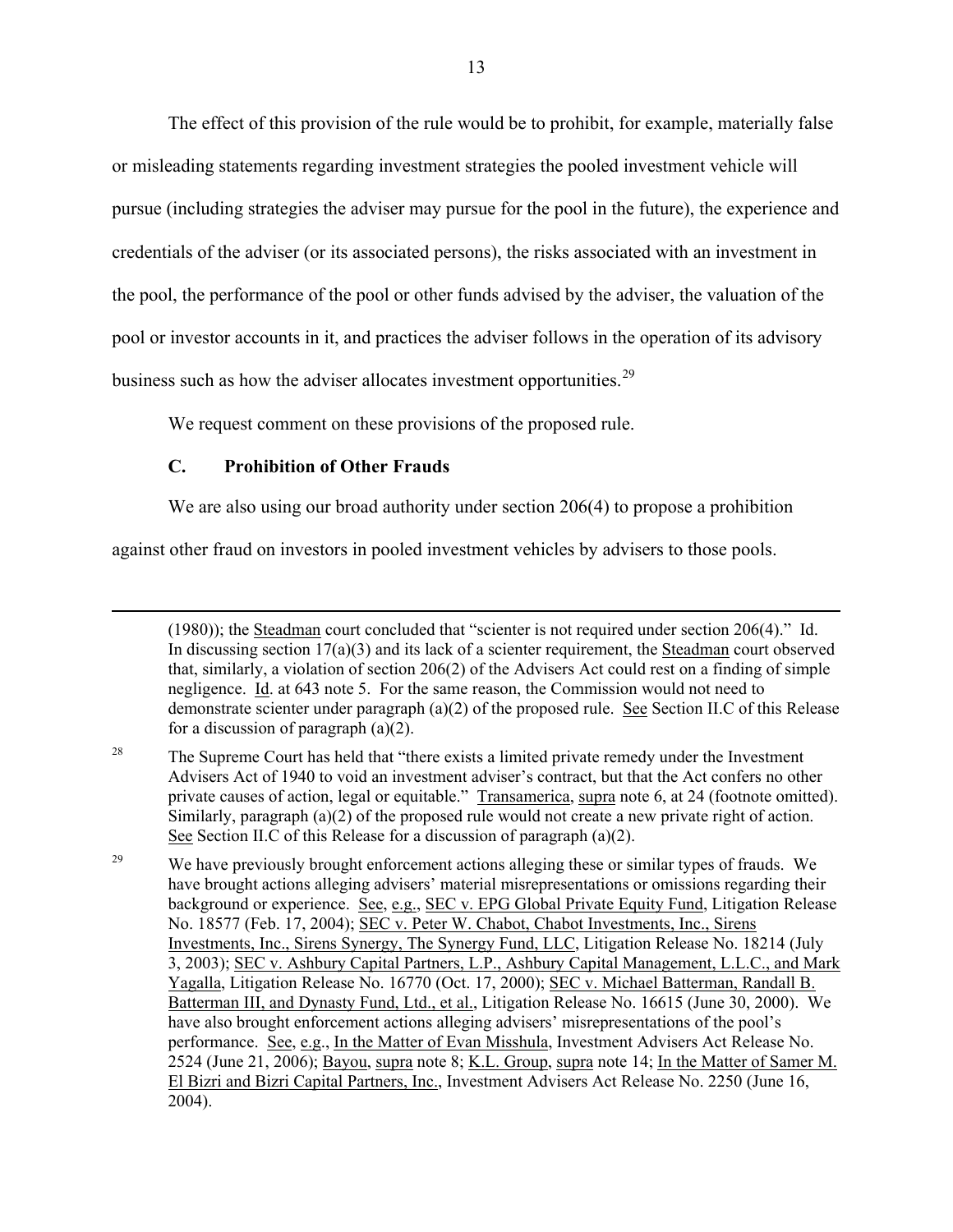<span id="page-13-0"></span>Proposed rule 206(4)-8(a)(2) would make it a fraudulent, deceptive, or manipulative act, practice, or course of business for any investment adviser to a pooled investment vehicle to "otherwise engage in any act, practice, or course of business that is fraudulent, deceptive, or manipulative with respect to any investor or prospective investor in the pooled investment vehicle."<sup>[30](#page-13-1)</sup> The language of this provision is drawn from the first sentence of section 206(4) and is designed to apply more broadly to deceptive conduct that may not involve statements.

We request comment on this provision.

#### **D. No Fiduciary Duty Created**

Proposed rule 206(4)-8 would not create a fiduciary duty to investors or prospective investors in the pooled investment vehicle not otherwise imposed by law. Nor would the rule alter any duty or obligation an adviser has under the Advisers Act, any other federal law or regulation, or any state law or regulation (including state securities laws) to investors in a pooled investment vehicle it advises  $31$ 

# **III. AMENDMENTS TO PRIVATE OFFERING RULES UNDER THE SECURITIES ACT**

### **A. Offer and Sale of Securities Issued by Private Investment Pools**

Private offerings of securities issued by investment pools in the United States are made without compliance with the registration and prospectus delivery requirements of section 5 of the Securities  $\text{Act}^{32}$  $\text{Act}^{32}$  $\text{Act}^{32}$  in reliance on the private offering exemption provided by section 4(2) of the Securities Act or in compliance with certain rules related to that section.

<span id="page-13-1"></span> $30\,$ Proposed rule  $206(4)-8(a)(2)$ .

<span id="page-13-2"></span><sup>&</sup>lt;sup>31</sup> For example, under the Uniform Limited Partnership Act, advisers who serve as general partners owe fiduciary duties to the limited partners. UNIF. LIMITED PARTNERSHIP ACT § 408 (2001).

<span id="page-13-3"></span><sup>&</sup>lt;sup>32</sup> Section 5 of the Securities Act requires that the offer and sale of an issuer's securities comply with certain registration requirements, unless an exemption from registration is available for that transaction or class of securities.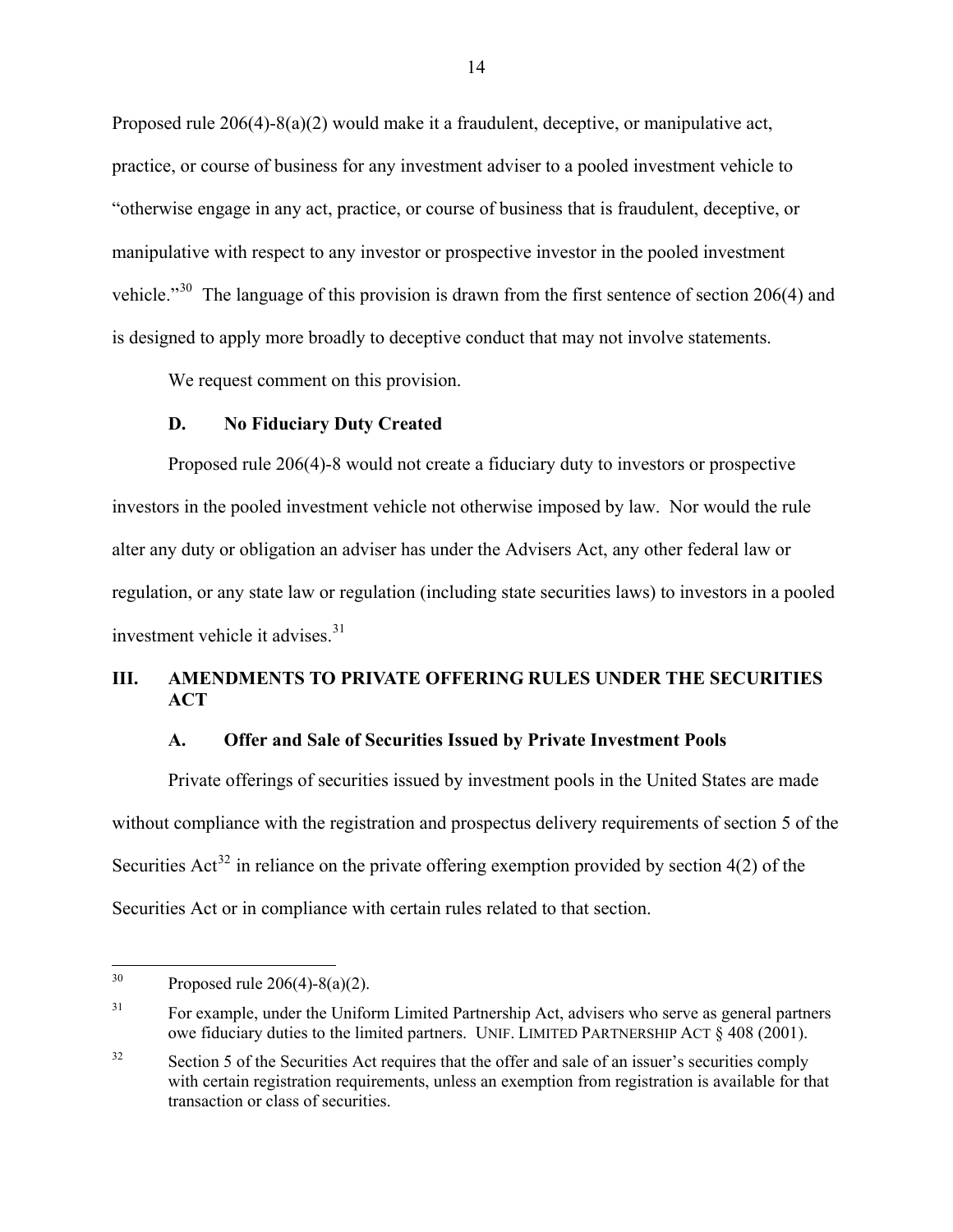Section 4(2) exempts from the registration requirements of the Securities Act any

"transaction by an issuer not involving a public offering."<sup>[33](#page-14-0)</sup> Before 1982, our rules generally required an issuer seeking to rely on section 4(2) to make a subjective determination that each offeree had sufficient knowledge and experience in financial and business matters to enable that offeree to evaluate the merits of the prospective investment or that such offeree was able to bear the economic risk of the investment.

In part because of a degree of uncertainty as to the availability of the section 4(2) exemption,<sup>[34](#page-14-1)</sup> the Commission adopted Regulation D under the Securities Act in 1982 to establish non-exclusive "safe harbor" criteria for the section  $4(2)$  private offering exemption.<sup>[35](#page-14-2)</sup> Rule 506

<span id="page-14-0"></span> $33$ In 1980, Congress enacted section  $4(6)$  of the Securities Act to provide an additional offering exemption. Small Business Investment Incentive Act of 1980, Pub. L. 96-477, §602 (Oct. 21, 1980) (codified at 15 U.S.C. 77d(6)). Section 4(6) provides an issuer exemption for offers and sales of securities to accredited investors if the issuer offers no more than \$5 million of securities and does not engage in a general solicitation. At the same time, Congress enacted section  $2(a)(15)$  of the Securities Act. Section  $2(a)(15)(i)$  establishes a statutory definition of the term "accredited investor" used in section  $4(6)$  that includes certain institutions. Section  $2(a)(15)(ii)$ provides the Commission with statutory authority to adopt rules to further define any person (including any natural person) as an accredited investor based on "such factors as financial sophistication, net worth, knowledge, and experience in financial matters, or amount of assets under management."

<span id="page-14-1"></span><sup>&</sup>lt;sup>34</sup> In 1953, in discussing the private offering exemption, the U.S. Supreme Court stated that a private offering is an "offering to those who are shown to be able to fend for themselves" and that the availability of the private offering exemption "turns on the knowledge of the offerees" and is limited to situations in which the offerees have access to the kind of information afforded by registration under section 5 of the Securities Act. SEC v. Ralston Purina Co., 346 U.S. 119, 125, 126-27 (1953).

<span id="page-14-2"></span><sup>35</sup> Securities Act Release No. 6389 (Mar. 8, 1982) [47 FR 11251 (Mar. 16, 1982)] (adopting Regulation D) ("1982 Adopting Release"). Rule 501(a) of Regulation D applies to offerings made under rules 505 and 506 of Regulation D and defines accredited investor to include a number of categories of investors.

As noted, section 4(6) of the Securities Act also provides an exemption for certain offers and sales made to accredited investors. See supra note 33. The definition of accredited investor for purposes of section 4(6) is contained partly in section  $2(a)(15)(i)$  of the Securities Act and partly in rule 215 under that Act. Rule 215 contains the categories of accredited investors adopted by the Commission. Taken together, the accredited investor categories under section  $4(6)$  are the same as under Regulation D. See Defining the Term "Qualified Purchaser" under the Securities Act of 1933, Securities Act Release No. 8041 (Dec. 19, 2001) [66 FR 66839 (Dec. 27, 2001)] ("2001 Proposing Release") (history of accredited investor concept).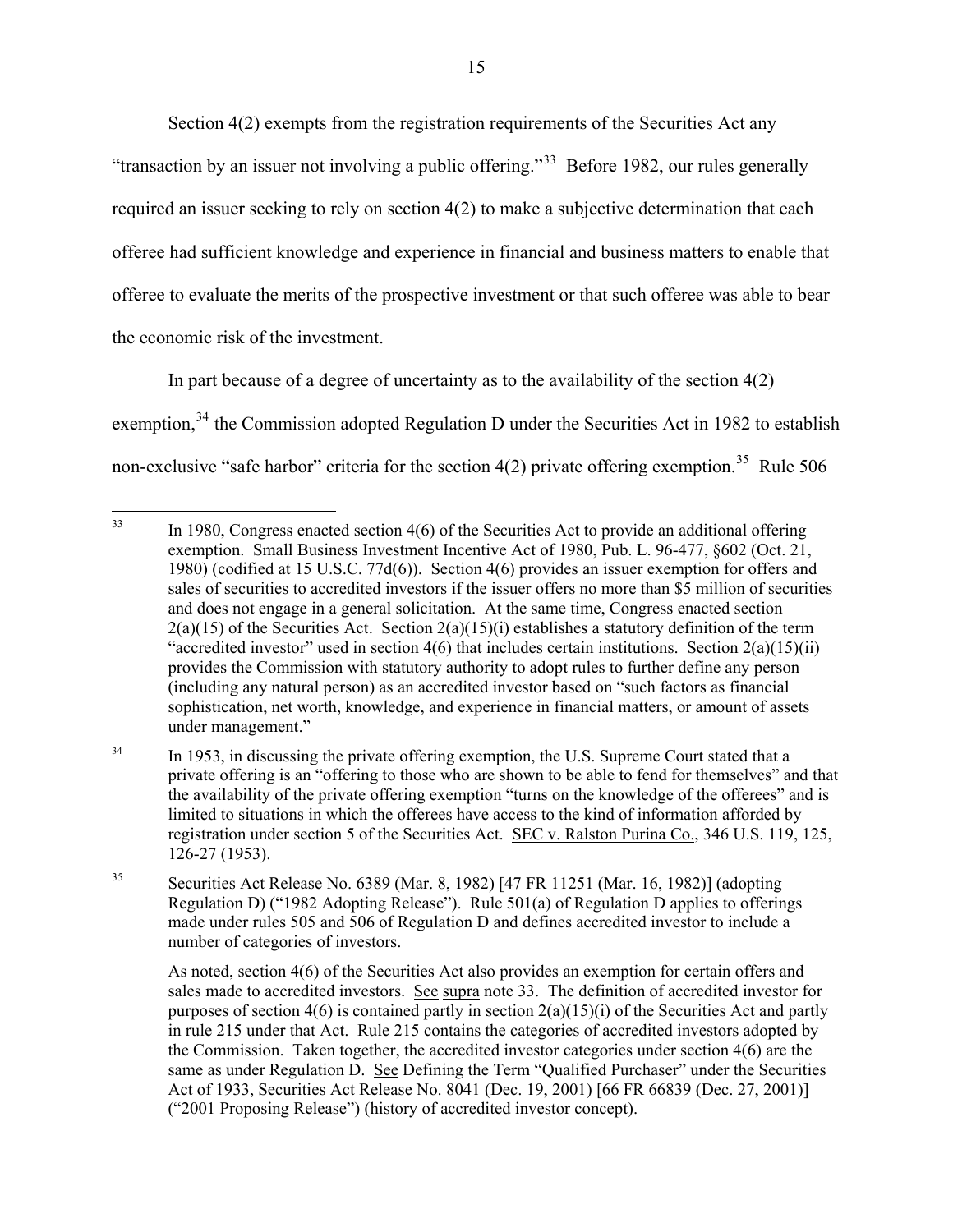of Regulation D is the safe harbor protection that privately offered investment pools typically rely upon in making offers and sales of their securities.<sup>[36](#page-15-0)</sup> An issuer may sell its securities under rule 506 to an unlimited number of "accredited investors"<sup>[37](#page-15-1)</sup> without registration under the Securities Act, unless the issuer is subject to another restriction.<sup>[38](#page-15-2)</sup>

16

Rule 501(a) of Regulation D defines the term "accredited investor" to include a natural person whose individual net worth, or joint net worth with the person's spouse, exceeds \$1,000,000 at the time of the purchase,  $39$  or whose individual income exceeds \$200,000 (or joint income with the person's spouse exceeds \$300,000) in each of the two most recent years and who has a reasonable expectation of reaching the same income level in the year of investment.<sup>[40](#page-15-4)</sup> We adopted the \$1,000,000 net worth and \$200,000 income standards in 1982 based on our view that these tests would provide appropriate and objective standards to meet our goal of ensuring

<span id="page-15-0"></span><sup>36</sup> Most private pools rely on an exclusion from the definition of investment company under the Company Act provided by section  $3(c)(1)$  or section  $3(c)(7)$  of the Company Act, both of which are premised on the absence of a public offering. See supra note 21 (generally discusses such exclusions); 2003 Staff Study, supra note 3 (staff discussion of exclusions and related interpretation of private offering).

<span id="page-15-1"></span><sup>&</sup>lt;sup>37</sup> An issuer making a private offering under rule 506 also may have 35 non-accredited purchasers of its securities provided that each such purchaser has such knowledge and experience in financial and business matters that the purchaser is capable of evaluating the merits and risks of the prospective investment, or the issuer reasonably believes immediately prior to making any sale that such purchaser comes within this description. See rule  $506(b)(2)$ . Such non-accredited investors must receive certain disclosure required by Regulation D. See rule 502(b). Section 4(6), section 2(a)(15) and rule 215 do not include this provision.

<span id="page-15-2"></span><sup>&</sup>lt;sup>38</sup> See Company Act section  $3(c)(1)$ , supra note 21. Private pools that rely on the exclusion from the definition of investment company provided by section  $3(c)(1)$  of the Company Act (" $3(c)(1)$ Pools") may have no more than 100 beneficial owners, regardless of whether they are accredited investors under rule 501(a). In addition, issuers with more than 499 holders of record generally must register their securities under the Exchange Act. See Exchange Act section 12 [15 U.S.C. 78l] and rule 12g-1 [17 CFR 240.12g-1] under the Exchange Act.

<span id="page-15-3"></span> $39$  Rule 501(a)(5).

<span id="page-15-4"></span><sup>40</sup> Rule  $501(a)(6)$ .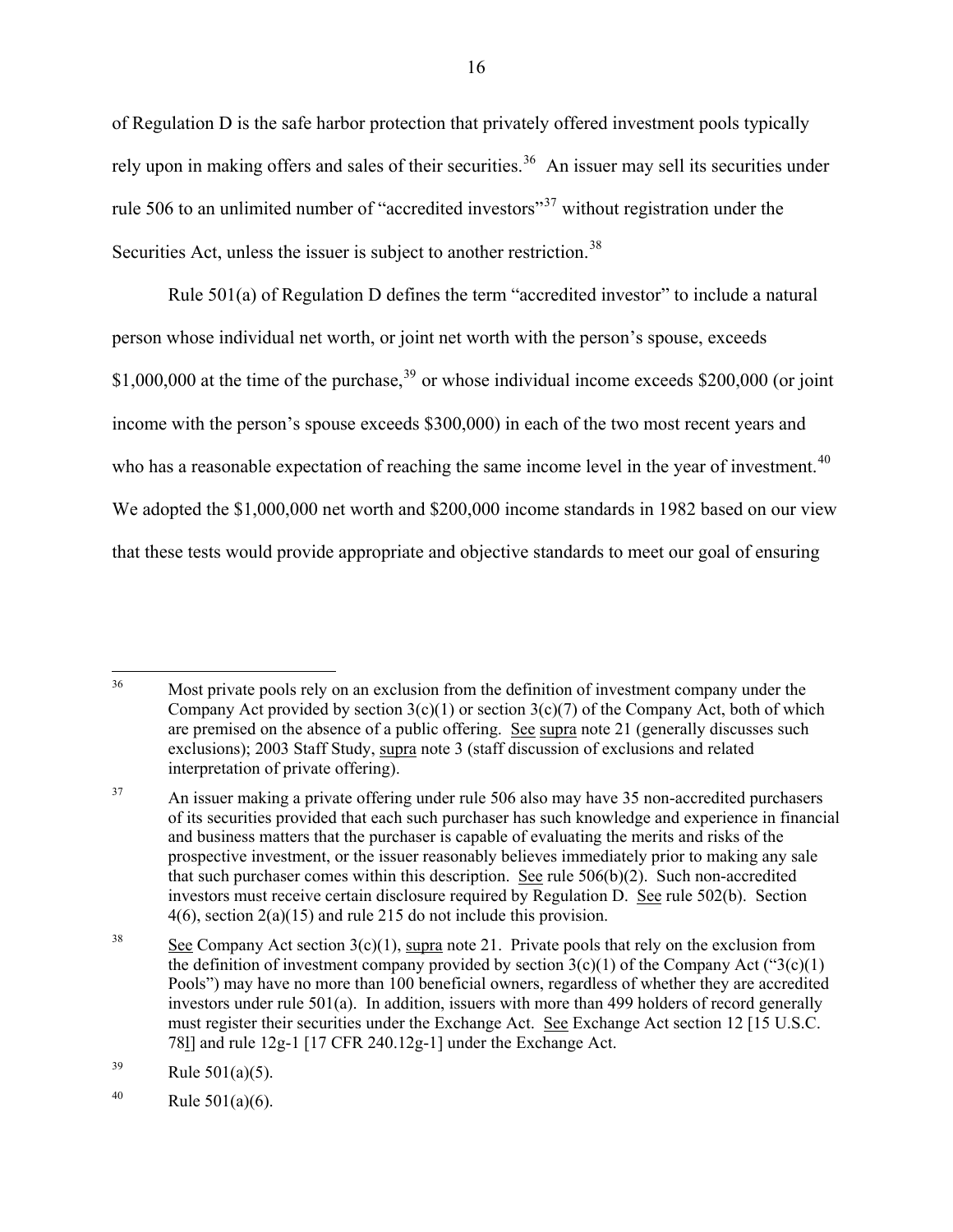that only such persons who are capable of evaluating the merits and risks of an investment in private offerings may invest in one.<sup>[41](#page-16-0)</sup>

We recently have taken the opportunity to reconsider the standards we established to qualify persons as accredited investors under the safe harbor provided under Regulation D and our rules for certain small offerings. We note our staff's observation in its 2003 Staff Study that "inflation, along with the sustained growth in wealth and income of the 1990s, has boosted a substantial number of investors past the 'accredited investor' standard."<sup>[42](#page-16-1)</sup> Based on analysis conducted by our Office of Economic Analysis ("OEA"), we also note that the increase in investor wealth is due in part to the increase in the values of personal residences since 1982. Accordingly, many individual investors today may be eligible to make investments in privately offered investment pools as accredited investors that previously may not have qualified as such for those investments. Moreover, private pools have become increasingly complex and involve risks not generally associated with many other issuers of securities.<sup>[43](#page-16-2)</sup> Not only do private pools often use complicated investment strategies, but there is minimal information available about them in the public domain. Accordingly, investors may not have access to the kind of information provided through our system of securities registration and therefore may find it difficult to appreciate the unique risks of these pools, including those with respect to undisclosed conflicts of interest, complex fee structures and the higher risk that may accompany such pools' anticipated returns.

<span id="page-16-0"></span> $41$ 41 1982 Adopting Release, supra note 35. See also Securities Act Release No. 6758 (Mar. 3, 1988) [53 FR 7866 (Mar. 10, 1988)] (adopting \$300,000 joint income standard).

<span id="page-16-1"></span><sup>&</sup>lt;sup>42</sup> 2003 Staff Study, supra note 3 at text accompanying note 271.

<span id="page-16-2"></span><sup>&</sup>lt;sup>43</sup> See generally 2003 Staff Study, id.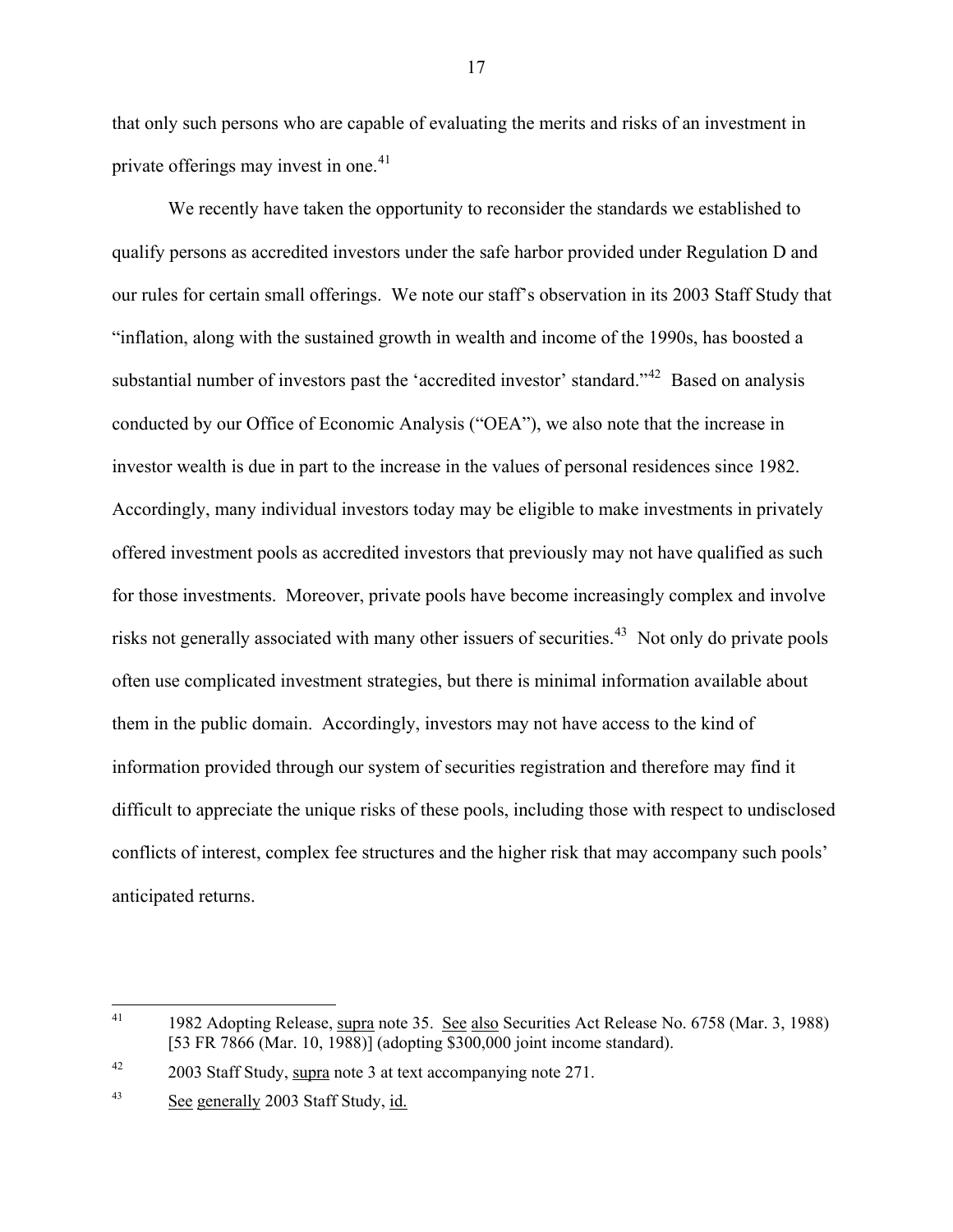We note that natural persons may have indirect exposure to private pools as a result of their participation in pension plans and investment in certain pooled investment vehicles that invest in private pools. Such plans and vehicles are generally administered by entities of plan fiduciaries and registered investment professionals. This protection is not present in the case of natural persons who seek to invest in  $3(c)(1)$  Pools outside of the structure of such pension plans and pooled investment vehicles. Moreover, while the existing net worth and income tests provide some investor protection, we believe that additional protections may be appropriate.

The investor protections that we believe may be lacking with respect to  $3(c)(1)$  Pools already exist for private pools that rely on the exclusion from the definition of investment company provided by section 3(c)(7) of the Company Act ("3(c)(7) Pools").<sup>[44](#page-17-0)</sup> Natural persons who invest in such pools are required to own \$5 million in certain investments at the time of their investment in the pool.<sup>[45](#page-17-1)</sup> In addition, for a 3(c)(7) Pool to rely on the safe harbor provided by Regulation D, the pool must limit the sale of its securities to qualified purchasers who also meet the definition of accredited investor. Accordingly,  $3(c)(7)$  Pools are subject to a two-step approach that is designed to provide assurance that an investor has a level of knowledge and financial sophistication and the ability to bear the economic risk of the investment in such pools, as demonstrated by the investor's investment experience and also, for natural persons, that person's net worth or income.

<span id="page-17-0"></span><sup>44</sup> See supra note 21.

<span id="page-17-1"></span><sup>&</sup>lt;sup>45</sup> Company Act section  $2(a)(51)(A)$ . See also note 21 (definition of "qualified purchaser" as it relates to natural persons). See 1996 Senate Report, supra note 17 at 10 ("The qualified purchaser pool reflects the Committee's recognition that financially sophisticated investors are in a position to appreciate the risks associated with investment pools that do not have the Investment Company Act's protections. Generally, these investors can evaluate on their own behalf matters such as the level of a fund's management fees, governance provisions, transactions with affiliates, investment risk, leverage, and redemptions rights.").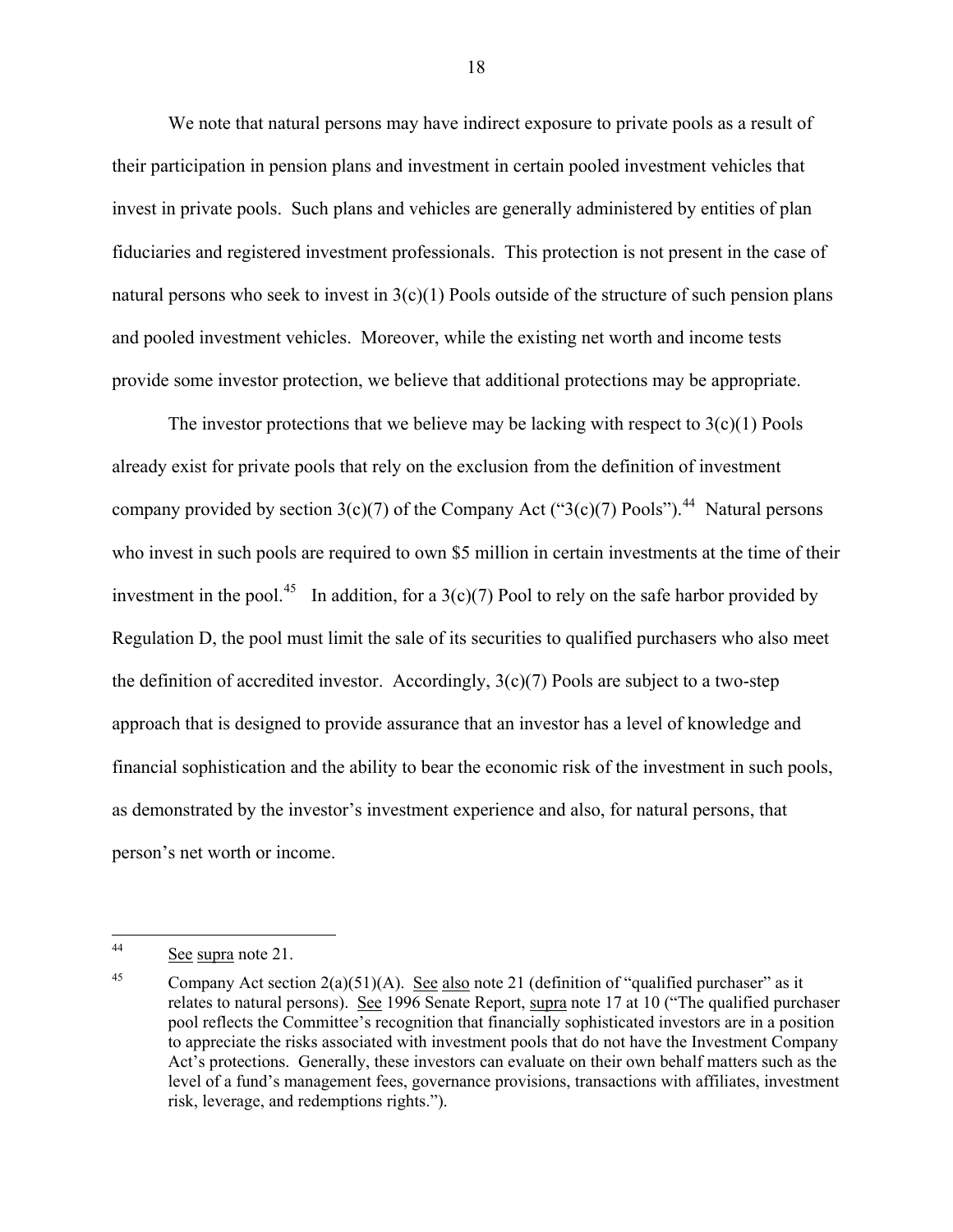<span id="page-18-0"></span>We believe that such a two-step approach may provide important, additional investor protections to natural persons who invest in certain 3(c)(1) Pools. Accordingly, as discussed below, the proposed rules governing investments in such pools incorporate that approach.

#### **B. Proposed Rules 509 and 216**

For the reasons discussed above, we are proposing two rules under the Securities Act. As proposed, rules 509 and 216 would define a new category of accredited investor ("accredited natural person") that would apply to offers and sales of securities issued by certain  $3(c)(1)$  Pools (defined in the proposed rules as "private investment vehicles") to accredited investors under Regulation D and section  $4(6)$ .<sup>[46](#page-18-1)</sup> The term accredited natural person would mean any natural person who meets either the net worth or income test specified in rule 501(a) or rule 215, as applicable, and who owns at least \$2.5 million in investments, as defined in the proposed rules. The term would apply for purposes of ascertaining whether a person is an accredited investor at the time of that person's purchase of securities of private investment vehicles. As proposed, the rules would not alter the criteria for investments by natural persons described in rule  $501(a)(4)$ and rule  $215(d)$ .

Rule 501(a) generally provides that the term "accredited investor" means a person who is or who the issuer reasonably believes comes within any of the categories specified in the rule. Proposed rule 509(a) incorporates this concept. We note that a similar provision is not included under section 4(6), section 2(a)(15) or rule 215,<sup>[47](#page-18-2)</sup> and therefore proposed rule 216 does not incorporate this concept. We solicit comments on this approach.

 $\overline{a}$ 

<span id="page-18-1"></span><sup>&</sup>lt;sup>46</sup> Our proposed definition would be the same for purposes of section  $4(6)$  and Regulation D private offerings. Accordingly, except as noted, we do not discuss the rules separately.

<span id="page-18-2"></span><sup>47</sup> See supra note 37.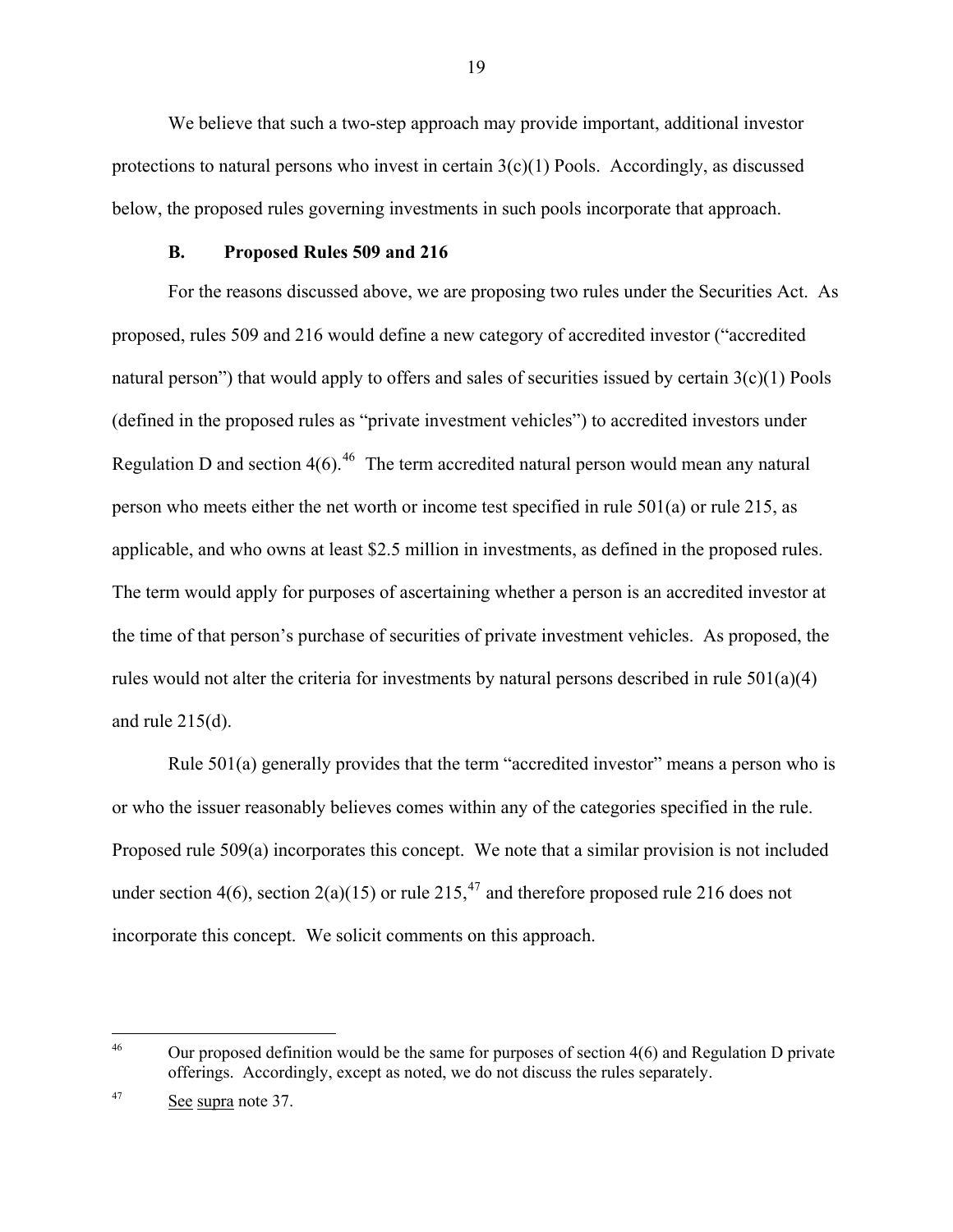Except as modified by the application of the proposed definition of accredited natural person, all other provisions of Regulation D, and sections 4(6) and 2(a)(15) and rule 215, would continue to apply to the offer and sale of securities issued by private investment vehicles. The application of the proposed rules and the definitions used in the proposed rules are discussed more fully below.

#### **1. Application of Proposed Rules to Private Investment Vehicles.**

 The proposed rules would apply solely to the offer and sale of securities issued by private investment vehicles, as defined in the proposed rules.<sup>[48](#page-19-0)</sup> The proposed rules would not apply to offers and sales of securities issued by private funds not meeting the proposed definition of the term private investment vehicle, including venture capital funds, as defined in the proposed rules and discussed below.[49](#page-19-1)

The proposed rules would define the term private investment vehicle to mean an issuer that would be an investment company (as defined in section 3(a) of the Company Act) but for the exclusion provided by section  $3(c)(1)$  of that Act.<sup>[50](#page-19-2)</sup> The proposed rules would apply to private investment vehicles that rely on the safe harbor provisions of Regulation D in connection with the offer and sale of their securities. The proposed rules would also apply to offerings of private investment vehicles made in reliance on section 4(6) of the Securities Act.

We are not including  $3(c)(7)$  Pools within the definition of private investment vehicle because offers and sales of securities issued by  $3(c)(7)$  Pools must be made to qualified purchasers (as that term is defined by section  $2(a)(51)(A)$  of the Company Act) who are also accredited investors under Regulation D. As noted, 3(c)(7) Pools already are subject to investor

<span id="page-19-0"></span><sup>48</sup> Proposed rule 509(a); proposed rule  $216(a)$ .

<span id="page-19-1"></span><sup>&</sup>lt;sup>49</sup> See infra section III.B.4.

<span id="page-19-2"></span><sup>&</sup>lt;sup>50</sup> Proposed rule 509(b)(1); proposed rule 216(b)(1).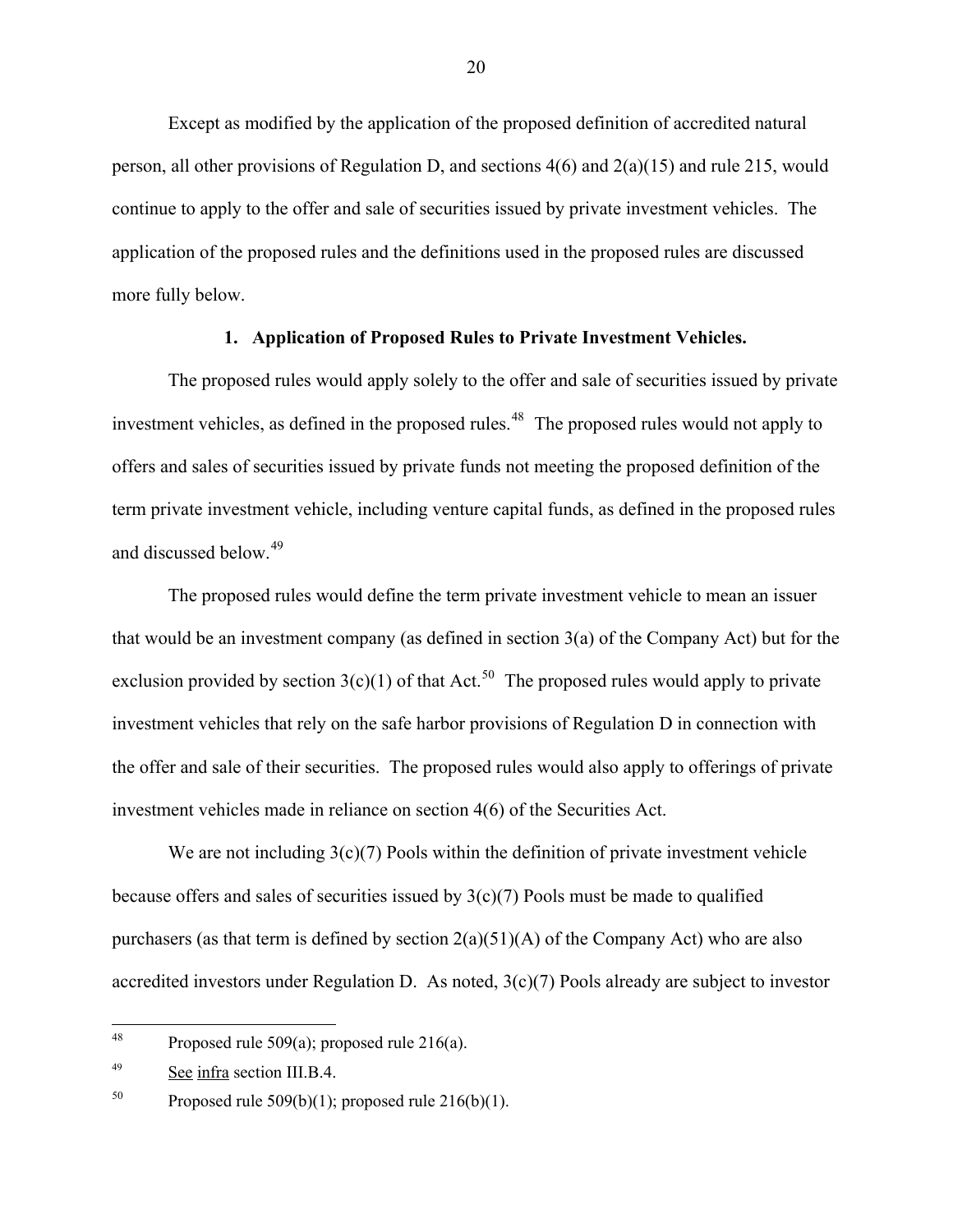protections with higher thresholds than the ones that we propose today.<sup>[51](#page-20-0)</sup> Commenters who suggest that we increase the net worth and income amounts specified under Regulation D for natural persons in response to comments solicited below in connection with the proposed definition of accredited natural person, however, are asked to comment on whether, if we adopt such an approach, the net worth and income amounts specified under Regulation D for natural persons should also be increased for  $3(c)(7)$  Pools.

### **2. Definition of Accredited Natural Person.**

As proposed, the term accredited natural person would include any natural person who meets the requirements specified in the current definition of accredited person, as that term relates to natural persons,  $52$  and would add a requirement that such person also must own (individually, or jointly with the person's spouse) not less than \$2.5 million (as adjusted every five years for inflation<sup>[53](#page-20-2)</sup>) in investments at the time of purchase of securities issued by private investment vehicles under Regulation D or section  $4(6)$ .<sup>[54](#page-20-3)</sup> The proposed rules would not alter the criteria for investments by natural persons described in rule  $501(a)(4)$  and rule  $215(d)$ . The proposed definition is similar in design to the two-step approach for  $3(c)(7)$  Pools.<sup>55</sup> The proposed definition is consistent with our goal of providing an objective and clear standard to use in ascertaining whether a purchaser of a private investment vehicle's securities is likely to have sufficient knowledge and experience in financial and business matters to enable that

<span id="page-20-3"></span><sup>54</sup> See discussion of the terms private investment vehicle and investments elsewhere in this release.

<span id="page-20-0"></span><sup>51</sup> See supra notes 44 and 45 and accompanying text.

<span id="page-20-1"></span><sup>&</sup>lt;sup>52</sup> See section 2(a)(15) and rules 215 and 501(a).

<span id="page-20-2"></span><sup>&</sup>lt;sup>53</sup> Proposed rule 509(c)(6); proposed rule 216(c)(6).

<span id="page-20-4"></span><sup>55</sup> See supra notes 44 and 45 and accompanying text.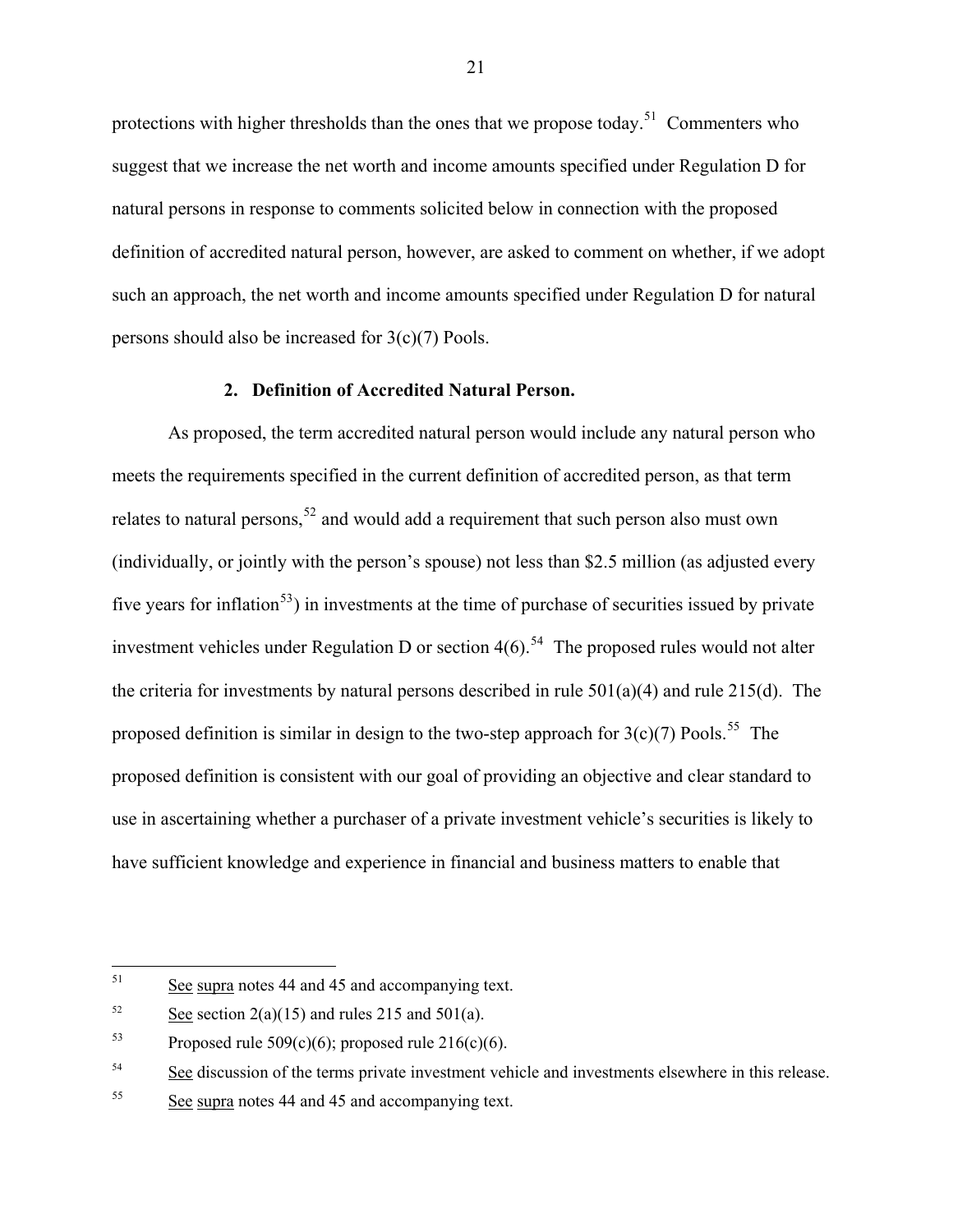purchaser to evaluate the merits and risks of a prospective investment, or to hire someone who can.

We also are proposing to amend paragraphs (a)(5) and (a)(6) of rule 501 and paragraphs (e) and (f) of rule 215 to provide a cross-reference to our proposed definition of accredited natural person in proposed rule 509 and proposed rule 216, as applicable. Such a cross-reference would alert persons reading rules 501 and 215 to the existence of the proposed rules for sales of securities issued by private investment vehicles.

We solicit comment on whether retaining the existing definition of accredited investor as it relates to natural persons and adding an additional requirement for that term that uses the amount and type of a natural person's investments (individually, or jointly with the person's spouse) is an appropriate standard by which to measure whether that person is likely to have sufficient knowledge and financial sophistication to evaluate the merits of a prospective investment in a private investment vehicle and to bear the economic risk of such an investment.

Solely in the context of investments in private investment vehicles, if we adopt rules using the two-step approach that we propose today, commenters are asked whether we should increase (or decrease) the amounts specified for the net worth and income criteria applicable to natural persons under the Regulation D definition of accredited investor. Commenters are also solicited for their views on whether (and why) we should use a standard based solely on the objective net worth and income tests specified in the existing rules under Regulation D and rule 215 for offers and sales of securities issued by private investment vehicles to natural persons, rather than adding the proposed additional criteria based on investments.<sup>[56](#page-21-0)</sup> In responding to both or either of these requests, we ask commenters to discuss what they believe the appropriate levels

<span id="page-21-0"></span>See supra notes 39 and 40 and accompanying text.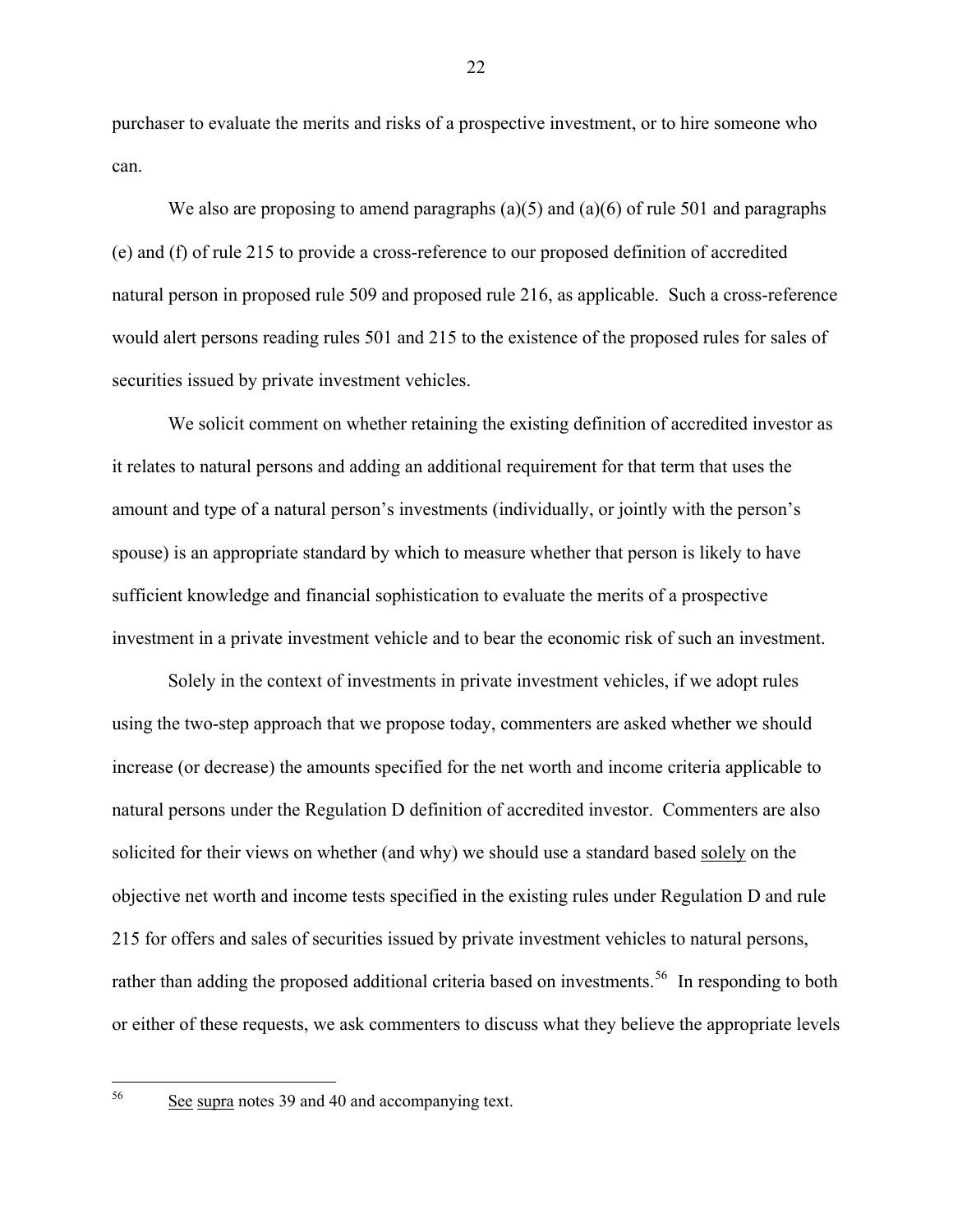for the net worth and income criteria should be, if different than set forth in our accredited investor rules. For example, OEA estimates that the levels used in those rules, adjusted for inflation, would have been approximately \$1.9 million (net worth), \$388,000 (individual income) and \$582,000 (joint income) as of July 1, 2006.<sup>[57](#page-22-0)</sup> Commenters who believe that changing the applicable levels under either the proposed two-step approach or the current definition are requested to suggest alternate levels and to explain why it would be appropriate to use the suggested approach and changed levels. We also request that commenters explain in their response why their suggestions would address our interest in providing an objective and clear standard for ascertaining whether a purchaser of a private investment vehicle's securities is likely to have sufficient knowledge and financial sophistication to enable that purchaser to evaluate the merits of a prospective investment in a private investment vehicle and to bear the economic risk of such an investment.

We have specified \$2.5 million for the amount of investments that a person would be required to own under the proposed definition. As proposed, this dollar amount would be adjusted for inflation on April 1, 2012, and every five years thereafter, to reflect any changes in the value of the Personal Consumption Expenditures Chain-Type Price Index (or any successor index thereto), as published by the Department of Commerce, from December 31, 2006.<sup>[58](#page-22-1)</sup> OEA estimates that approximately 1.3% of United States households would qualify for accredited

<span id="page-22-1"></span>58 Each adjustment would be rounded to the nearest multiple of \$100,000.

<span id="page-22-0"></span><sup>57</sup> 57 OEA estimated these levels using the Personal Consumption Expenditures Chain-Type Price Index, as published by the Department of Commerce, available at www.bea.gov.

We have selected the above-referenced index following discussions with the Federal Reserve Bank and our conclusion that that index is a widely used and broad indicator of inflation in the U.S. economy.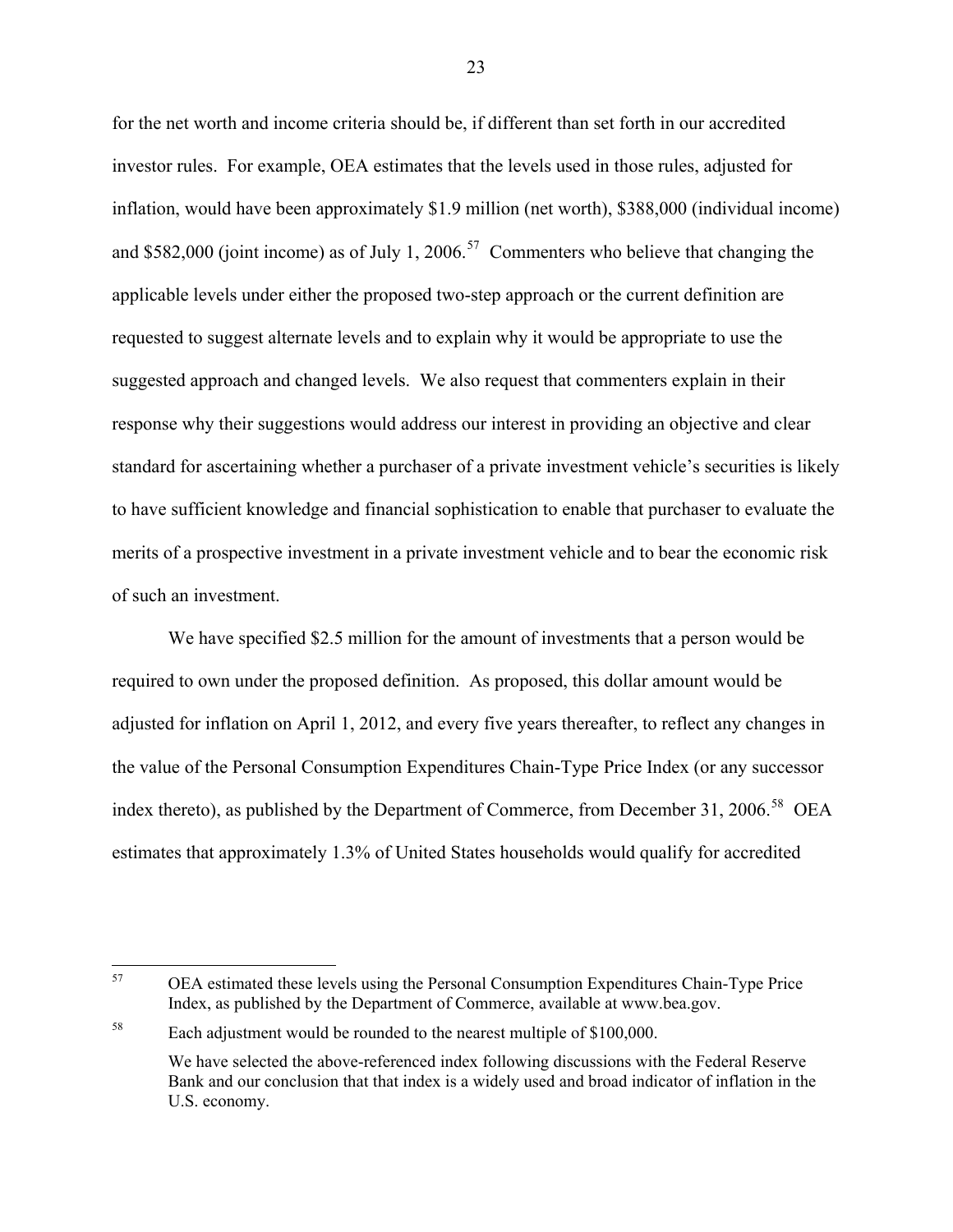natural person status based on owning \$2.5 million in investments.<sup>[59](#page-23-0)</sup> It estimates that in 1982, when Regulation D was adopted, approximately 1.87% of U.S. households qualified for accredited investor status. It further estimates that by 2003 that percentage increased by 350% to approximately 8.47% of households. By incorporating the proposed requirement for \$2.5 million of investments owned by the natural person at the time of purchase, that percentage would decrease to 1.3% of households that would qualify for accredited natural person status, a percentage below 1982 levels. We believe that this result is appropriate given the increasing complexity of financial products, in general, and hedge funds, in particular, over the last decade. In addition, we note that the proposed level is less than required for qualified purchasers in 3(c)(7) Pools. We believe that the proposed amount therefore would establish a bright-line standard that addresses our concerns about the increase in individual wealth and income, but that maintains separate requirements for private investment vehicles, 3(c)(7) Pools and investments in all other private offerings.<sup>[60](#page-23-1)</sup> We generally solicit comment on this approach.

In particular, commenters are asked to comment on our proposal to adjust the amount every five years and the methodology that we have used for this purpose in the proposed rules. Should the time period between adjustments be longer or shorter than five years? Is the methodology (calculation based on the proposed index and time period) used in the proposed rules appropriate? Commenters responding to these questions who believe that a different methodology and/or time period would be appropriate for us to use are asked to provide rule text for their suggestion. They also are asked to explain why their suggestion would be more

<span id="page-23-0"></span> $59$ This estimate was prepared by OEA using data from the 1983 and 2004 Federal Reserve Surveys of Consumer Finance ("Federal Reserve Surveys"). The Federal Reserve Survey is conducted triennially. The 1983 and 2004 Federal Reserve Surveys used year-end 1982 and 2003 values, respectively. More information regarding the Federal Reserve Surveys may be obtained at <http://www.federalreserve.gov/pubs/oss/oss2/scfindex.html>.

<span id="page-23-1"></span><sup>60</sup> See supra note 21.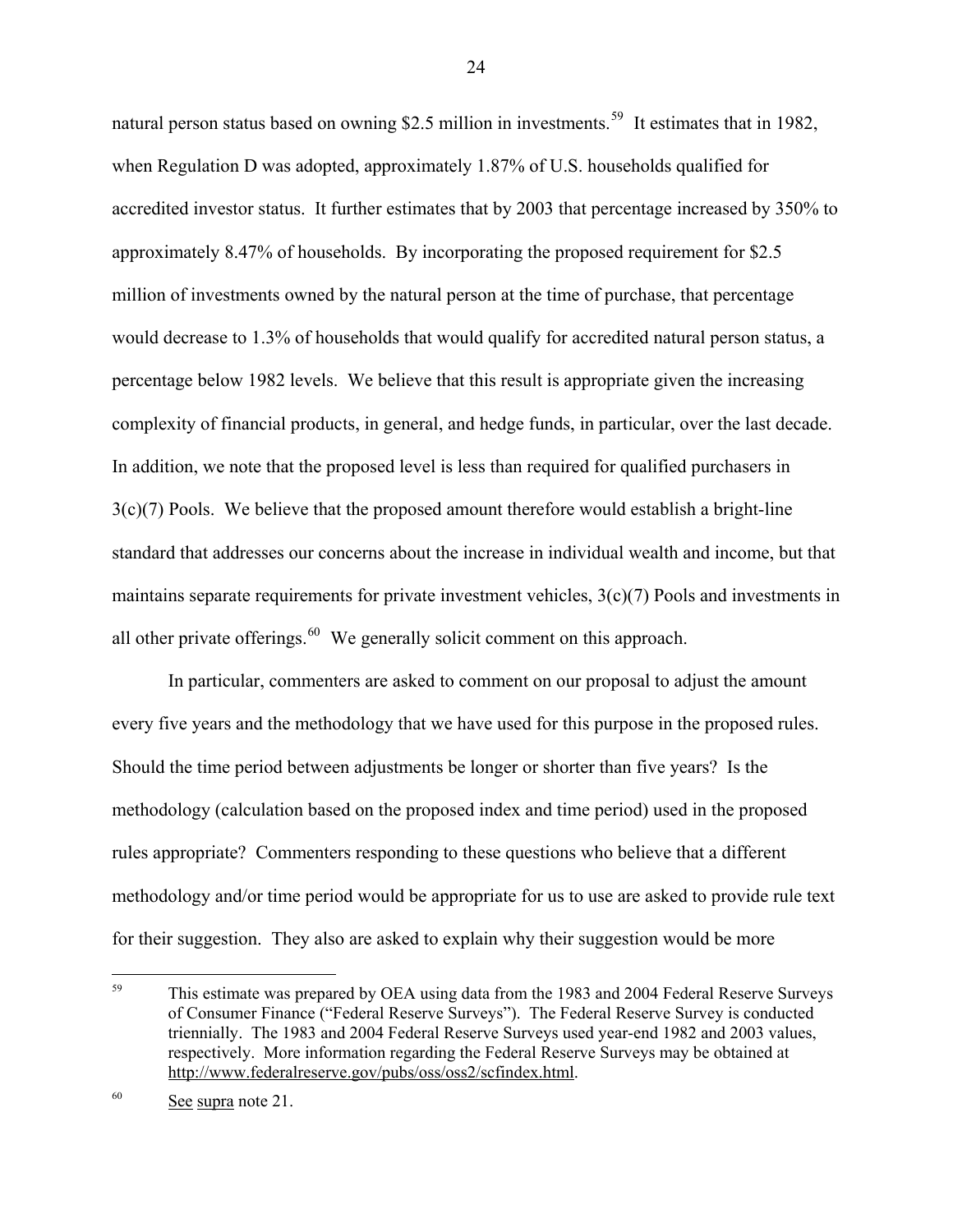appropriate. We also request commenters' views on our data. Is there a more appropriate data set to use that would support another amount or is there a more appropriate way to interpret the data that we used?

We also solicit comment on our proposal to use \$2.5 million as the level of investments that an accredited natural person must own. Should we use another level that is higher or lower than proposed? For example, as discussed previously, natural persons seeking to invest in 3(c)(7) Pools must own \$5 million in investments at the time of purchase. Also, investment advisers may charge a natural person client a performance fee if the adviser reasonably believes that the client has a net worth (together with assets held jointly with the client's spouse) of more than \$1.5 million at the time that the client enters into a contract with the adviser.<sup>[61](#page-24-0)</sup> Is one of these levels more appropriate than the proposed \$2.5 million? Commenters responding to this request who believe that a different amount would be more appropriate are asked to specify that amount and explain why they believe that it is a more appropriate measure of a natural person's investment experience, financial knowledge and sophistication. Such commenters are asked to suggest rule text reflecting their view.

We note that our proposed rules would not grandfather current accredited investors who would not meet the new accredited natural person standard so that they could make future investments in private investment pools, even those in which they currently are invested. Commenters are asked to comment on whether such a grandfathering provision is necessary and/or appropriate and why.

<span id="page-24-0"></span><sup>61</sup> See rule 205-3(a) and  $(d)(1)(i)(A)$  (performance fee prohibition of the Advisers Act does not apply to qualified clients, defined to include a natural person with more than \$1.5 million of net worth (together with assets held jointly with the person's spouse) at the time that the natural person enters into a contract with the adviser).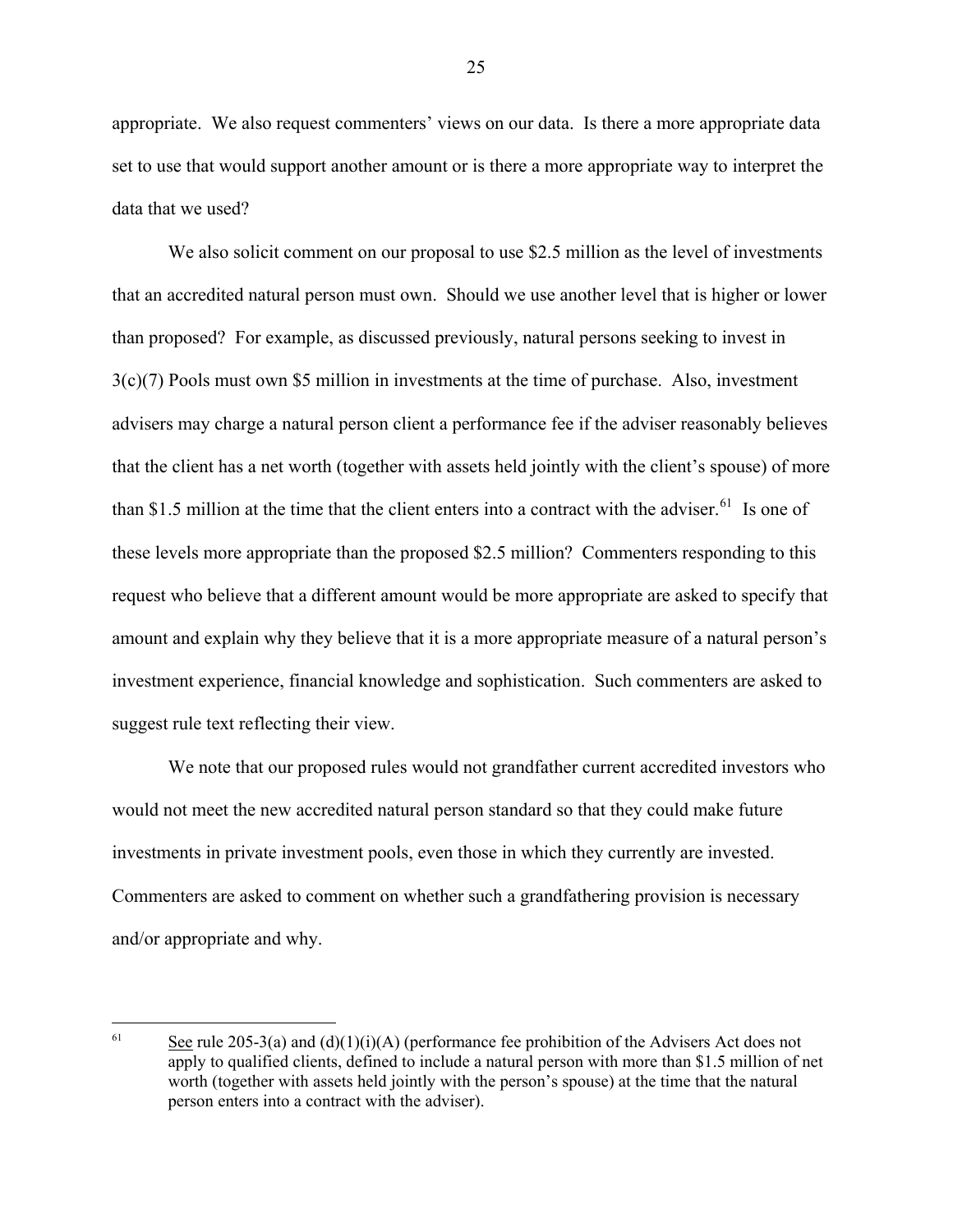We also solicit comment on whether employees of private investment vehicles or their investment advisers (collectively "pool employees") should be subject to the same accredited natural person standard. Would applying such a standard to pool employees preclude many of them from investing in such pools? We are aware that many private investment vehicles currently offer and sell their interests to pool employees who do not meet the current accredited investor standard. We note that such private investment vehicles may: (i) rely on rule 506, which allows for 35 non-accredited purchasers, provided that the pool employees meet the condition in rule  $506(b)(2)(ii)$  and receive the information required by rule  $502(b)$ ; (ii) make an offering pursuant to section 4(2) of the Securities Act; or (iii) rely on rule 701 under the Securities Act, which provides an exemption from registration for offers and sales of securities to certain natural persons pursuant to certain compensatory benefit plans and contracts relating to compensation. We also are aware that many private pools provide equity incentive compensation to pool employees through contractual arrangements in employment agreements not subject to direct regulation under the federal securities laws. For example, a private pool manager may allocate a portion of the pool's interest in the performance fee, or "carry," payable by the pool, to certain of its employees. We request comment on whether any or all of the four different ways that we believe that private pools may compensate pool employees are sufficient to permit pool employees who are not accredited natural persons to receive securities issued by a private investment vehicle. Commenters who believe that they are not are asked to explain why not. We also request comment on whether we should add to the list of accredited natural persons certain "knowledgeable employees," consistent with the concept of "knowledgeable employees" eligible to invest in private investment pools in accordance with rule 3c-5 under the Company Act. $62$ 

<span id="page-25-0"></span>Under rule 3c-5, knowledgeable employees include executive officers, directors, trustees, general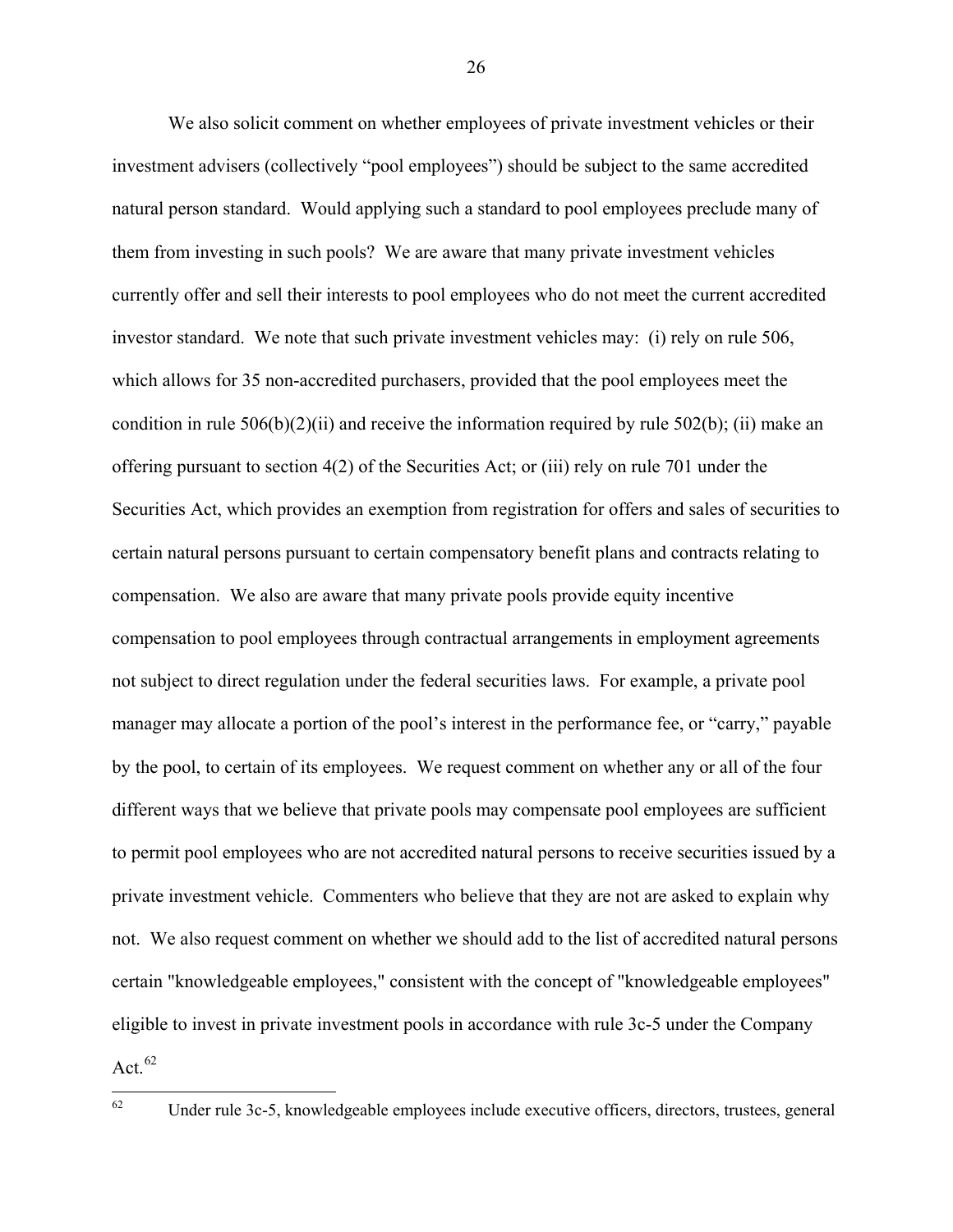#### **3. Definition of Investments.**

We have based the proposed definition of investments in the proposed rules on the definition of that term set forth in rule 2a51-1 under the Company Act.<sup>[63](#page-26-0)</sup> Including this definition would provide a bright-line standard for ascertaining an investor's status as an accredited natural person.

We have modified the proposed definition of investments to the extent that certain provisions of rule 2a51-1 would not be relevant to a definition that applies solely to natural persons. For example, rule 2a51-1 generally refers to qualified purchaser<sup>[64](#page-26-1)</sup> and section 3(c)(7) Pools. These terms generally are not relevant to the definition of accredited natural person because the proposed definition relates only to natural persons and would not involve investments in  $3(c)(7)$  Pools. We solicit comment on whether we have made appropriate modifications to the term investments for purposes of the proposed definition. If not, commenters are asked to discuss any changes that they believe would be appropriate and why they believe that they would be appropriate.

In addition, the treatment in the proposed rules of investments a natural person may own jointly with a spouse or that are part of a shared community interest is different from the treatment of such investments under rule 2a51-1. Rule 2a51-1 permits all of such investments to be included in the determination of whether a natural person is a qualified purchaser for purposes

 $\overline{a}$ 

partners and advisory board members of a  $3(c)(1)$  Pool or a  $3(c)(7)$  Pool, and those who serve in similar capacities. The rule also includes certain other employees of the private fund or its management affiliate who participate in investment activities and have performed such functions for at least 12 months.

<span id="page-26-0"></span><sup>&</sup>lt;sup>63</sup> Proposed rule 509(b)(3); proposed rule 216(b)(3).

<span id="page-26-1"></span><sup>&</sup>lt;sup>64</sup> The term "qualified purchaser" includes both institutional investors and natural persons that meet the conditions of section  $2(a)(51)(A)$  of the Company Act.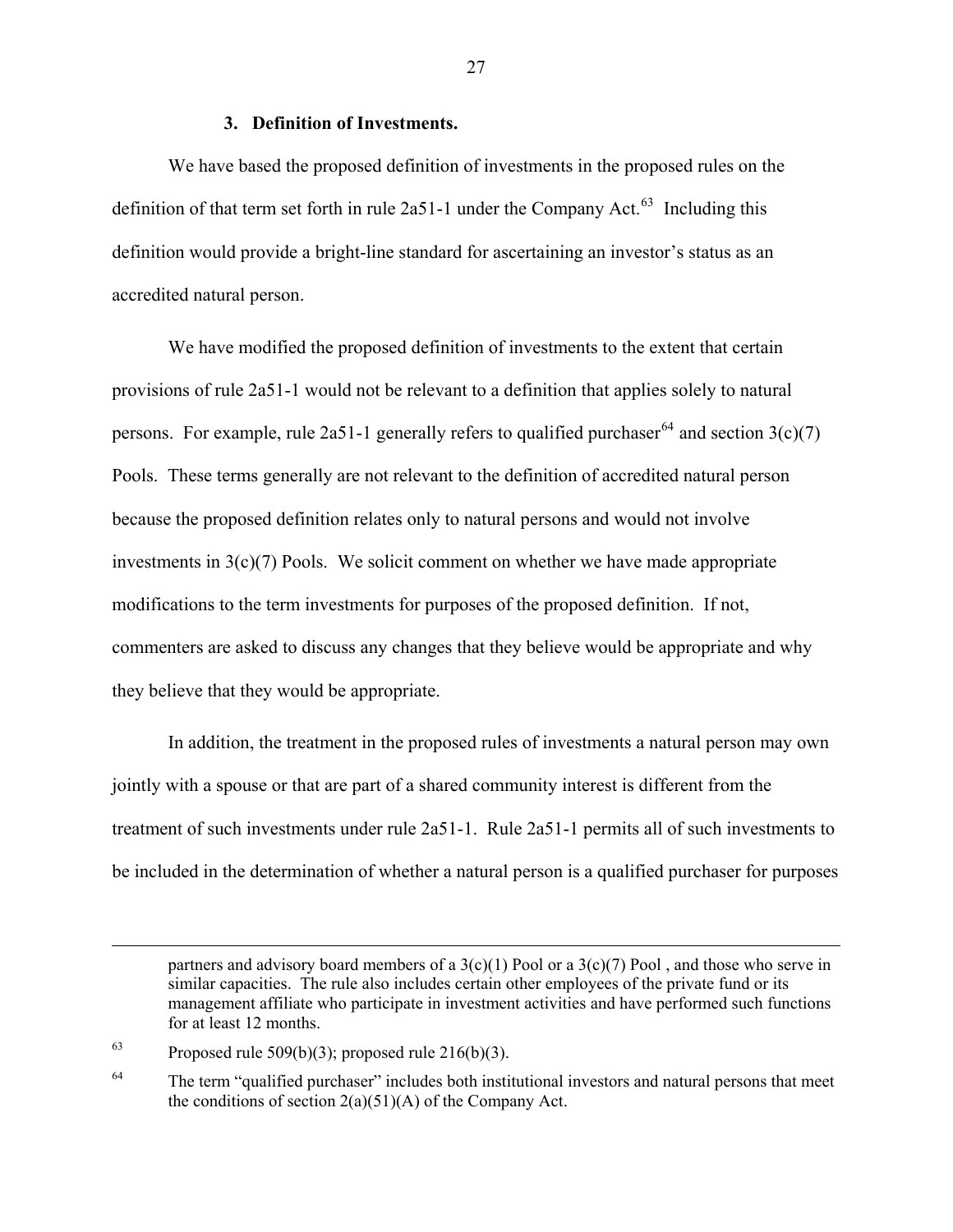of section  $2(a)(51)(A)$ .<sup>[65](#page-27-0)</sup> We believe that, for purposes of determining whether a natural person, acting on that person's own behalf (and not jointly with a spouse), should be able to qualify as an accredited natural person, a natural person's investments should include only a portion of the amount of any investments owned jointly, or of any investments which ownership is shared, with the person's spouse. Accordingly, the proposed rules provide that the investments of a natural person seeking to make an investment in a private investment vehicle on his or her own behalf may include only 50 percent of: (a) any of such person's investments held jointly with that person's spouse; and (b) any investments in which the natural person shares a community property or similar shared ownership interest with that person's spouse.<sup>[66](#page-27-1)</sup> We believe that including only half of these categories of investments is typical of the division of assets of natural persons and their spouses made for other purposes. Where spouses make a joint investment in a private investment vehicle, the full amount of all of their investments (whether made jointly or separately) may be included for purposes of determining whether each spouse is an accredited natural person. We seek comment on this amount and the approach generally, including the feasibility of implementing it. In addition, the proposed rules would provide that the aggregate amount of investments owned and invested on a discretionary basis by the natural person is the fair market value of such investments.<sup>[67](#page-27-2)</sup> We intend the value of a natural person's investments to be calculated on a per investment basis. We solicit comment on whether this is clear.

As noted previously, one reason for the rise in the net worth of natural persons is the increase in the value of personal residences since 1982. We believe that such an increase should

<span id="page-27-0"></span><sup>65</sup> Rule  $2a51-1(g)(2)$ .

<span id="page-27-1"></span><sup>&</sup>lt;sup>66</sup> Proposed rule 509(c)(4); proposed rule 216(c)(4).

<span id="page-27-2"></span><sup>&</sup>lt;sup>67</sup> Proposed rule 509(c)(2); proposed rule 216(c)(2).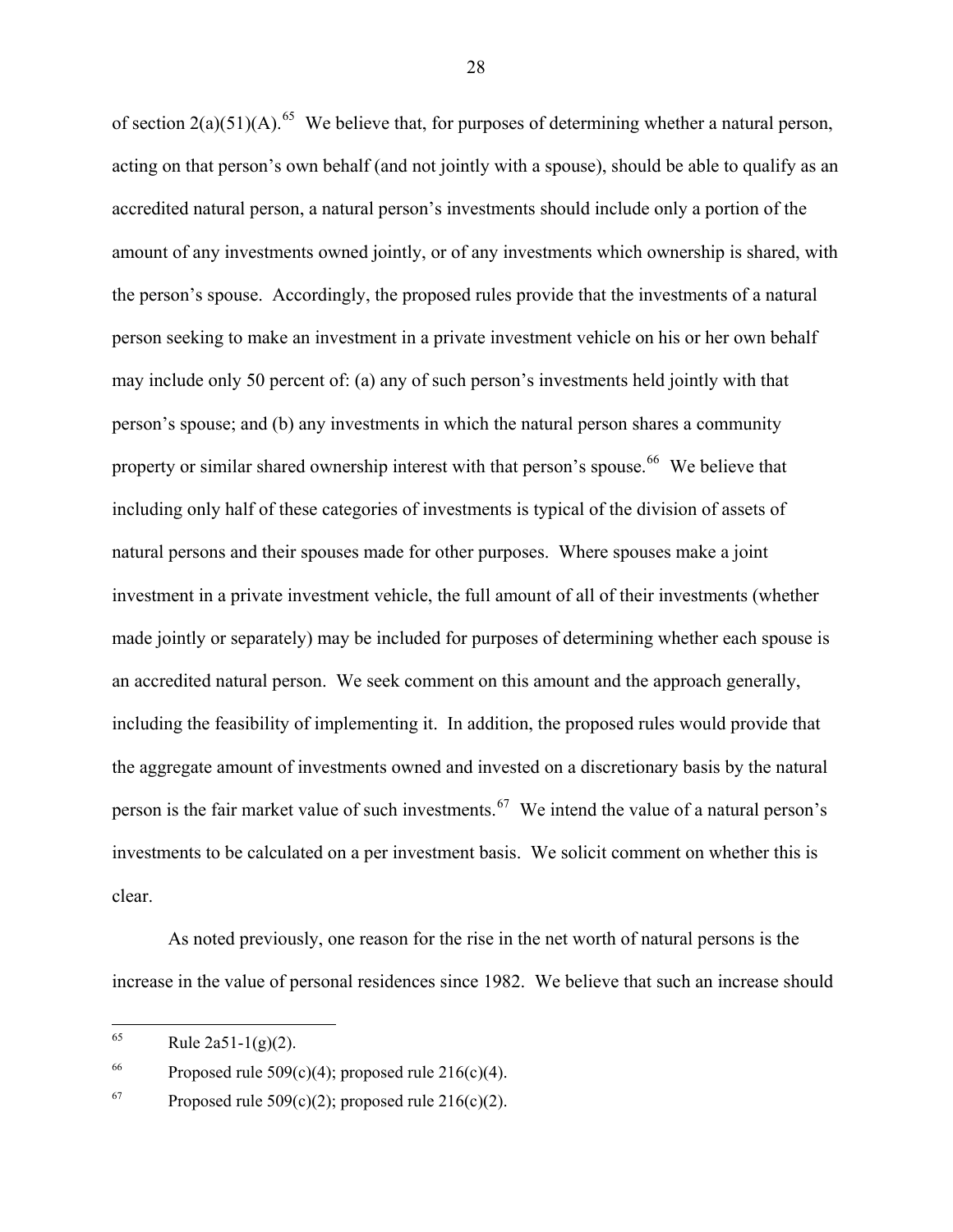not be relevant in evaluating whether an investor may qualify as an accredited investor for purposes of sales under Regulation D or section 4(6) of securities issued by private investment vehicles. Moreover, the value of a person's personal residence or place of business, or real estate held in connection with a trade or business, bears little or no relationship to that person's knowledge and financial sophistication. Accordingly, the proposed definition, like rule 2a51-1 on which it is modeled, would not include, as an investment held for investment purposes, real estate that is used by a natural person or certain family members for personal purposes or as a place of business, or in connection with a trade or business.<sup>[68](#page-28-0)</sup> Is this treatment of real estate appropriate? Commenters who respond to this question are asked to discuss whether they believe that any such real estate should be counted as an investment held for investment purposes under the proposed rules and why. We solicit comment on our concern about the effect of increased housing values on the application of the definition of accredited investor solely in connection with the offer and sale of private investment companies.

We solicit comment on whether our proposed definition of investments captures the universe of relevant investments that should be included for purposes of the proposed definition. Should any investments included in our proposed definition be excluded? Are there any investments that are not reflected in our definition that should be included? Commenters are asked to explain the basis for any exclusion or inclusion that they recommend.

Our proposed definition of "prospective accredited natural person" refers to securities "issued by" a private investment vehicle rather than the reference to securities "of" a  $3(c)(7)$  Pool under the parallel definition in rule 2a51-1 under the Company Act. The use of securities "of" an issuer could be misinterpreted to refer to the portfolio securities held by a private pool and not

 $\overline{a}$ 

<span id="page-28-0"></span><sup>&</sup>lt;sup>68</sup> Proposed rule 509(c)(1)(i); proposed rule 216(c)(1)(i).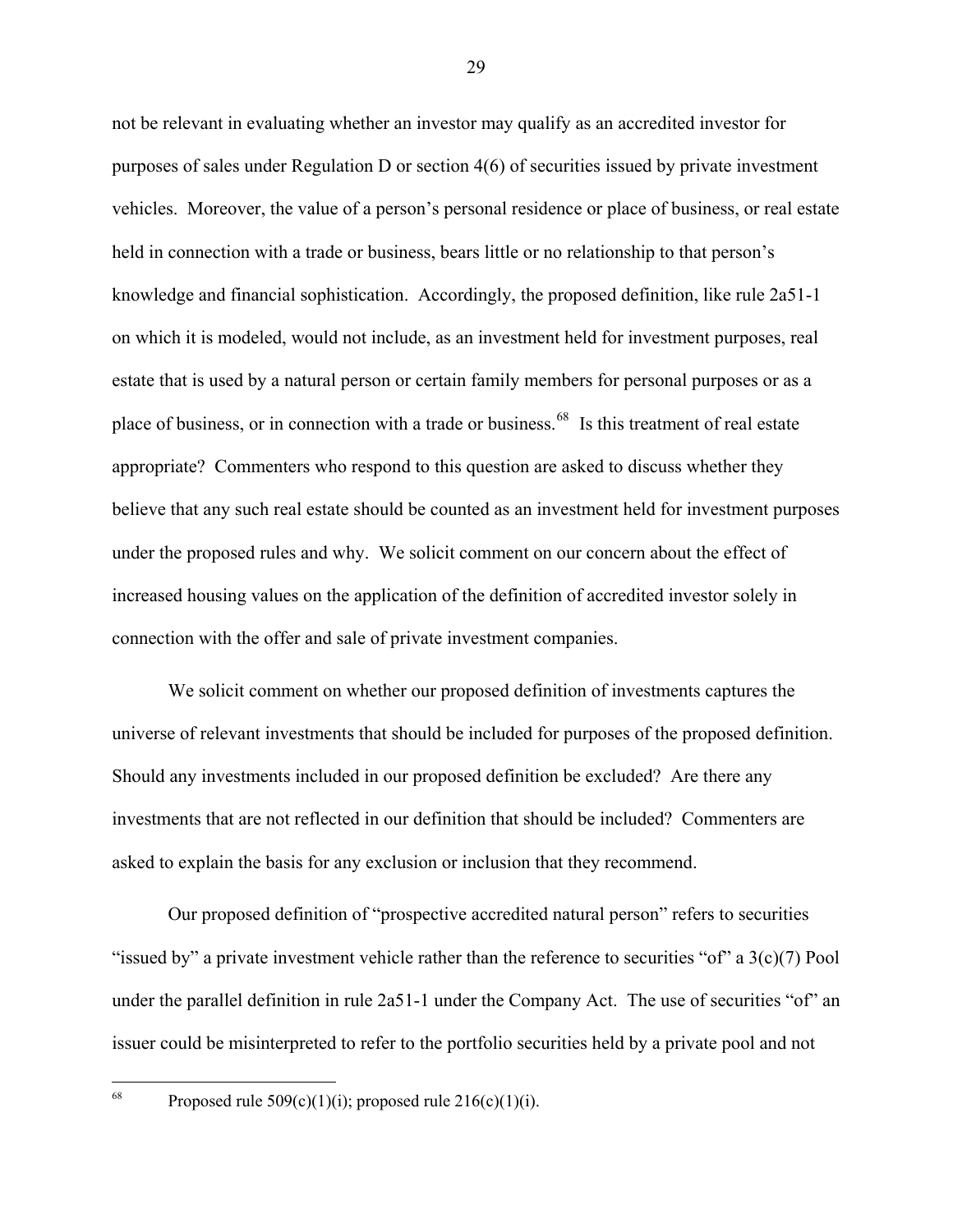the securities issued by that pool. Rule 2a51-1 was not meant to be subject to such an interpretation and neither are our proposed rules.

#### **4. Proposed Exclusion for Venture Capital Pools.**

 The proposed rules specifically would not apply to the offer and sale of securities issued by venture capital funds. As defined in the proposed rules, the term venture capital fund would have the same meaning as the definition of business development company in section 202(a)(22) of the Advisers Act.[69](#page-29-0) In the Small Business Investment Incentive Act of 1980, Congress generally modeled the definition of business development company on the capital formation activities of venture capital funds.[70](#page-29-1) Both venture capital funds and business development companies provide capital to small businesses. They also often provide managerial assistance to these small businesses.<sup>[71](#page-29-2)</sup> In proposing to exclude the offer and sale of securities issued by

<span id="page-29-0"></span> $\overline{a}$ <sup>69</sup> Proposed rule 509(b)(2); proposed rule 216(b)(2). See section 202(a)(22) of the Advisers Act. Section  $202(a)(22)$  defines the term business development company to mean any company which is described in section  $2(a)(48)$  of the Company Act, infra note 72, and which complies with section 55 of the Company Act, except that, in contrast to business development companies under the Company Act, a business development company under the Advisers Act: (i) is prohibited from acquiring any assets (except those described by section  $55(a)(1)$  through (7) of the Company Act which include securities issued by "eligible portfolio companies") unless at least 60 percent of its total assets are invested in assets described by  $55(a)(1)$  through (6) (for purposes of this release "section 55(a) assets") (compared to 70 percent for Company Act business development companies); (ii) does not have to be a closed-end company or be subject to the provisions of sections 55 through 65 of the Company Act; and (iii) may purchase section 55(a) assets from any person. A business development company defined in section 202(a)(22) must offer managerial assistance to companies that are counted against its 60 percent requirement.

The Company Act generally defines eligible portfolio companies to be domestic companies that are not (i) investment companies or (ii) companies that would be investment companies but for the exclusions provided by section 3(c) of the Company Act. Company Act sections  $2(a)(46)(A)$ and (B). See generally Definition of Eligible Portfolio Company under the Investment Company Act of 1940, Company Act Release No. 27538 (Oct. 25, 2006) [71 FR 64086 (Oct. 31, 2006)] (adoption of new definition of the term eligible portfolio company). See also Definition of Eligible Portfolio Company under the Investment Company Act of 1940, Company Act Release No. 27539 (Oct. 25, 2006) [71 FR 64093 (Oct. 31, 2006)] (proposal to include additional domestic, non-financial companies within the definition of the term eligible portfolio company).

<sup>&</sup>lt;sup>70</sup> See H.R. Rep. No. 1341,  $96<sup>th</sup>$  Cong., 2d Sess. 21 (1980) ("1980 House Report").

<span id="page-29-2"></span><span id="page-29-1"></span> $71$  See id. at 21.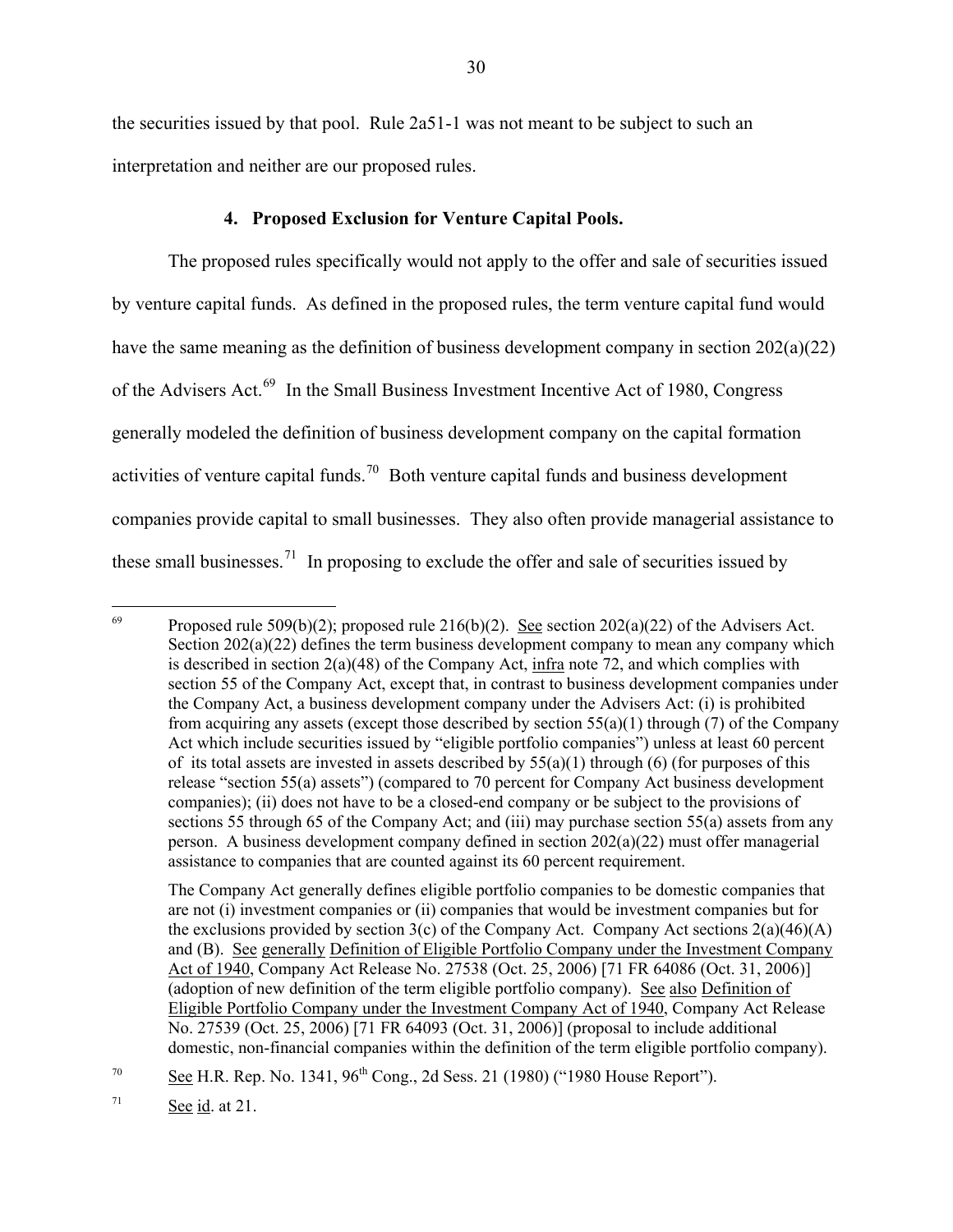venture capital funds from the application of the proposed definition, therefore, we recognize the benefit that venture capital funds play in the capital formation of small businesses.

We note that the term business development company is also defined in section  $2(a)(48)$ of the Company Act.<sup>[72](#page-30-0)</sup> We solicit comment on whether defining venture capital fund with reference to the definition provided in the Advisers Act is appropriate. Would it be more appropriate to define venture capital fund with reference to the definition provided in the Company Act? Would it be more appropriate to define venture capital funds in terms of their investment objective and strategy (e.g., investing in and developing start-up and early phase businesses)? Alternatively, would it be more appropriate to define private investment vehicles to be  $3(c)(1)$  Pools that do not permit their investors to redeem their interests in the pools within a specified period of time ("holding period")?<sup>[73](#page-30-1)</sup> Would such an approach cause most  $3(c)(1)$  Pools to simply extend their holding periods sufficient to avoid application of the proposed rules? We request comment on how this would affect investors, including those with respect to any possible

<span id="page-30-0"></span> $72$ See section  $2(a)(48)$  of the Company Act. Section  $2(a)(48)$  defines business development company for purposes of the Company Act as any closed-end company which securities are registered under the Securities Act and: (i) is organized under the laws of, and has its principal place of business in, any State or States; (ii) is operated for the purpose of making investments in section 55(a) assets, see supra note 69, (iii) is prohibited from making any purchases of any assets (except those described by section  $55(a)(1)$  through (7) of the Company Act) unless the value of the company's assets invested in section 55(a) assets at the time of any new purchase constitutes at least 70 percent of the value of its total assets; (iv) offers managerial assistance to issuers of section 55(a) assets that it purchases; and (v) has elected to be subject to the provisions of sections 55 through 65 of the Company Act. In addition, Company Act business development companies are generally required to purchase section 55(a) assets from their issuers or close affiliates.

<span id="page-30-1"></span><sup>73</sup> See, e.g., Registration Under the Advisers Act of Certain Hedge Fund Advisers, Investment Advisers Act Release No. 2333 (Dec. 2, 2004) [69 FR 72054 (Dec. 10, 2004)] (generally defined "private fund" to mean any "company: (i) That would be an investment company under section 3(a) of the . . . Company Act but for the [exclusion] provided from that definition by either section  $3(c)(1)$  or  $3(c)(7)$  of [the Company] Act . . .; (ii) That permits its owners to redeem any portion of their ownership interests within two years of the purchase of such interests; and (iii) Interests in which are or have been offered based on the investment advisory skills, ability or expertise of the investment adviser.").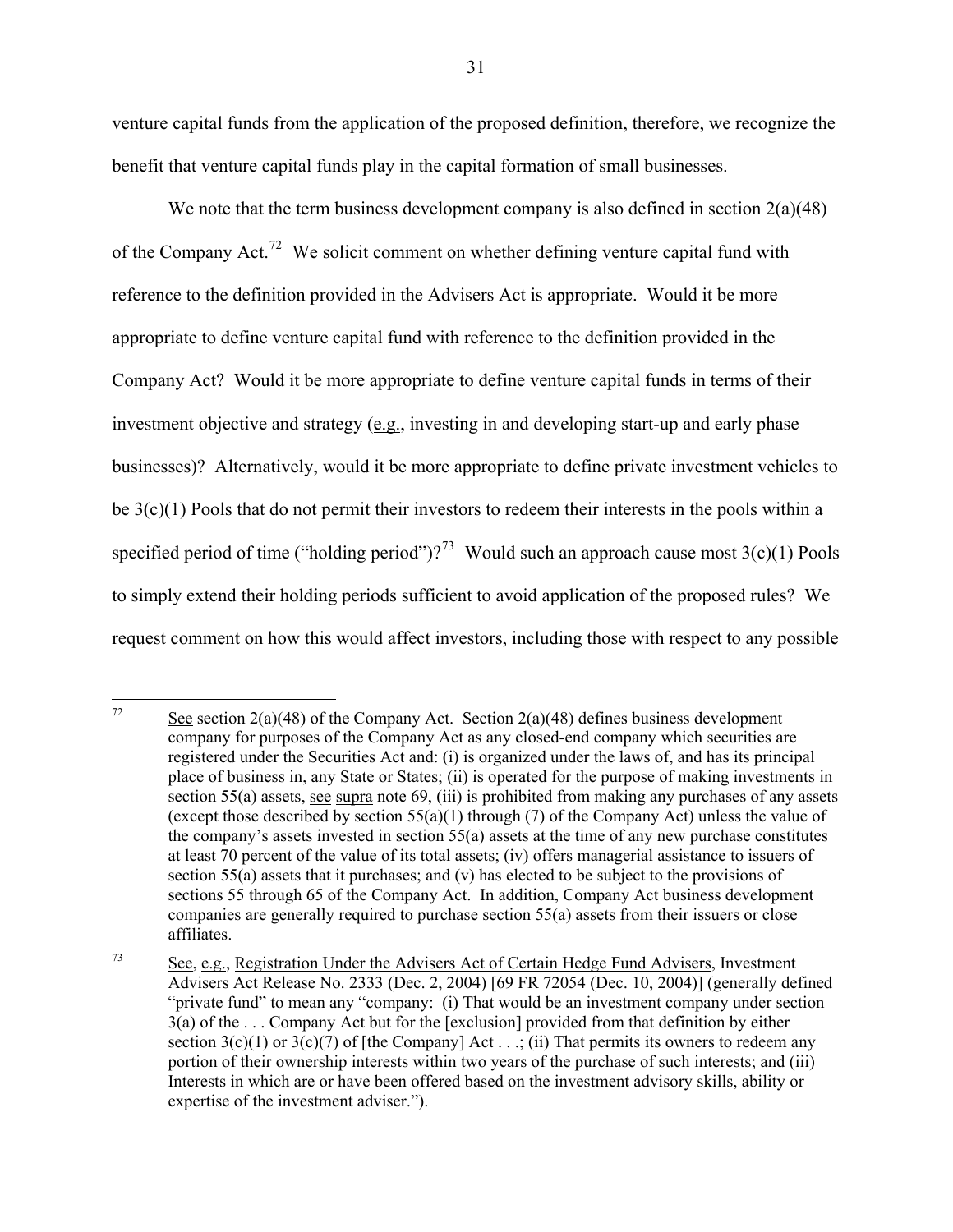adverse effect on investors that might result from such extension of holding periods. For example, how would taking such an approach impact natural persons who might have more current needs for assets invested in the pool? If we followed this approach, should we also include a provision that would allow private investment vehicles to redeem securities in the case of emergencies, such as the death or serious illness of an investor, or other unforeseeable events?<sup>[74](#page-31-0)</sup> If we adopted this approach, would two years be appropriate,<sup>[75](#page-31-1)</sup> or would a shorter (e.g., one year) or longer (e.g., four year) holding period be more appropriate?

We particularly solicit the views of commenters on the different types of investments made by venture capital funds, as currently operating in the market, and business development companies, as defined under the Advisers Act.<sup>[76](#page-31-2)</sup> We note that there currently are venture capital funds that invest significantly in offshore markets or other private pools. If we were to adopt a definition of venture capital fund based on either of the statutory definitions of business development company, should we modify that definition to include venture capital funds that invest a significant amount of their assets in foreign securities and other private pools?

We request comment on whether excluding venture capital funds from the application of the proposed rules is appropriate at all. If so, would applying the proposed definition to them affect their ability to raise capital? Are there other policy reasons for excluding venture capital funds? For example, are there aspects of such funds that make them more appropriate investments for less wealthy investors?

 $\overline{a}$ 

<span id="page-31-0"></span> $^{74}$  Id.

<span id="page-31-1"></span><sup>75</sup> Id.

<span id="page-31-2"></span> $\frac{\text{See} \text{ supra}}{26}$  note 69.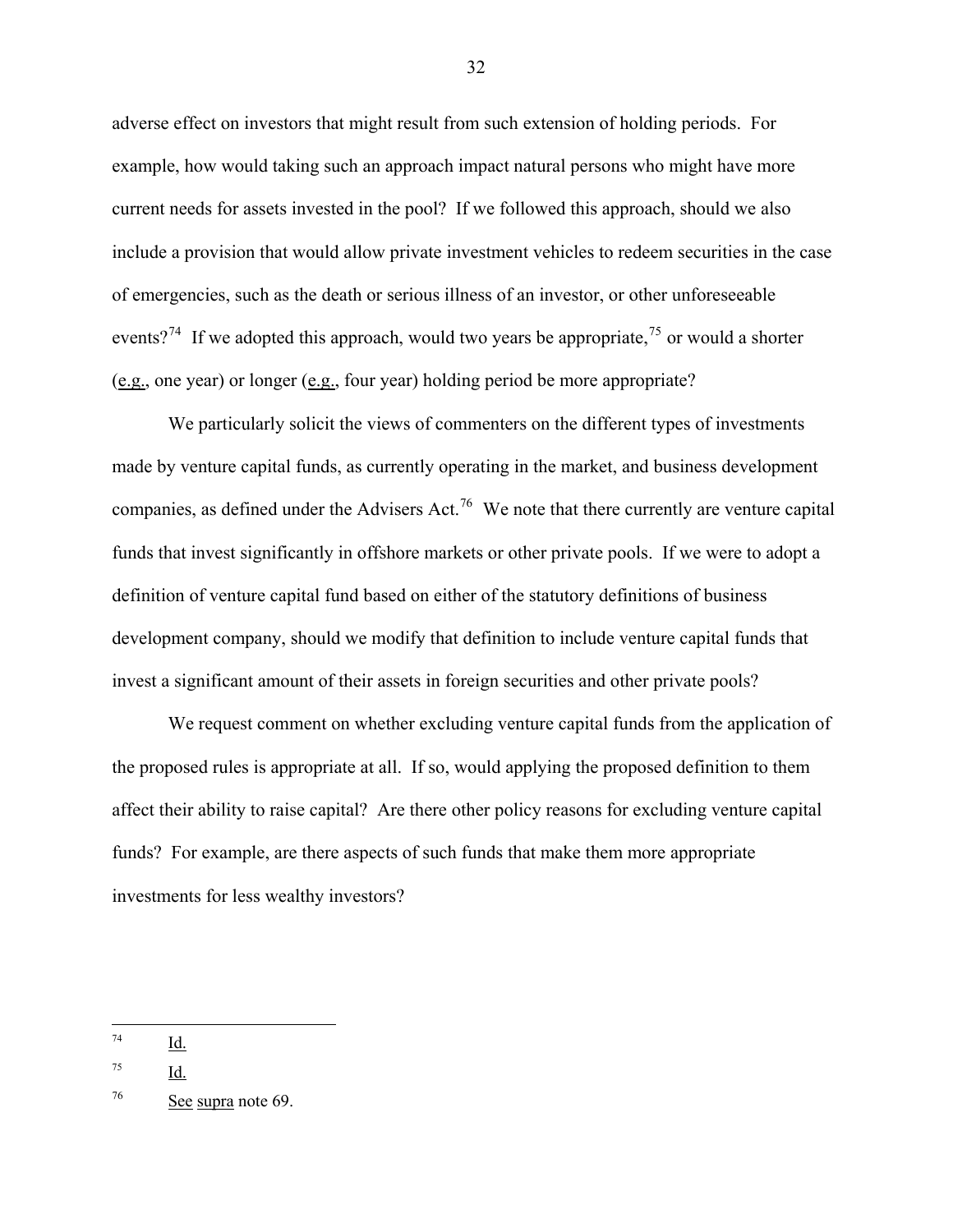### <span id="page-32-0"></span>**IV. GENERAL REQUEST FOR COMMENT**

The Commission requests comment on the rules proposed in this Release, suggestions for additions to the rules, whether any changes are necessary or appropriate to implement the objectives of our proposed rules and what those changes might be, and comment on other matters that might have an effect on the proposals contained in this Release. For purposes of the Small Business Regulatory Enforcement Fairness Act of 1996, the Commission also requests information regarding the potential impact of the proposed rules on the economy on an annual basis. Commenters should provide empirical data to support their views.

### **V. PAPERWORK REDUCTION ACT**

#### **A. Proposed Rule 206(4)-8**

The proposed rule, titled 206(4)-8 Pooled Investment Vehicles, would not impose a new "collection of information" within the meaning of the Paperwork Reduction Act of 1995.<sup>[77](#page-32-1)</sup> Proposed rule 206(4)-8 would make it a fraudulent, deceptive, or manipulative act, practice, or course of business for an investment adviser to a pooled investment vehicle to make any untrue statement of material fact or to omit to state a material fact necessary in order to make the statements made not misleading to any investor or prospective investor in the pooled investment vehicle. The proposed rule would also make it a fraudulent, deceptive or manipulative act, practice, or course of business within the meaning of section 206(4) for any investment adviser to certain pooled investment vehicles to otherwise engage in any act, practice, or course of business that is fraudulent, deceptive, or manipulative with respect to any investor or prospective investor in the pooled investment vehicle. The proposed rule would not create any filing, reporting, recordkeeping, or disclosure requirements for investment advisers subject to the rule

<span id="page-32-1"></span>77 44 U.S.C. 3501 to 3520.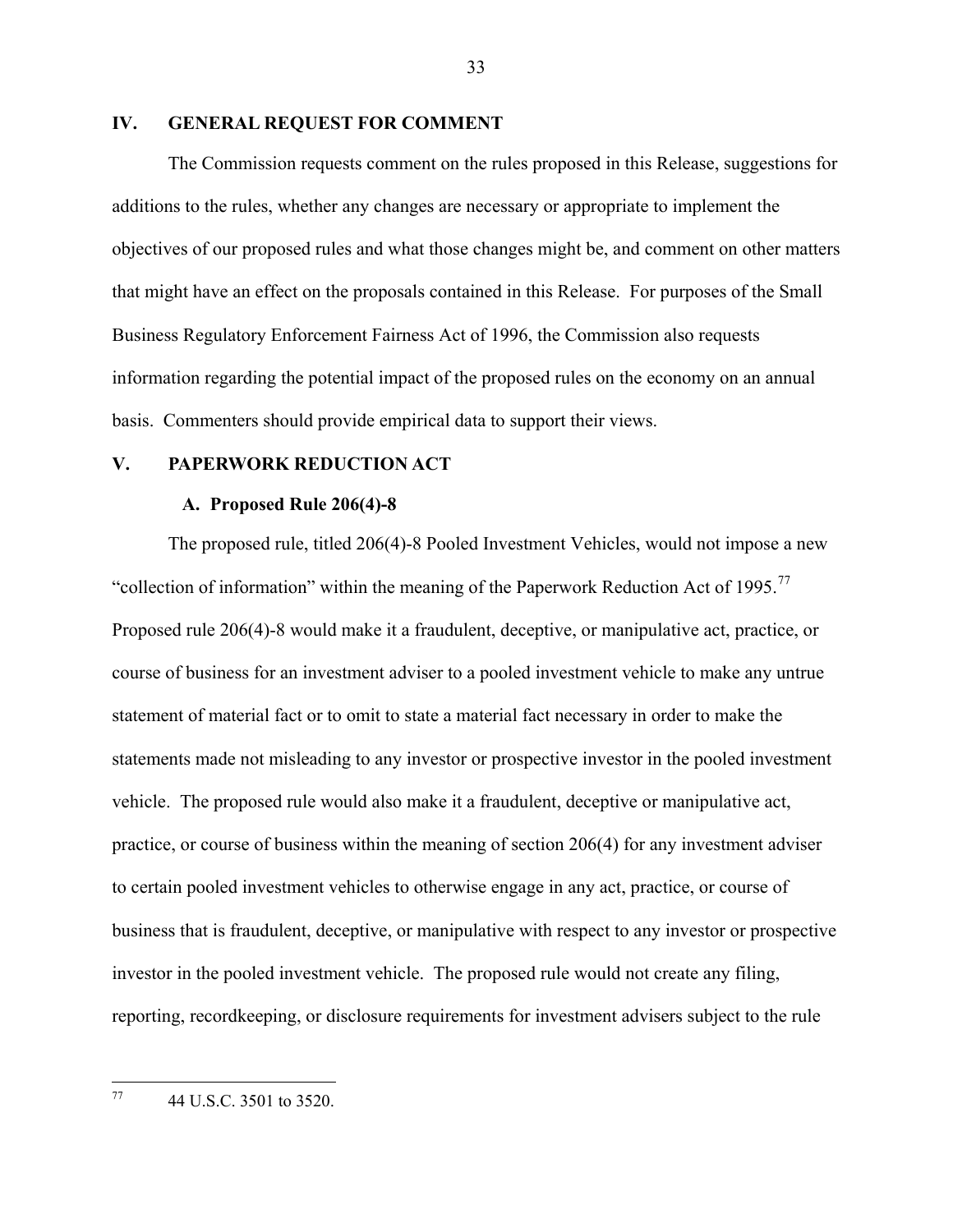<span id="page-33-0"></span>and accordingly there would be no "collection of information" under the Paperwork Reduction Act.

### **B. Proposed Rules 509 and 216**

 Certain provisions of proposed rules 509 and 216 contain "collection of information" requirements within the meaning of the Paperwork Reduction Act of 1995 [44 U.S.C. 3501 et seq.], and the Commission is submitting the proposed collection of information to the Office of Management and Budget ("OMB") for review in accordance with 44 U.S.C. 3507(d) and 5 CFR 1320.11. The title for the collection of information is "Form D." An agency may not conduct or sponsor, and a person is not required to respond to, a collection of information unless it displays a currently valid OMB control number.

Form D (OMB Control No. 3235-0076) was adopted pursuant to sections  $2(a)(15)$ ,  $3(b)$ , 4(2), 19(a) and 19(c)(3) of the Securities Act [15 U.S.C. 77b(15), 77c(b), 77d(2), 77s(a) and  $77s(c)(3)$ ].

We recently have taken the opportunity to reconsider the standards we established to qualify persons as accredited investors under the safe harbor provided under Regulation D and our rules for certain small offerings. We note our staff's observation in its 2003 Staff Study that "inflation, along with the sustained growth in wealth and income of the 1990s, has boosted a substantial number of investors past the 'accredited investor' standard."<sup>[78](#page-33-1)</sup> Based on analysis conducted by OEA, we also note that the increase in investor wealth is due in part to the increase in the values of personal residences since 1982. Accordingly, many individual investors today may be eligible to make investments in privately offered investment pools as accredited investors that previously may not have qualified as such for those investments. Moreover, private pools

<span id="page-33-1"></span><sup>2003</sup> Staff Study, supra note 3 at text accompanying note 271.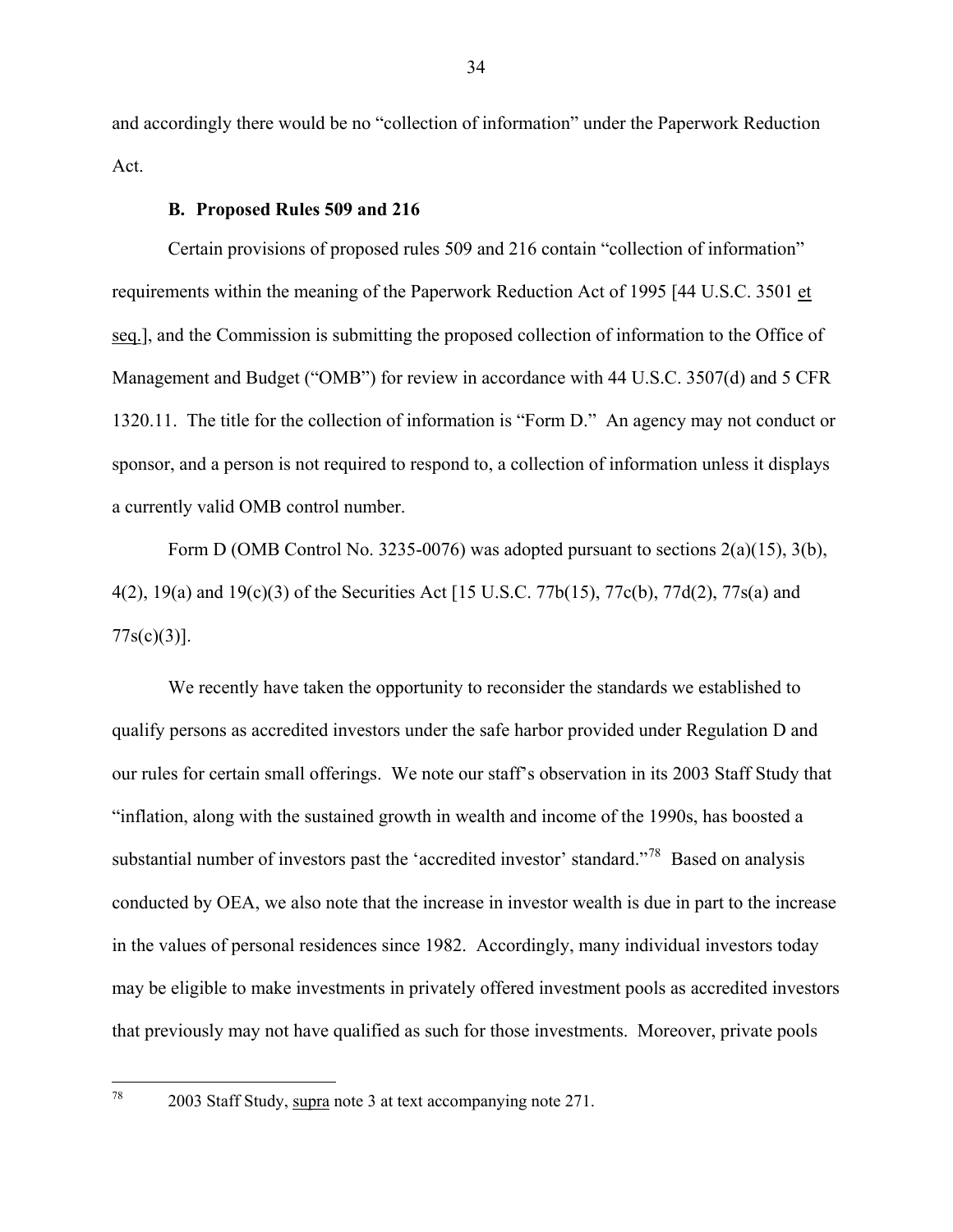have become increasingly complex and involve risks not generally associated with many other issuers of securities.<sup>[79](#page-34-0)</sup> Not only do private pools often use complicated investment strategies, but there is minimal information available about them in the public domain. Accordingly, investors may not have access to the kind of information provided through our system of securities registration and therefore may find it difficult to appreciate the unique risks of these pools, including those with respect to undisclosed conflicts of interest, complex fee structures and the higher risk that may accompany such pools' anticipated returns.

We note that natural persons may have indirect exposure to private pools as a result of their participation in pension plans and investment in certain pooled investment vehicles that invest in private pools. Such plans and vehicles are generally administered by entities of plan fiduciaries and registered investment professionals. This protection is not present in the case of natural persons who seek to invest in  $3(c)(1)$  Pools outside of the structure of such pension plans and pooled investment vehicles. Moreover, while the existing net worth and income tests provide some investor protection, we believe that additional protections may be appropriate.

The investor protections that we believe may be lacking with respect to  $3(c)(1)$  Pools already exist for  $3(c)(7)$  Pools.<sup>[80](#page-34-1)</sup> Natural persons who invest in such pools are required to own \$5 million in certain investments at the time of their investment in the pool.<sup>[81](#page-34-2)</sup> In addition, for a 3(c)(7) Pool to rely on the safe harbor provided by Regulation D, the pool must limit the sale of its securities to qualified purchasers who also meet the definition of accredited investor. Accordingly,  $3(c)(7)$  Pools are subject to a two-step approach that is designed to provide assurance that an investor has a level of knowledge and financial sophistication and the ability to

 $\overline{a}$ 

<span id="page-34-0"></span><sup>&</sup>lt;sup>79</sup> See generally 2003 Staff Study, id.

<span id="page-34-1"></span><sup>80</sup> See supra note 21.

<span id="page-34-2"></span> $81$  See supra note 45.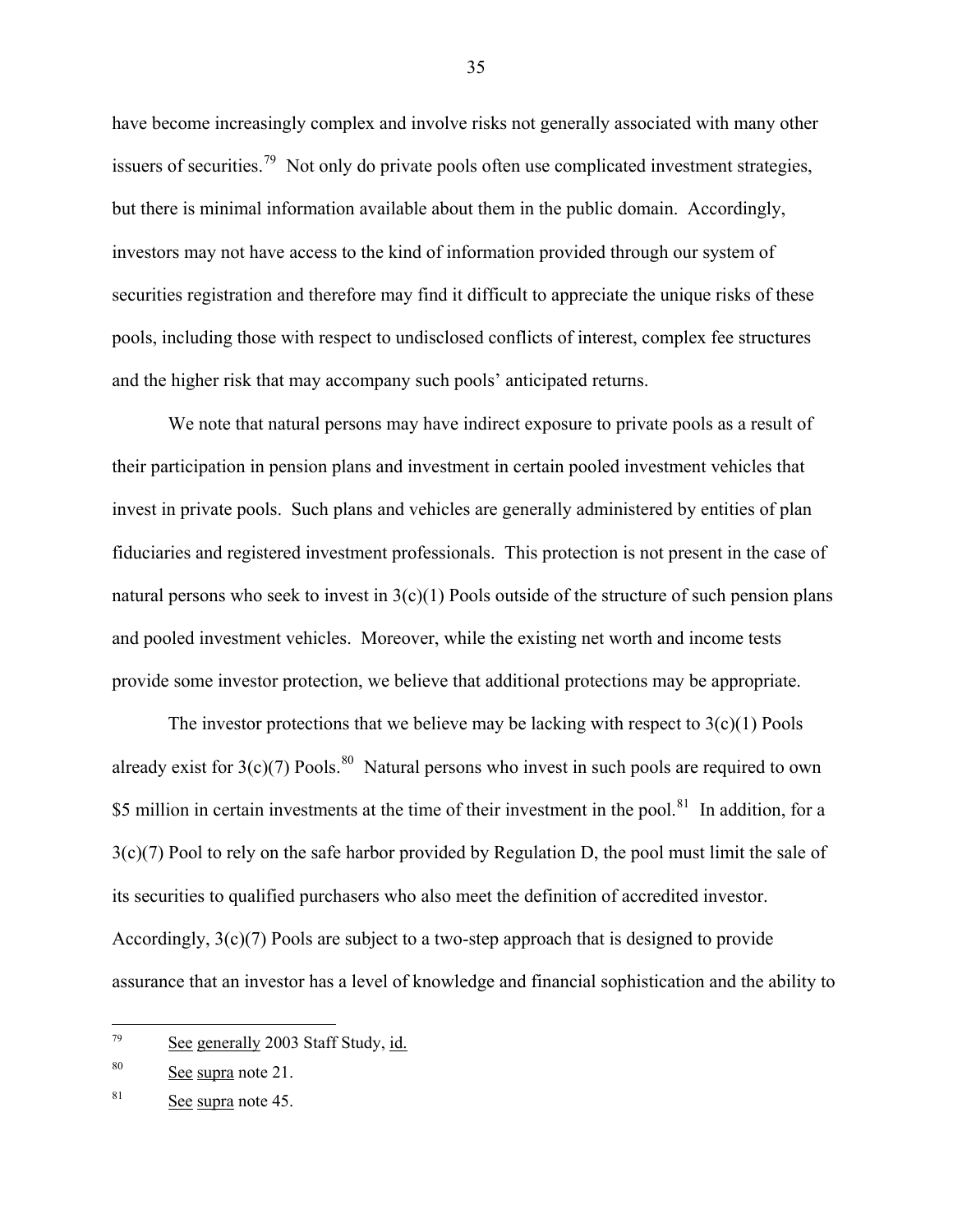bear the economic risk of the investment in such pools, as demonstrated by the investor's investment experience and also, for natural persons, that person's net worth or income.

We believe that such a two-step approach may provide important, additional investor protections to natural persons who invest in certain  $3(c)(1)$  Pools. Accordingly, the proposed rules governing investments in such pools incorporate that approach.

Form D contains collection of information requirements. The issuers likely to be affected by the proposed rules are companies relying on section  $3(c)(1)$  of the Company Act and filing with the Commission on Form D a notice of sale of securities. Compliance with the notice requirements of Form D is mandatory to the extent that a company elects to make an offering of securities in reliance on an exemption under Regulation D or section 4(6). Responses to the notice requirements are not confidential.

 We estimate that if the proposed rules are adopted, the estimated burden for responding to the collection of information in Form D would not increase for most companies because the information required in the form would not change. The number of eligible accredited investors available to invest in issuers relying on section  $3(c)(1)$  of the Company Act and registering with the Commission on Form D, however, would likely decrease. Such a decrease in accredited investors may result in either issuers reducing the number of offerings they make, or increasing the number of non-accredited investors in their pools. $82$ 

The currently approved collection of information in Form D is 17,500 hours. We estimate that there may be 20 fewer filings as a result of the proposed rules.<sup>[83](#page-35-1)</sup> Accordingly, we

<span id="page-35-0"></span><sup>82</sup> We note that an issuer electing to use the rule 506 exemption would not be able to sell to more than 35 non-accredited investors. See supra note 37.

<span id="page-35-1"></span><sup>&</sup>lt;sup>83</sup> In fiscal year 2006, 19,250 filings were submitted to the Commission on Form D. Form D does not contain sufficient information to allow the Commission to determine whether a filer is an operating company, a  $3(c)(7)$  Pool or a  $3(c)(1)$  Pool. Of the 19,250 filings on Form D, we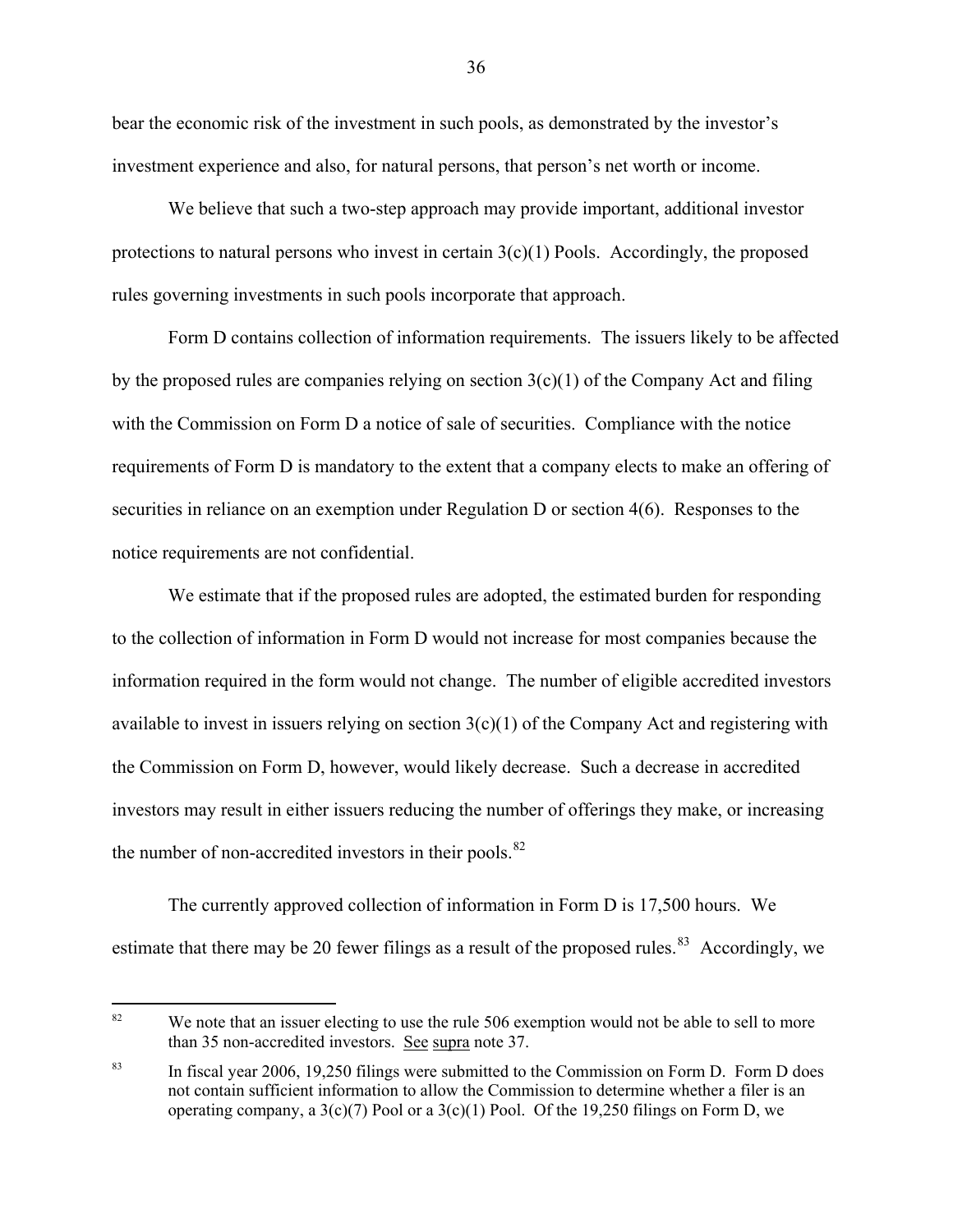estimate the proposed rules would reduce the annual aggregate information collection burden under Form D by 20 hours<sup>[84](#page-36-0)</sup> for a total of 17,480 hours.

We request comment on the accuracy of our estimates. Pursuant to 44 U.S.C.  $3506(c)(2)(B)$ , the Commission solicits comments to: (i) evaluate whether the proposed collection of information is necessary for the proper performance of the functions of the agency, including whether the information will have practical utility; (ii) evaluate the accuracy of the Commission's estimate of burden of the proposed collection of information; (iii) determine whether there are ways to enhance the quality, utility, and clarity of the information to be collected; and (iv) evaluate whether there are ways to minimize the burden of the collection of information on those who are to respond, including through the use of automated collection techniques or other forms of information technology.

 Persons submitting comments on the collection of information requirements should direct the comments to the Office of Management and Budget, Attention: Desk Officer for the Securities and Exchange Commission, Office of Information and Regulatory Affairs, Washington, DC 20503, and should send a copy of their comments to Nancy M. Morris, Secretary, Securities and Exchange Commission, 100 F Street NE, Washington, DC 20549- 1090, with reference to File No. S7-25-06. Requests for materials submitted to OMB by the Commission with regard to this collection of information should be in writing, refer to File No. S7-25-06, and be submitted to the Securities and Exchange Commission, Records Management, Office of Filing and Information Services, 100 F Street NE, Washington, DC 20549. OMB is

<span id="page-36-0"></span><sup>84</sup> An estimated reduction of 20 filings on Form D at 1 hour each (20 x 1 = 20). We estimate that each filer spends approximately 1 hour in preparing a filing on Form D.

 $\overline{a}$ 

estimate that 20%, or 3,850 filings, were made by  $3(c)(1)$  and  $3(c)(7)$  Pools. Of those 3,850 filings, we estimate that  $10\%$ , or 385 filings, were made by filers that are  $3(c)(1)$  Pools. Of the filers that are  $3(c)(1)$  Pools, we estimate that  $5%$  might not make new offerings as a result of our proposed rules, resulting in an estimated decrease of 20 filings on Form D.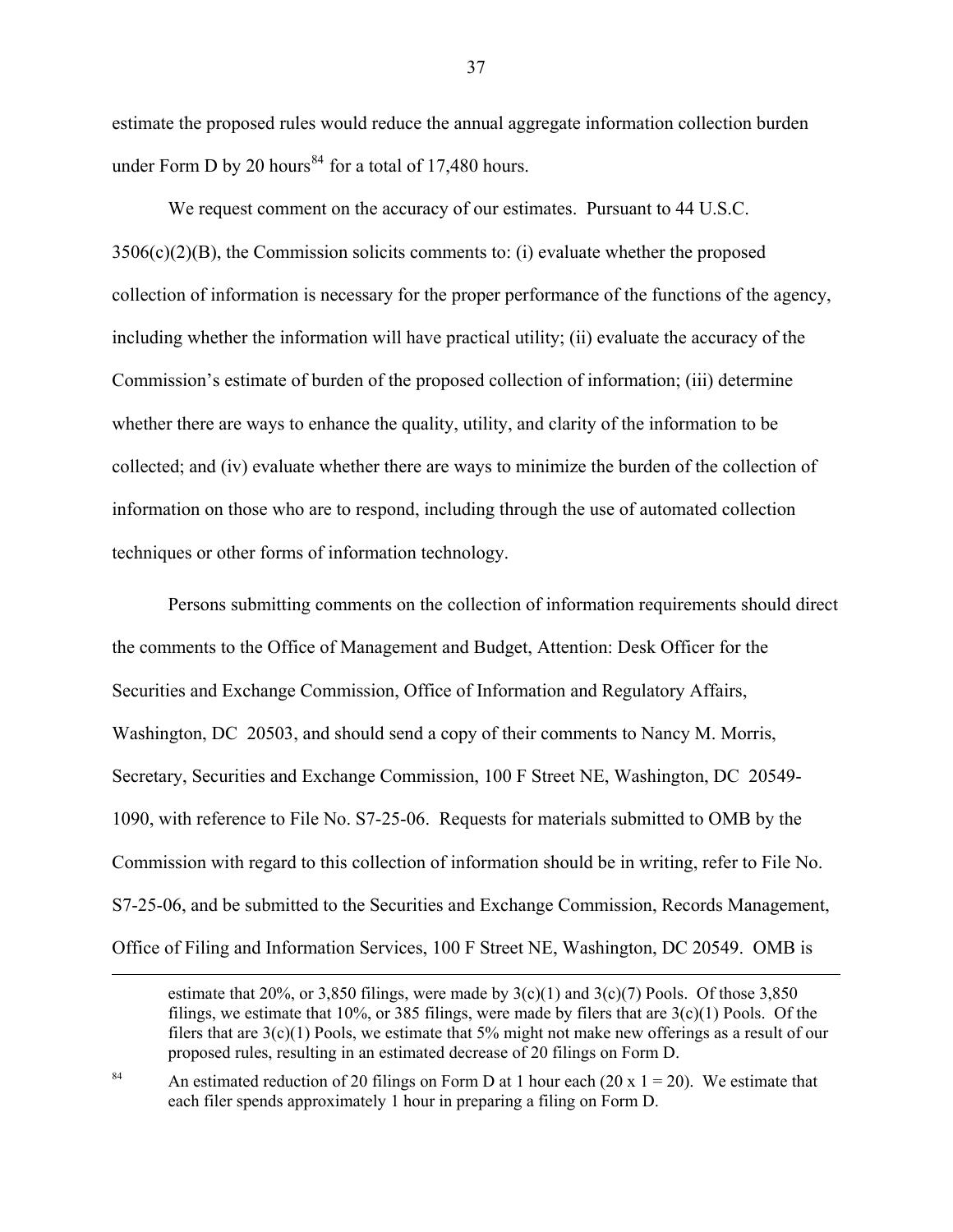<span id="page-37-0"></span>required to make a decision concerning the collection of information between 30 and 60 days after publication of this Release. Consequently, a comment to OMB is best assured of having its full effect if OMB receives it within 30 days after publication of this Release.

### **VI. COST-BENEFIT ANALYSIS**

#### **A. Proposed Rule 206(4)-8**

The Commission is sensitive to costs imposed by our rules and the benefits that derive from them, and is considering the costs and benefits of proposed rule 206(4)-8. The proposed rule would make it a fraudulent, deceptive or manipulative act, practice, or course of business within the meaning of section 206(4) for any investment adviser to a pooled investment vehicle to make any untrue statement of a material fact or to omit to state a material fact necessary in order to make the statements made, in the light of the circumstances under which they were made, not misleading, to any investor or prospective investor in the pooled investment vehicle. The proposed rule would also make it a fraudulent, deceptive or manipulative act, practice, or course of business within the meaning of section 206(4) for any investment adviser to a pooled investment vehicle to otherwise engage in any act, practice, or course of business that is fraudulent, deceptive, or manipulative with respect to any investor or prospective investor in the pooled investment vehicle. For the reasons discussed below, we do not believe that the proposed rule would require advisers to incur new or additional costs.

Investment advisers to pooled investment vehicles should not be making untrue statements or omitting material facts or otherwise be engaged in fraud with respect to investors or prospective investors in pooled investment vehicles today, because federal authorities, state authorities and private litigants often can, and do, seek redress from the adviser for the untrue statements or omissions, or other frauds. In most cases, the conduct that the rule would prohibit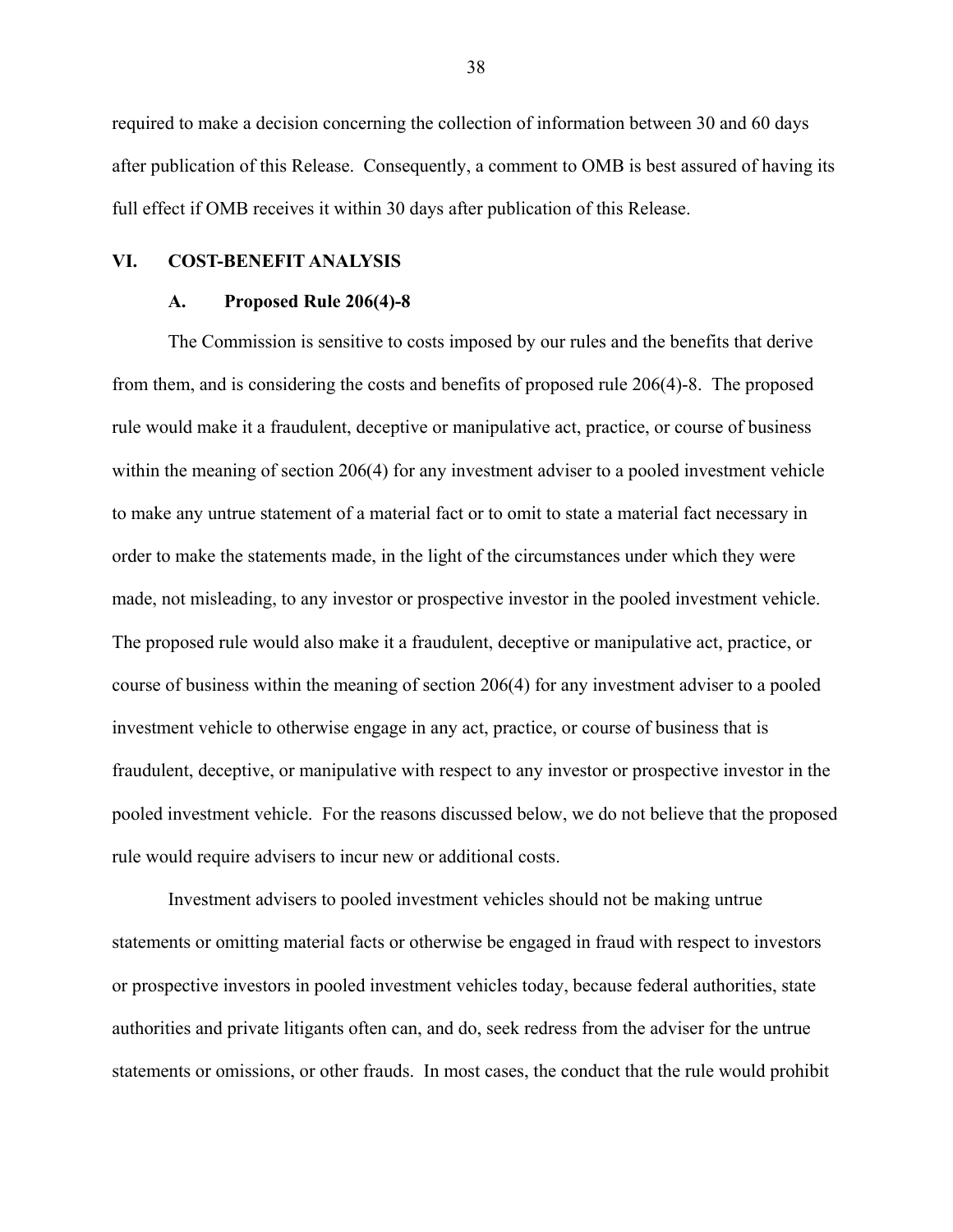is already prohibited by federal securities statutes, $85$  other federal statutes (including federal wire fraud statutes),  $86$  as well as state law. $87$ 

We recognize that there are costs involved in assuring that communications to investors and prospective investors do not contain untrue or misleading statements and preventing other frauds. Advisers have incurred, and will continue to incur, these costs due to the prohibitions and deterrent effect of the law and rules that would apply under these circumstances. While each of the provisions noted above may have different limitation periods, apply in different factual circumstances, or require the government (or a private litigant) to prove different states of mind than the proposed rule, we believe that the multiple prohibitions against fraud, and the consequences under both criminal and civil law for fraud, should currently cause an adviser to take the precautions it deems necessary to refrain from such conduct.

Furthermore, prior to Goldstein, advisers operated with the understanding that the Advisers Act prohibited the same conduct that would be prohibited by the proposed rule. Accordingly, we do not believe that advisers to pooled investment vehicles would need to take

<span id="page-38-0"></span><sup>85</sup> 85 See, e.g., section 10(b) of the Exchange Act [15 U.S.C. 78j(b)] and section 17(a) of the Securities Act which would apply when the false statements are made "in connection with the purchase or sale of a security" or involve the "offer or sale" of a security, and section 34(b) of the Company Act which makes it unlawful "to make any untrue statement of a material fact in any registration statement, application, report, account, record, or other document filed or transmitted pursuant to [the Company Act] ...".

<span id="page-38-1"></span><sup>&</sup>lt;sup>86</sup> See, e.g., 18 U.S.C. 1341 (Frauds and swindles) and 18 U.S.C. 1343 (Fraud by wire, radio, or television) which make it a criminal offense to use the mails or to communicate by means of wire, having devised a scheme to defraud or for obtaining money or property by means of false or fraudulent pretenses, and 18 U.S.C. 1957 (Engaging in monetary transactions in property derived from specified unlawful activity) which makes it a criminal racketeering offense to engage or attempt to engage in a transaction in criminally derived property of a value greater than \$10,000.

<span id="page-38-2"></span><sup>87</sup> See, e.g., Metro Communications Corp. BVI v. Advanced Mobilecomm Technologies, et al., 854 A.2d 121,156 (Del. Ch. 2004) (court held that plaintiff-former member of LLC had sufficiently alleged a common law fraud claim based on allegation that series of reports by LLC's managers contained misleading statements; court stated that "[i]n the usual fraud case, the speaking party who is subject to an accusation of fraud is on the opposite side of a commercial transaction from the plaintiff, who alleges that but for the material misstatements or omissions of the speaking party he would not have contracted with the speaking party").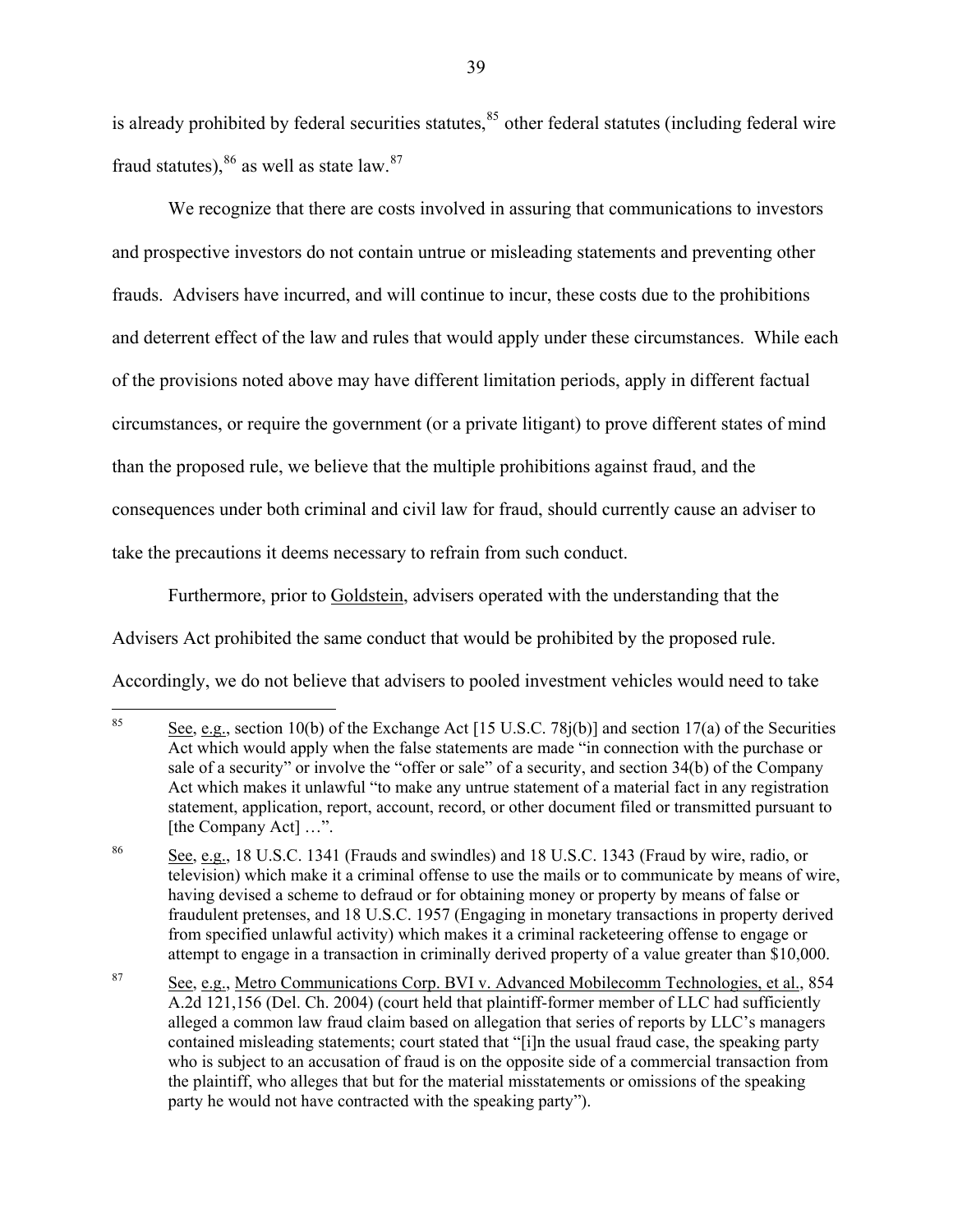steps or alter their business practices in such a way that would require them to incur new or additional costs as a result of the adoption of the proposed rule.

We also recognize that the proposed rule, if adopted, may cause some advisers to pay more attention to the information they present to better guard against making an untrue or misleading statement to an investor or prospective investor and to reevaluate measures that are intended to prevent fraud. As a consequence, some advisers might seek guidance, legal or otherwise, and more closely review the information that they disseminate to investors and prospective investors and the antifraud related policies and procedures they have implemented. While increased concern about making false statements or committing fraud could be attributable to the new rule, advisers should already be incurring these costs to ensure truthfulness and prevent fraud, regardless of the proposed rule, because of the myriad of laws or regulations that may already apply.

The principal benefit of the rule is that it would clearly enable the Commission to bring enforcement actions under the Advisers Act, if an adviser to a pooled investment vehicle disseminates false or misleading information to investors or prospective investors or otherwise commits fraud with respect to any investor or prospective investor. Our enforcement actions permit us to protect fund investor assets by stopping ongoing frauds,<sup>88</sup> barring persons that have committed certain specified violations or offenses from being associated with an investment adviser,  $89$  imposing penalties,  $90$  seeking court orders to protect fund assets,  $91$  and to order

<span id="page-39-0"></span> $88\,$ See section  $203(k)$  (Commission authority to issue cease and desist orders).

<span id="page-39-1"></span><sup>&</sup>lt;sup>89</sup> See section 203(f) (Commission authority to bar a person from being associated with an investment adviser).

<span id="page-39-2"></span> $\frac{90}{20}$  See section 203(i) (Commission authority to impose civil penalties).

<span id="page-39-3"></span><sup>&</sup>lt;sup>91</sup> See section 209(d) (Commission authority to seek injunctions and restraining orders in federal court).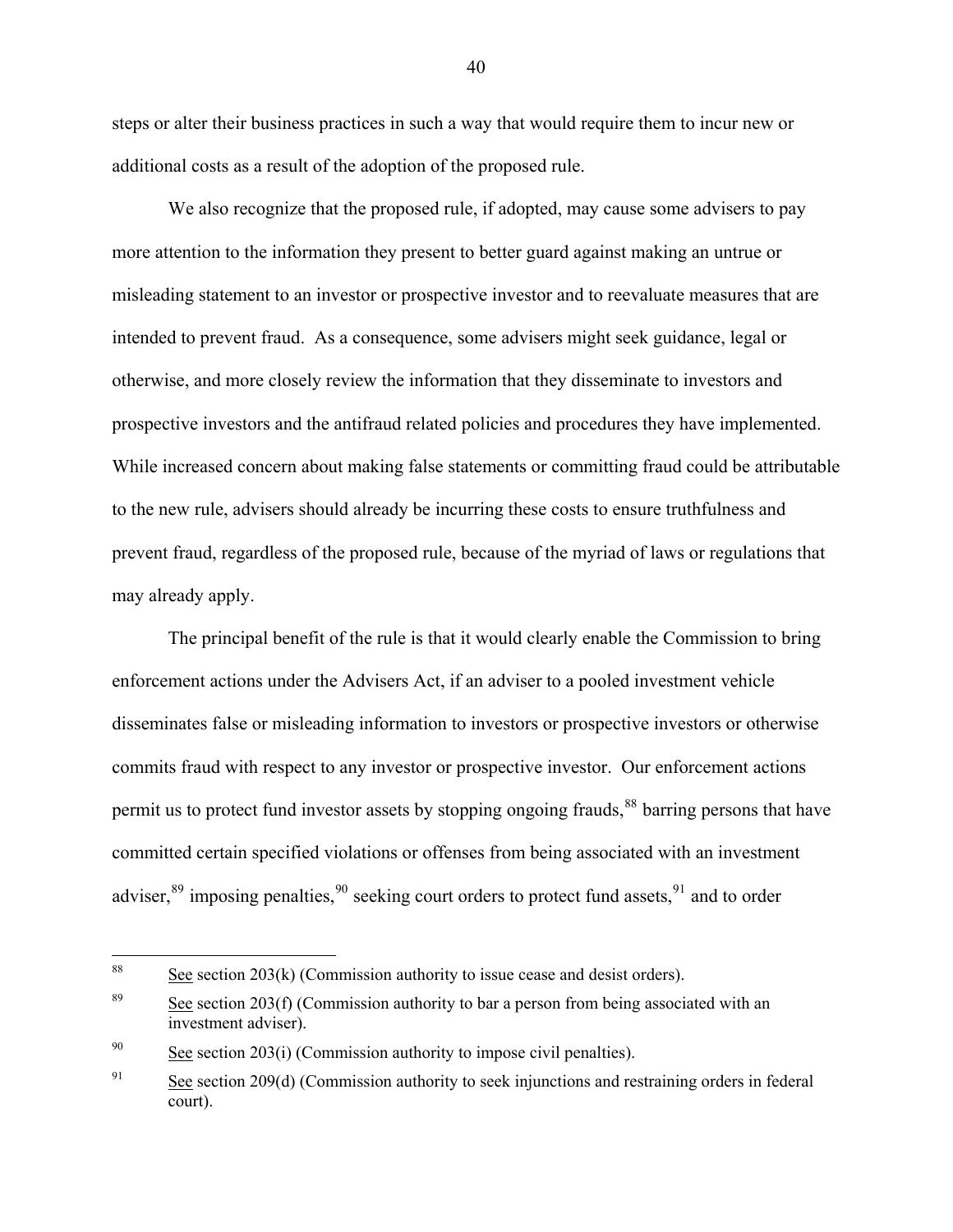<span id="page-40-0"></span>disgorgement of ill-gotten gains.<sup>[92](#page-40-1)</sup> Moreover, we believe that proposed rule 206(4)-8 would deter advisers to pooled investment vehicles from engaging in fraudulent conduct with respect to investors in those pools and would provide investors with greater confidence when investing in pooled investment vehicles.

We request comment on the assumptions on which we base our preliminary conclusion that advisers that would be subject to the new rule would not incur additional costs if we determined to adopt the rule as proposed. We encourage commenters to discuss any potential costs and benefits that we did not consider in our discussion above. We request commenters to provide analysis and empirical data to support their statements regarding any costs or benefits associated with proposed rule 206(4)-8.

#### **B. Proposed Rules 509 and 216**

The Commission is sensitive to the costs and benefits that result from its rules. We recently have taken the opportunity to reconsider the standards we established to qualify persons as accredited investors under the safe harbor provided under Regulation D and our rules for certain small offerings. We note our staff's observation in its 2003 Staff Study that "inflation, along with the sustained growth in wealth and income of the 1990s, has boosted a substantial number of investors past the 'accredited investor' standard."<sup>[93](#page-40-2)</sup> Based on analysis conducted by OEA, we also note that the increase in investor wealth is due in part to the increase in the values of personal residences since 1982. Accordingly, many individual investors today may be eligible to make investments in privately offered investment pools as accredited investors that previously may not have qualified as such for those investments. Moreover, private pools have become increasingly complex and involve risks not generally associated with many other issuers of

<span id="page-40-1"></span><sup>92</sup> See section  $203(i)$  (Commission authority to order disgorgement).

<span id="page-40-2"></span><sup>&</sup>lt;sup>93</sup> 2003 Staff Study, supra note 3 at text accompanying note 271.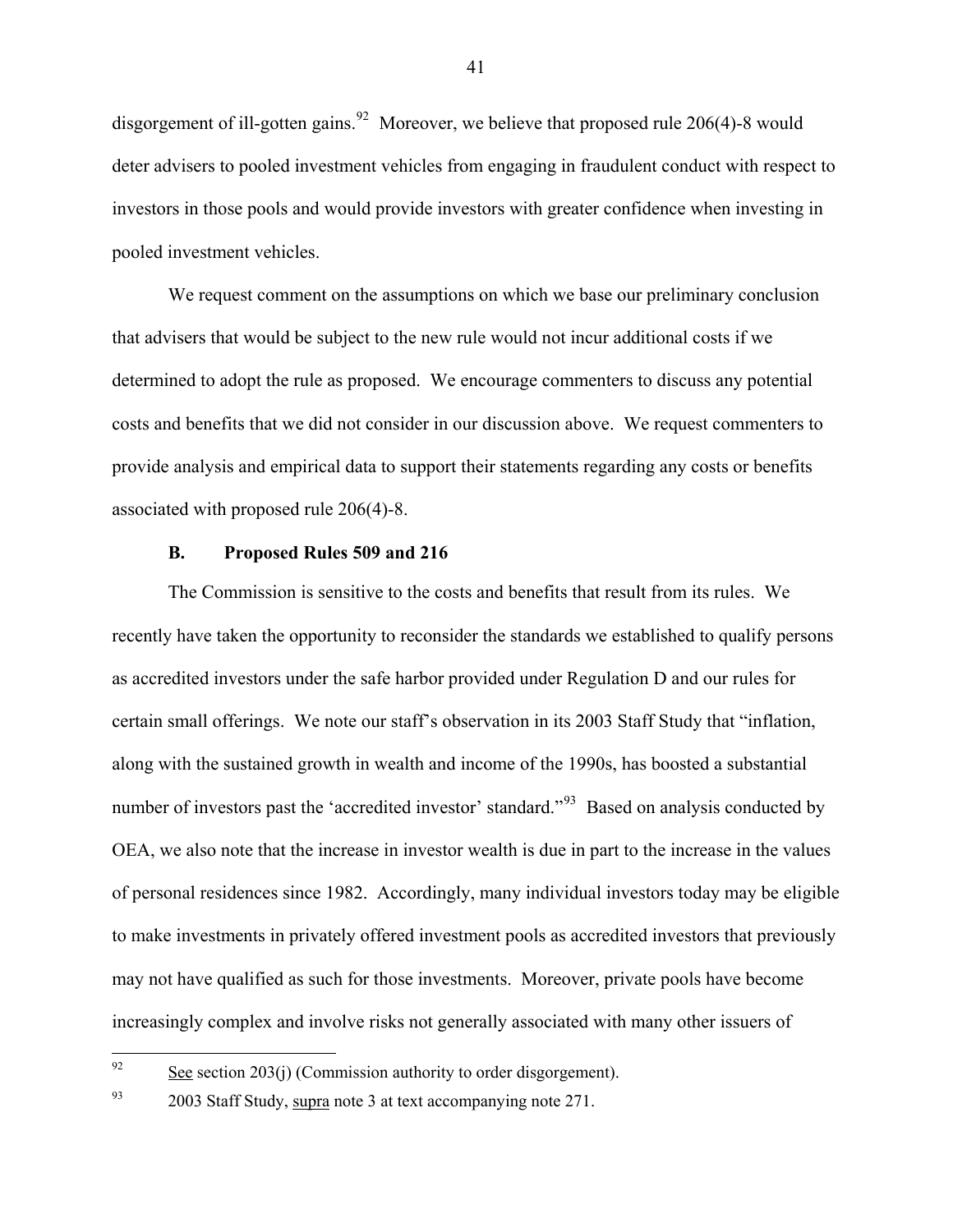securities.<sup>[94](#page-41-0)</sup> Not only do private pools often use complicated investment strategies, but there is minimal information available about them in the public domain. Accordingly, investors may not have access to the kind of information provided through our system of securities registration and therefore may find it difficult to appreciate the unique risks of these pools, including those with respect to undisclosed conflicts of interest, complex fee structures and the higher risk that may accompany such pools' anticipated returns.

We note that natural persons may have indirect exposure to private pools as a result of their participation in pension plans and investment in certain pooled investment vehicles that invest in private pools. Such plans and vehicles are generally administered by entities of plan fiduciaries and registered investment professionals. This protection is not present in the case of natural persons who seek to invest in  $3(c)(1)$  Pools outside of the structure of such pension plans and pooled investment vehicles. Moreover, while the existing net worth and income tests provide some investor protection, we believe that additional protections may be appropriate.

The investor protections that we believe may be lacking with respect to  $3(c)(1)$  Pools already exist for  $3(c)(7)$  Pools.<sup>[95](#page-41-1)</sup> Natural persons who invest in such pools are required to own \$5 million in certain investments at the time of their investment in the pool.<sup>[96](#page-41-2)</sup> In addition, for a 3(c)(7) Pool to rely on the safe harbor provided by Regulation D, the pool must limit the sale of its securities to qualified purchasers who also meet the definition of accredited investor. Accordingly, 3(c)(7) Pools are subject to a two-step approach that is designed to provide assurance that an investor has a level of knowledge and financial sophistication and the ability to

 $\overline{a}$ 

<span id="page-41-0"></span><sup>&</sup>lt;sup>94</sup> See generally 2003 Staff Study, id.

<span id="page-41-1"></span><sup>&</sup>lt;sup>95</sup> See supra note 21.

<span id="page-41-2"></span><sup>&</sup>lt;sup>96</sup> See supra note 45.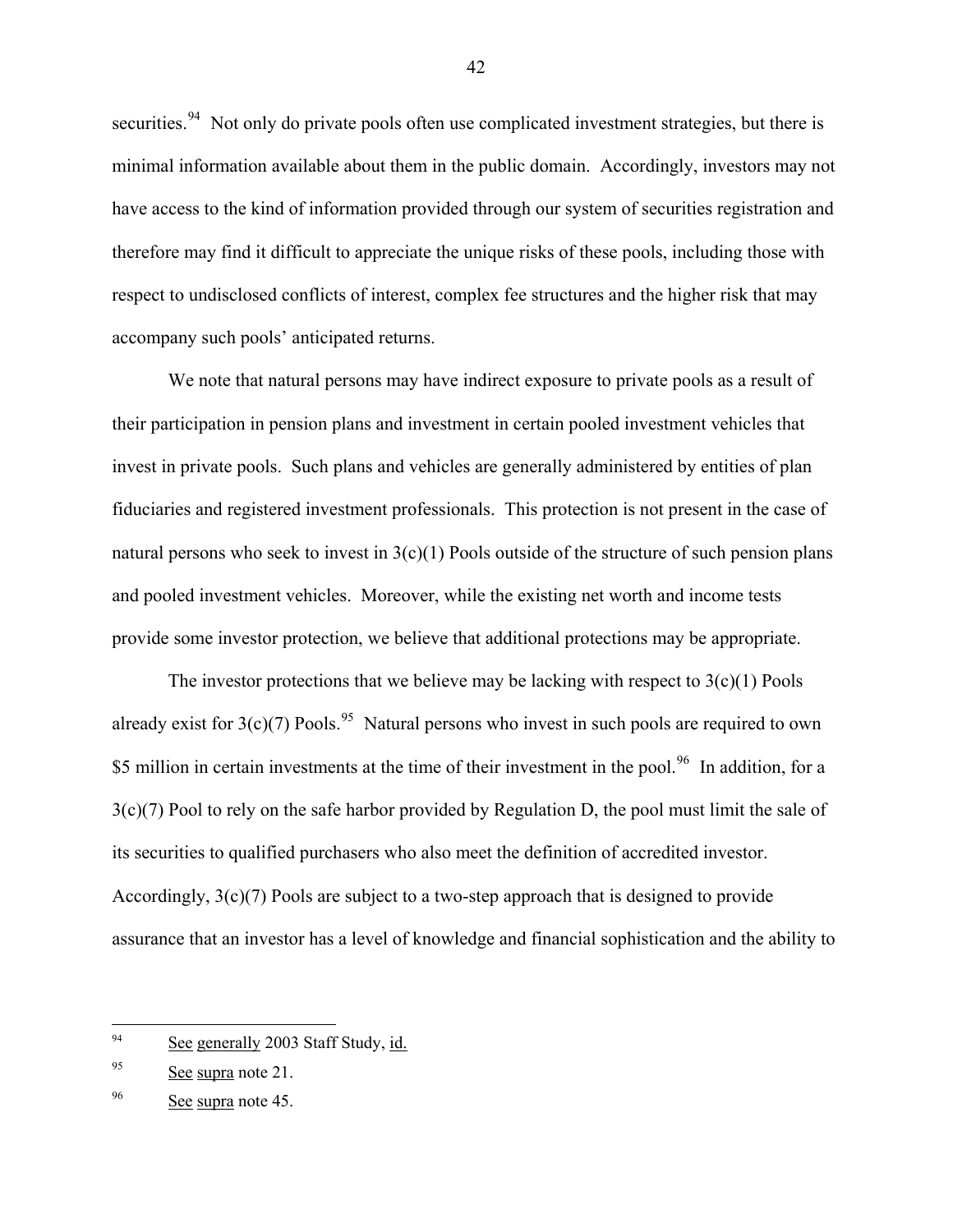bear the economic risk of the investment in such pools, as demonstrated by the investor's investment experience and also, for natural persons, that person's net worth or income.

We believe that such a two-step approach may provide important, additional investor protections to natural persons who invest in certain  $3(c)(1)$  Pools. Accordingly, the proposed rules governing investments in such pools incorporate that approach.

We have identified certain costs and benefits that may result from the proposed rules. We encourage commenters to identify, discuss, analyze, and supply relevant data regarding these or any additional costs and benefits.

We believe that the proposed rules would benefit those investors who are currently accredited investors and would meet the proposed accredited natural person standard. The revised eligibility standard may benefit those accredited investors who would meet the definition of accredited natural person by increasing the competition among  $3(c)(1)$  Pools for their investment money. Such competition may result in lower fees. We request comment on the nature and extent of the benefits to investors that would result from increasing the accredited investor standards for natural persons investing in certain  $3(c)(1)$  Pools.

The proposed rules may impose certain costs on affected  $3(c)(1)$  Pools. These costs may include administrative compliance costs, such as the costs related to amending investor questionnaires and other administrative documents and procedures. These costs also could include expenses for computer time, legal and accounting fees, and information technology staff. Under the proposed rules, sponsors of an affected  $3(c)(1)$  Pool would need to prepare and review new administrative documents and procedures, and implement such new procedures, in order to determine if prospective investors in the  $3(c)(1)$  Pool would meet the revised accredited investor standards we propose for natural persons in connection with the offer or sale of securities issued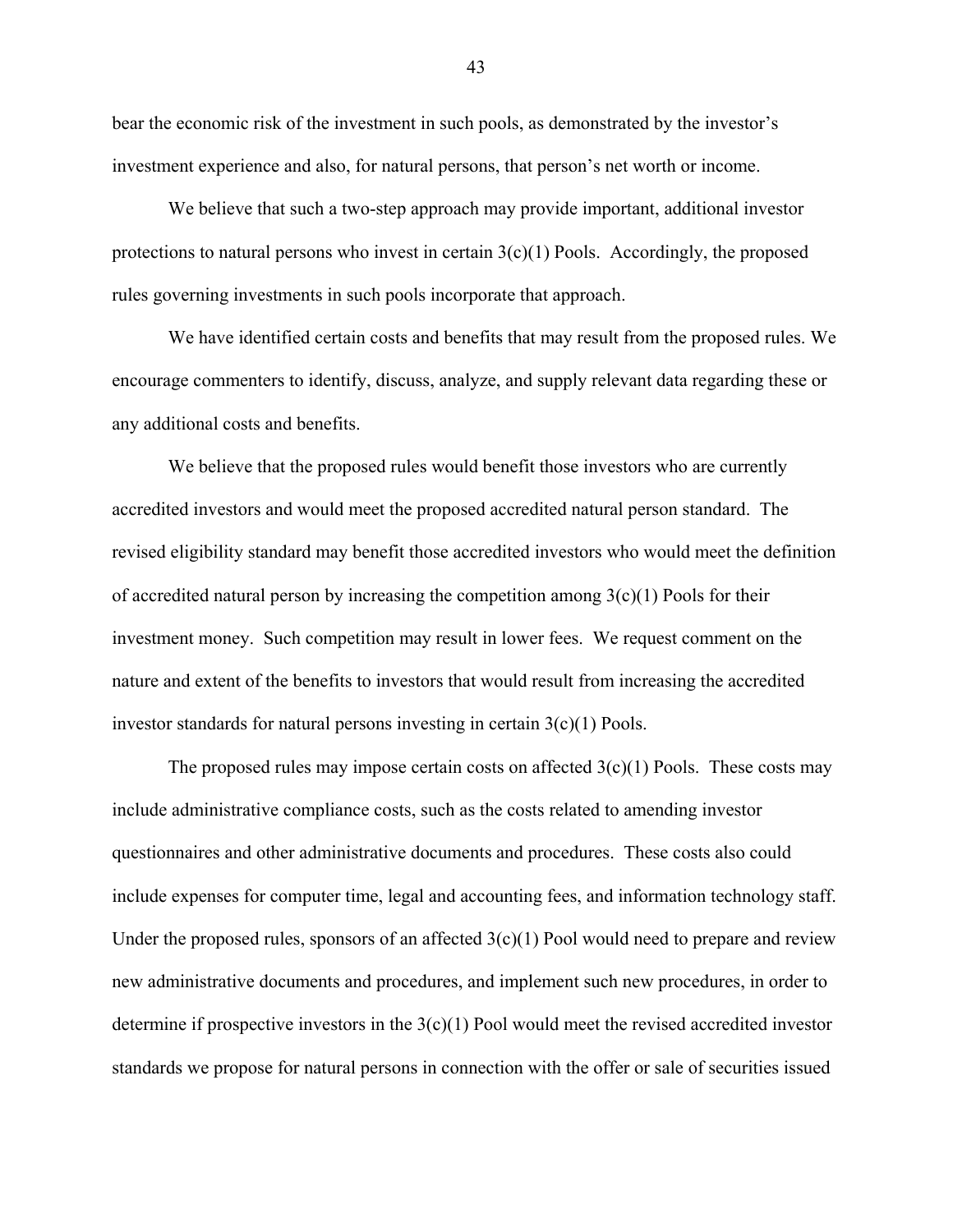by those pools. We expect the costs involved in complying with these proposed requirements would be minimal based on our understanding that many sponsors of  $3(c)(1)$  Pools also sponsor  $3(c)(7)$  Pools. We note that to the extent a sponsor of a  $3(c)(1)$  Pool also sponsors a  $3(c)(7)$  Pool that sponsor would already have systems in place and would be familiar with the process of evaluating investor eligibility. We solicit comment on our understanding and conclusion that the costs would be minimal. We also solicit comment on the administrative and legal costs that a sponsor of  $3(c)(1)$  Pools that does not also sponsor  $3(c)(7)$  Pools would incur in setting up and implementing new systems and procedures to evaluate investor eligibility. Commenters who believe that the proposed rules would impose more than minimal costs are solicited to discuss the costs of compliance that the proposed rules would impose. Commenters are asked to explain why they believe that the proposed rules would impose such costs and to quantify the costs of compliance with the proposed rules.

 The proposed rules would shrink the pool of accredited investors eligible to invest in  $3(c)(1)$  Pools.<sup>[97](#page-43-0)</sup> Such a decrease in the investor base may increase competition among  $3(c)(1)$ Pools which could lower profits and thereby possibly result in some sponsors of  $3(c)(1)$  Pools not offering new  $3(c)(1)$  Pools or some potential sponsors of such pools not entering the business. While we recognize that there are costs associated with such a decrease in the investor pool and potential new pools, we believe that these costs would be justified by the potential benefits of investor protection, and possibly lower fees resulting from increased competition.

Further, to the extent that a  $3(c)(1)$  Pool has more than 35 investors who do not meet the increased accredited investor standards for natural persons in our proposed rules, the  $3(c)(1)$  Pool would not be able to rely on the exclusion from registration under rule 506 of Regulation D of

 $\overline{a}$ 

<span id="page-43-0"></span> $\frac{97}{2}$  See supra note 59 and accompanying text.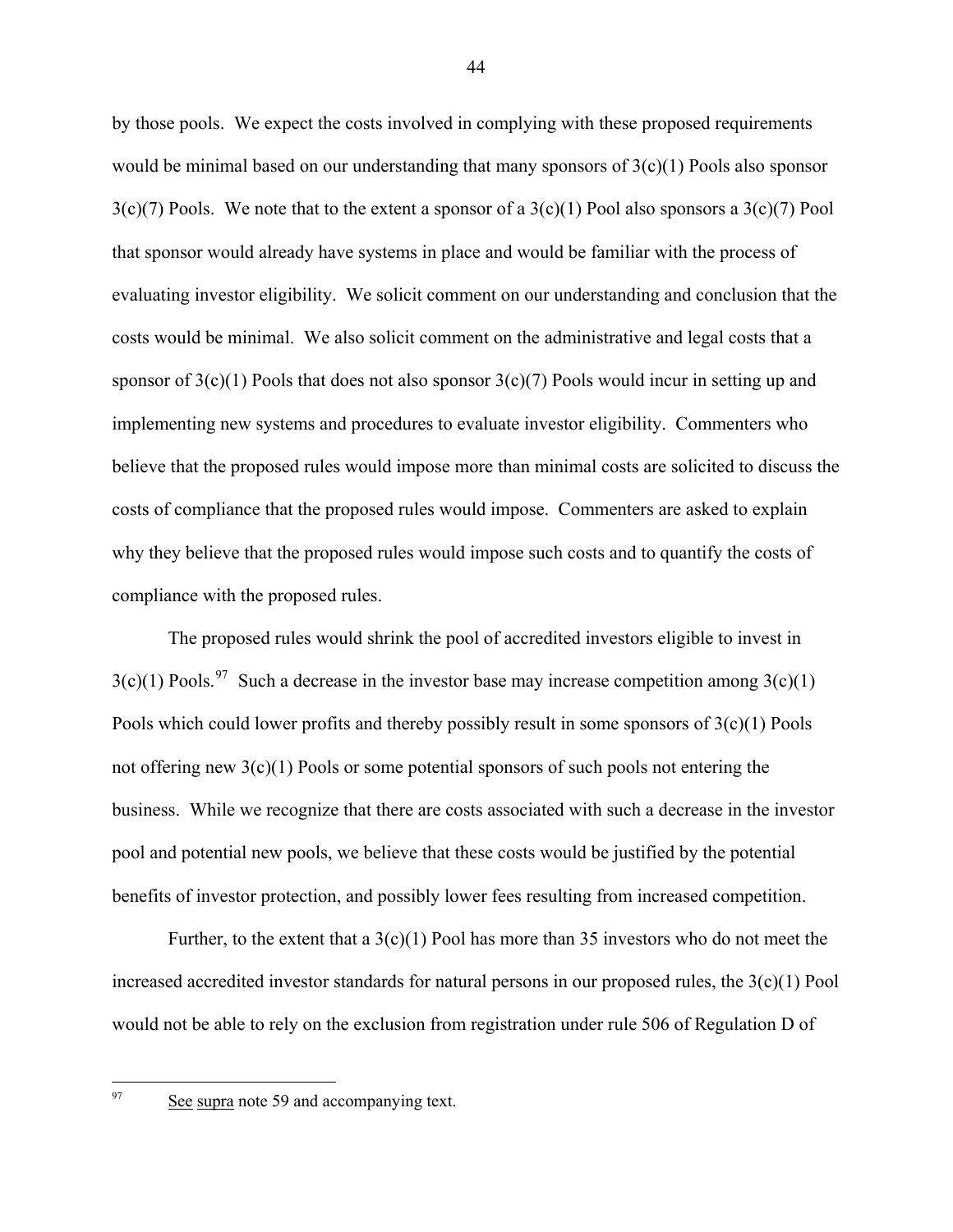the Securities Act. The  $3(c)(1)$  Pool, however, may still be able to rely on section  $4(2)$  of the Securities Act. We request comment on the number of  $3(c)(1)$  Pools that would be able to rely on section 4(2) of the Securities Act.

The proposed rules may also result in costs to investors. It is possible that the proposed rules could result in a diminishment of the universe of  $3(c)(1)$  Pools available to investors. We believe, however, that such a diminishment, were it to take place, may result in increased competition among  $3(c)(1)$  Pools which, in turn, may result in lower fees for investors.

Our proposed definition may also result in costs to previously accredited investors who would not meet the proposed accredited natural person standards. Since the proposed definition of accredited natural person is not precisely correlated with actual investment sophistication, to the extent that a sophisticated investor would no longer be considered accredited, his or her investment opportunities would decrease. We believe, that to the extent that our proposed definition captures financial sophistication for investors in  $3(c)(1)$  Pools better than the accredited investor definition alone, the benefits would still justify the costs. We request comment on the nature and extent of the costs to private pools and investors that would result from our proposed revisions to the accredited investor standards for natural persons investing in certain  $3(c)(1)$  Pools.

 We request comments on all aspects of this cost-benefit analysis, including identification of any additional costs or benefits of the proposed rules. Commenters are requested to provide empirical data and other factual support for their views to the extent possible.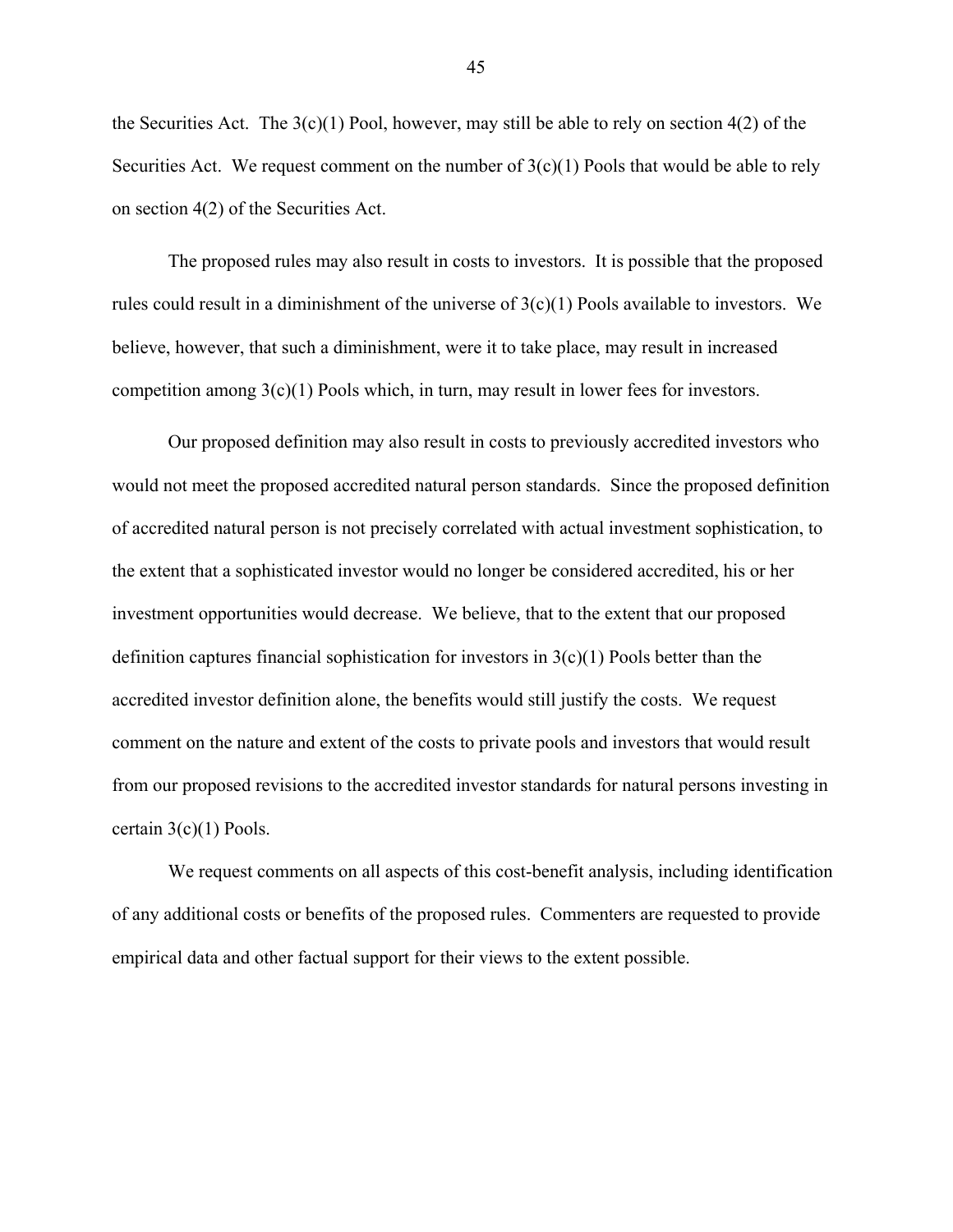### <span id="page-45-0"></span>**VII. REGULATORY FLEXIBILITY ACT ANALYSIS**

### **A. Certification for Proposed Rule 206(4)-8**

Section 3(a) of the Regulatory Flexibility Act requires the Commission to undertake an Initial Regulatory Flexibility Analysis of the proposed rule on small entities unless the Commission certifies that the proposed rule, if adopted, would not have a significant economic impact on a substantial number of small entities.<sup>[98](#page-45-1)</sup> Pursuant to section  $605(b)$  of the Regulatory Flexibility Act, the Commission hereby certifies that proposed rule 206(4)-8 would not, if adopted, have a significant economic impact on a substantial number of small entities.<sup>[99](#page-45-2)</sup> Proposed rule 206(4)-8 would make it a fraudulent, deceptive, or manipulative act, practice, or course of business for an investment adviser to a pooled investment vehicle to make any untrue statement of material fact or to omit to state a material fact necessary to make the statements made not misleading to any investor in the pooled investment vehicle. The proposed rule would also make it a fraudulent, deceptive or manipulative act, practice, or course of business within the meaning of section 206(4) for any investment adviser to certain pooled investment vehicles to otherwise engage in any act, practice, or course of business that is fraudulent, deceptive, or manipulative with respect to any investor or prospective investor in the pooled investment vehicle. The rule is intended to provide the Commission with clear enforcement authority under the Advisers Act for false or misleading statements or other frauds committed by investment advisers with respect to investors in pooled investment vehicles. The conduct the rule would prohibit is already prohibited, in most cases, by laws other than the Advisers Act. As such, we do not believe that the proposed rule would have any economic impact on an investment adviser to a pooled investment vehicle, regardless of whether the investment adviser is a small entity.

<span id="page-45-1"></span><sup>98</sup>  $5$  U.S.C.  $603(a)$ .

<span id="page-45-2"></span> $99$  5 U.S.C. 605(b).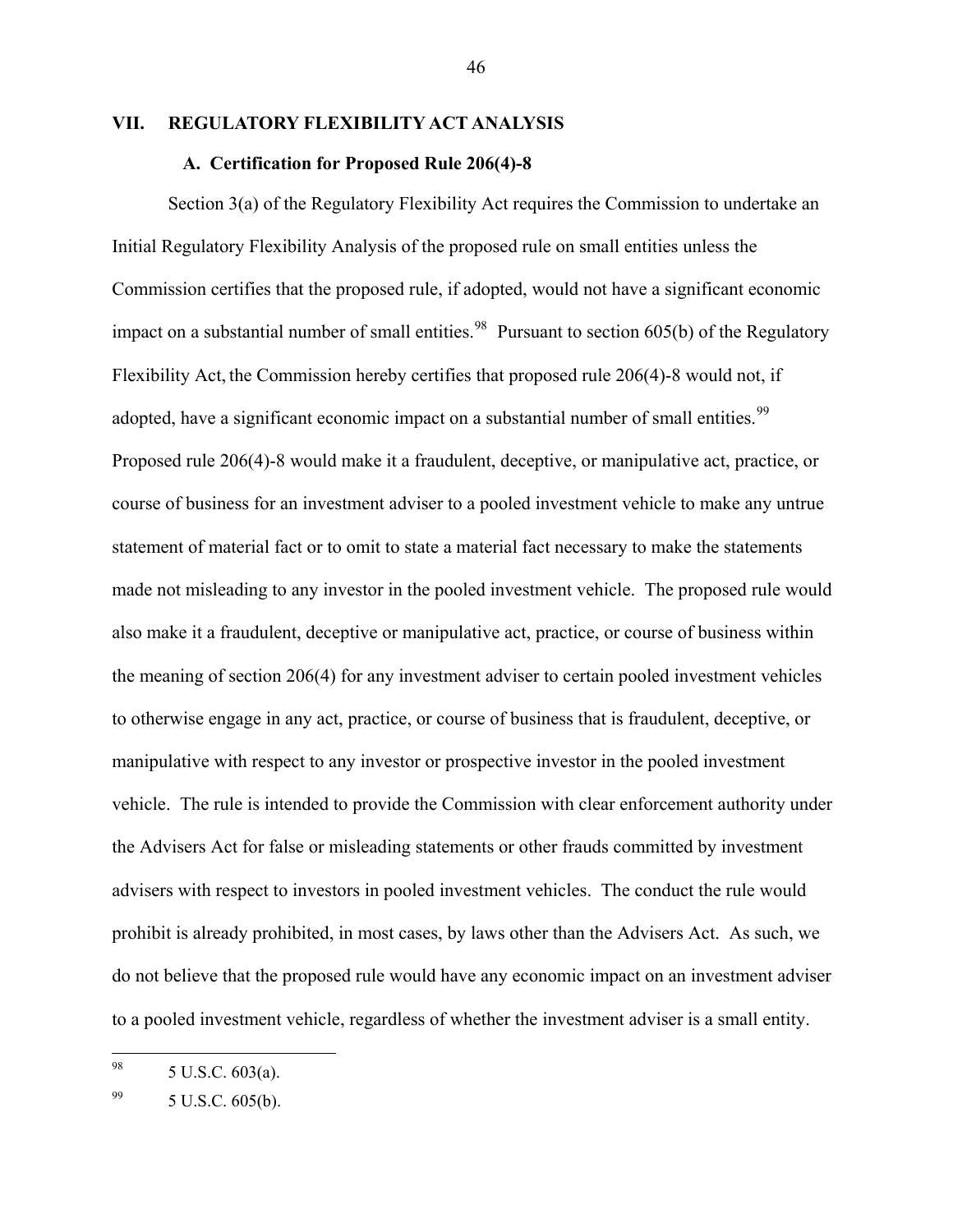<span id="page-46-0"></span>Accordingly, the Commission certifies that proposed rule 206(4)-8 would not have a significant economic impact on a substantial number of small entities.

The Commission encourages written comments regarding this certification. The Commission requests that commenters describe the nature of any impact on small businesses and provide empirical data to support the extent of the impact.

#### **B. Initial Regulatory Flexibility Analysis for Proposed Rules 509 and 216**

This Initial Regulatory Flexibility Analysis has been prepared in accordance with 5 U.S.C. 603, and relates to the Commission's proposed rules 509 and 216 under the Securities Act that would revise the definition of accredited investor as it relates to natural persons. These proposed rules would apply solely to the offer and sale of certain privately offered investment pools specified in the rules. The proposed rules are designed to provide assurance that natural persons who invest in 3(c)(1) Pools have a level of knowledge and financial sophistication and the ability to bear the economic risk of the investment in such pools.

#### **1. Reasons for, and Objectives of, Proposed Rules.**

We recently have taken the opportunity to reconsider the standards we established to qualify persons as accredited investors under the safe harbor provided under Regulation D and our rules for certain small offerings. We note our staff's observation in its 2003 Staff Study that "inflation, along with the sustained growth in wealth and income of the 1990s, has boosted a substantial number of investors past the 'accredited investor' standard."<sup>[100](#page-46-1)</sup> Based on analysis conducted by OEA, we also note that the increase in investor wealth is due in part to the increase in the values of personal residences since 1982. Accordingly, many individual investors today may be eligible to make investments in privately offered investment pools as accredited investors

<span id="page-46-1"></span><sup>2003</sup> Staff Study, supra note 3 at text accompanying note 271.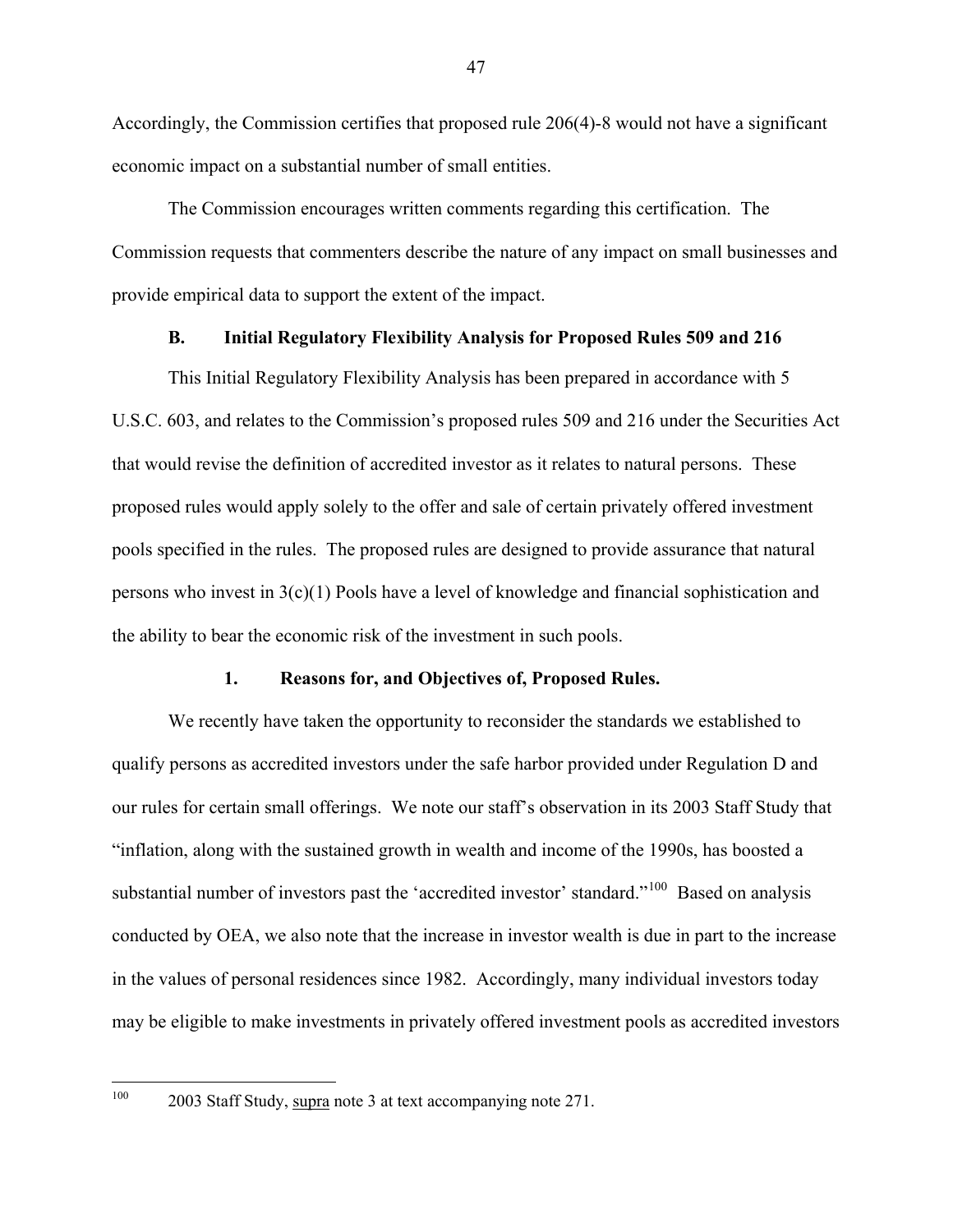that previously may not have qualified as such for those investments. Moreover, private pools have become increasingly complex and involve risks not generally associated with many other issuers of securities.<sup>[101](#page-47-0)</sup> Not only do private pools often use complicated investment strategies, but there is minimal information available about them in the public domain. Accordingly, investors do not have access to the kind of information provided through our system of securities registration and therefore may find it difficult to appreciate the unique risks of these pools, including those with respect to undisclosed conflicts of interest, complex fee structures and the higher risk that may accompany such pools' anticipated returns.

We note that natural persons may have indirect exposure to private pools as a result of their participation in pension plans and investment in certain pooled investment vehicles that invest in private pools. Such plans and vehicles are generally administered by entities of plan fiduciaries and registered investment professionals. This protection is not present in the case of natural persons who seek to invest in  $3(c)(1)$  Pools outside of the structure of such pension plans and pooled investment vehicles. Moreover, while the existing net worth and income tests provide some investor protection, we believe that additional protections may be appropriate.

The investor protections that we believe may be lacking with respect to  $3(c)(1)$  Pools already exist for  $3(c)(7)$  Pools.<sup>[102](#page-47-1)</sup> Natural persons who invest in such pools are required to own \$5 million in certain investments at the time of their investment in the pool.<sup>[103](#page-47-2)</sup> In addition, for a 3(c)(7) Pool to rely on the safe harbor provided by Regulation D, the pool must limit the sale of its securities to qualified purchasers who also meet the definition of accredited investor. Accordingly, 3(c)(7) Pools are subject to a two-step approach which is designed to provide

 $\overline{a}$ 

<span id="page-47-0"></span> $101$  See generally 2003 Staff Study, id.

<span id="page-47-1"></span><sup>&</sup>lt;sup>102</sup> See supra note 21.

<span id="page-47-2"></span> $103$  See supra note 45.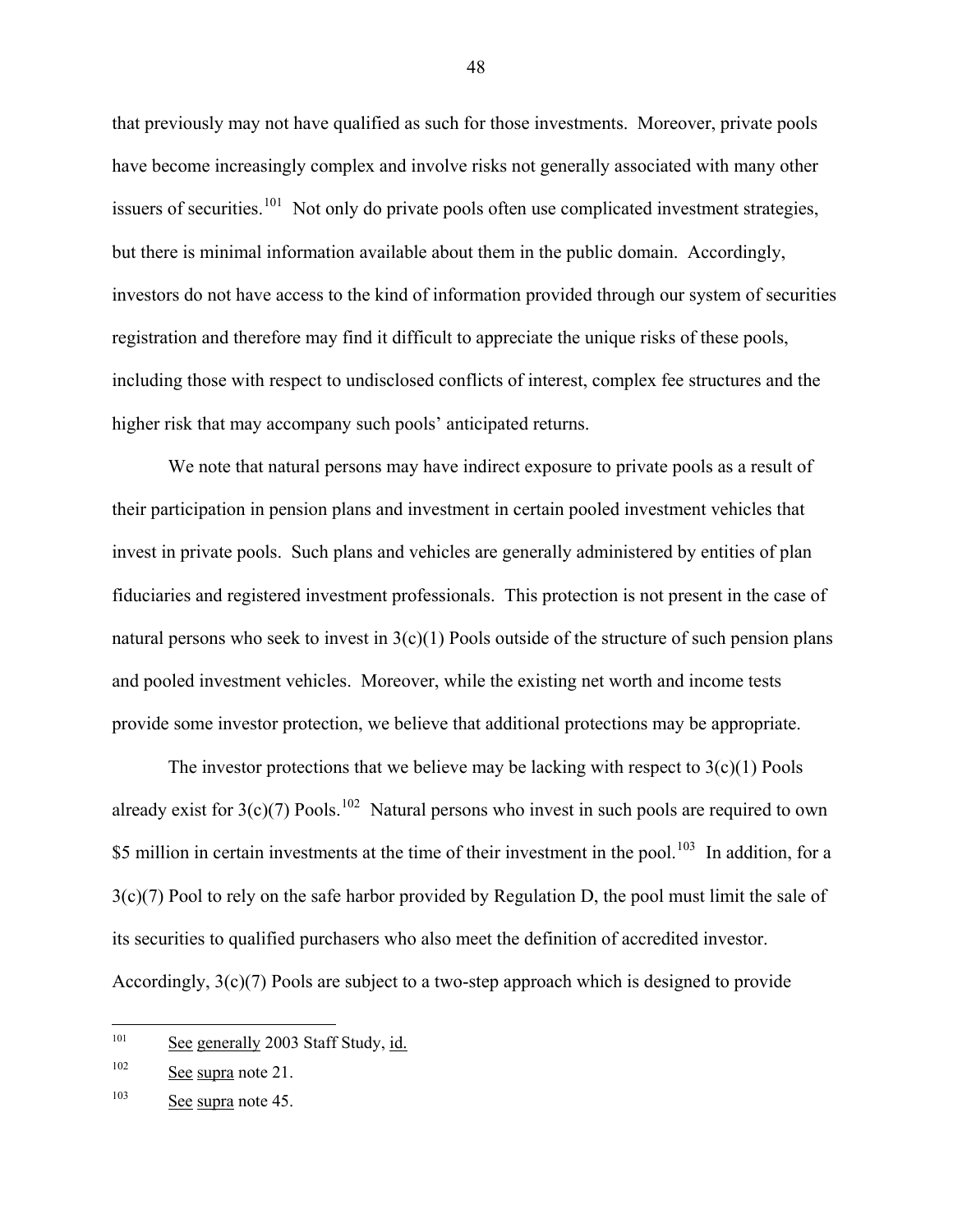assurance that an investor has a level of knowledge and financial sophistication and the ability to bear the economic risk of the investment in such pools, as demonstrated by the investor's investment experience and also, for natural persons, that person's net worth or income. We believe that such a two-step approach may provide important, additional investor protections to natural persons who invest in certain  $3(c)(1)$  Pools. Accordingly, the proposed rules governing investments in such pools incorporate that approach.

### **2. Legal Basis.**

The Commission is proposing new rules pursuant to authority set forth in sections 2(a)(15), 3(b), and 19(a) of the Securities Act of 1933 [15 U.S.C. 77b(15), 77c(b), and 77s(a)].

### **3. Small Entities Subject to the Rule.**

 For purposes of the Regulatory Flexibility Act, an issuer is a "small business" or "small organization" if it has total assets of \$5 million or less as of the end of its most recent fiscal year.<sup>[104](#page-48-0)</sup> Approximately 19,250 filings on Form D were made in fiscal year 2006. Of these filings, we estimate that 385 were made by private issuers that are  $3(c)(1)$  Pools.<sup>[105](#page-48-1)</sup> Of those filings made by  $3(c)(1)$  Pools, we estimate that  $50\%$ , or 193, of them were made by issuers that are small businesses that would be affected by the proposed rules.<sup>[106](#page-48-2)</sup>

<span id="page-48-0"></span><sup>104</sup> 17 CFR 230.157.

<span id="page-48-1"></span><sup>&</sup>lt;sup>105</sup> Form D does not contain sufficient information to allow the Commission to determine the number of filings on Form D that were made by  $3(c)(1)$  Pools. Of the 19,250 filings on Form D, we estimate that 20%, or 3,850 filings, were made by filers that are  $3(c)(1)$  and  $3(c)(7)$  Pools. Of those 3,850 filings, we estimate that  $10\%$ , or 385 filings, were made by filers that are  $3(c)(1)$ Pools.

<span id="page-48-2"></span><sup>&</sup>lt;sup>106</sup> Form D also does not provide the Commission with sufficient information to determine the number of filings on Form D made by small businesses. We, therefore, estimate that 50% of 3(c)(1) Pools are small businesses.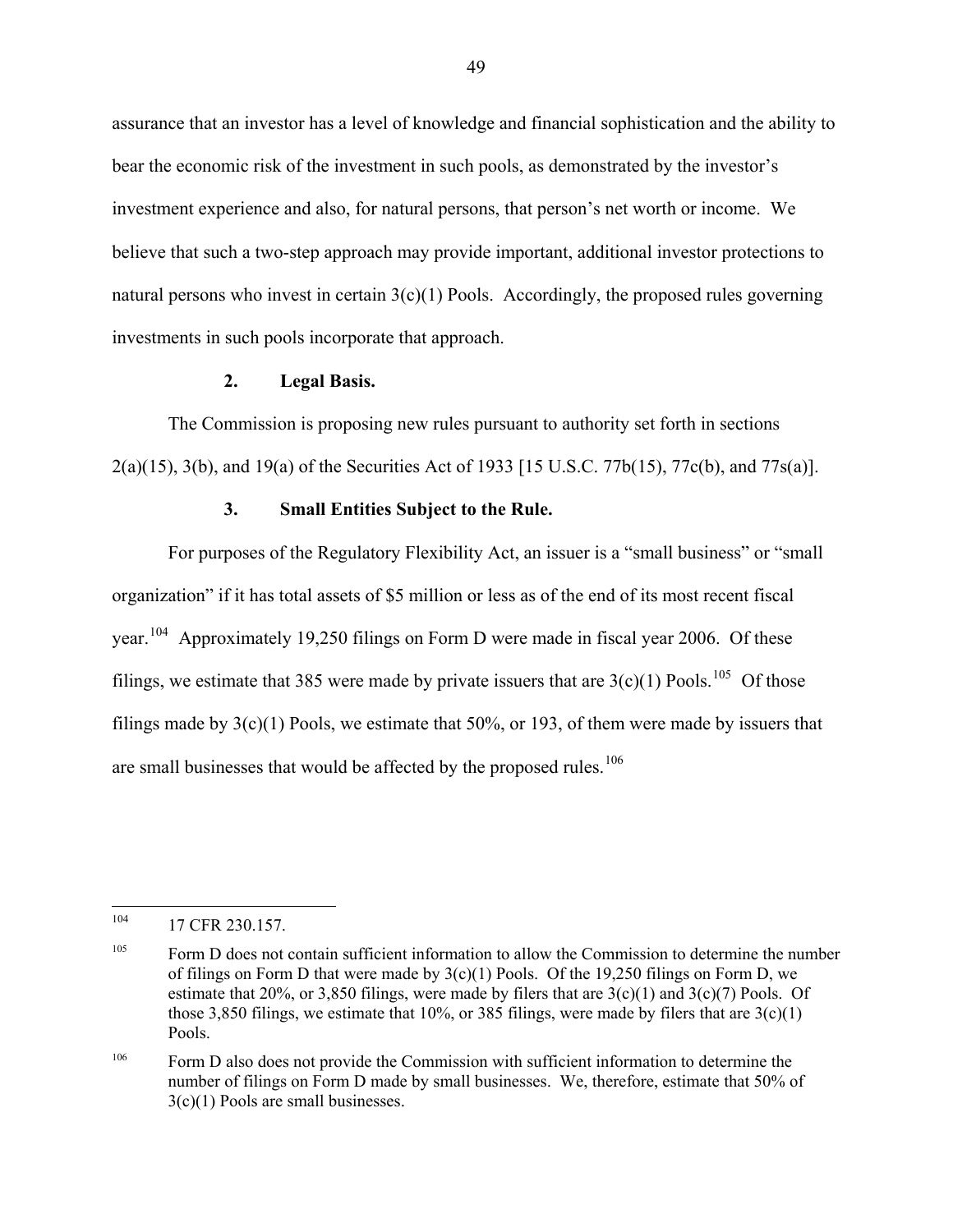#### **4. Reporting, Recordkeeping, and Other Compliance Requirements.**

The proposed rules would require  $3(c)(1)$  Pools to amend their administrative procedures to evaluate whether investors meet the eligibility standards of the proposed rules.

The proposed rules would apply equally to private pools that are small entities and to other private pools. The Commission estimates that the proposed rules may result in some onetime formatting and ongoing costs and burdens that would be imposed on all affected private pools, but which may have a relatively greater impact on smaller firms. These include the costs related to amending investor questionnaires and other administrative documents and procedures, and implementing such procedures. These costs also could include expenses for computer time, legal and accounting fees, and information technology and compliance staff. However, many sponsors of  $3(c)(1)$  Pools also sponsor  $3(c)(7)$  Pools and therefore may already be familiar with the systems necessary to monitor the financial eligibility of investors. Commenters are solicited for their views on the effect the proposed rules would have on small entities.

#### **5. Duplicative, Overlapping or Conflicting Federal Rules.**

There are no rules that duplicate, overlap, or conflict with the proposed rules.

#### **6. Significant Alternatives.**

 The Regulatory Flexibility Act directs us to consider significant alternatives that would accomplish our stated objective, while minimizing any significant adverse impact on small issuers. In connection with the proposed rules, the Commission considered the following alternatives: (i) the establishment of differing compliance or reporting requirements or timetables that take into account the resources available to small entities; (ii) the clarification, consolidation, or simplification of compliance and reporting requirements under the proposed rules for small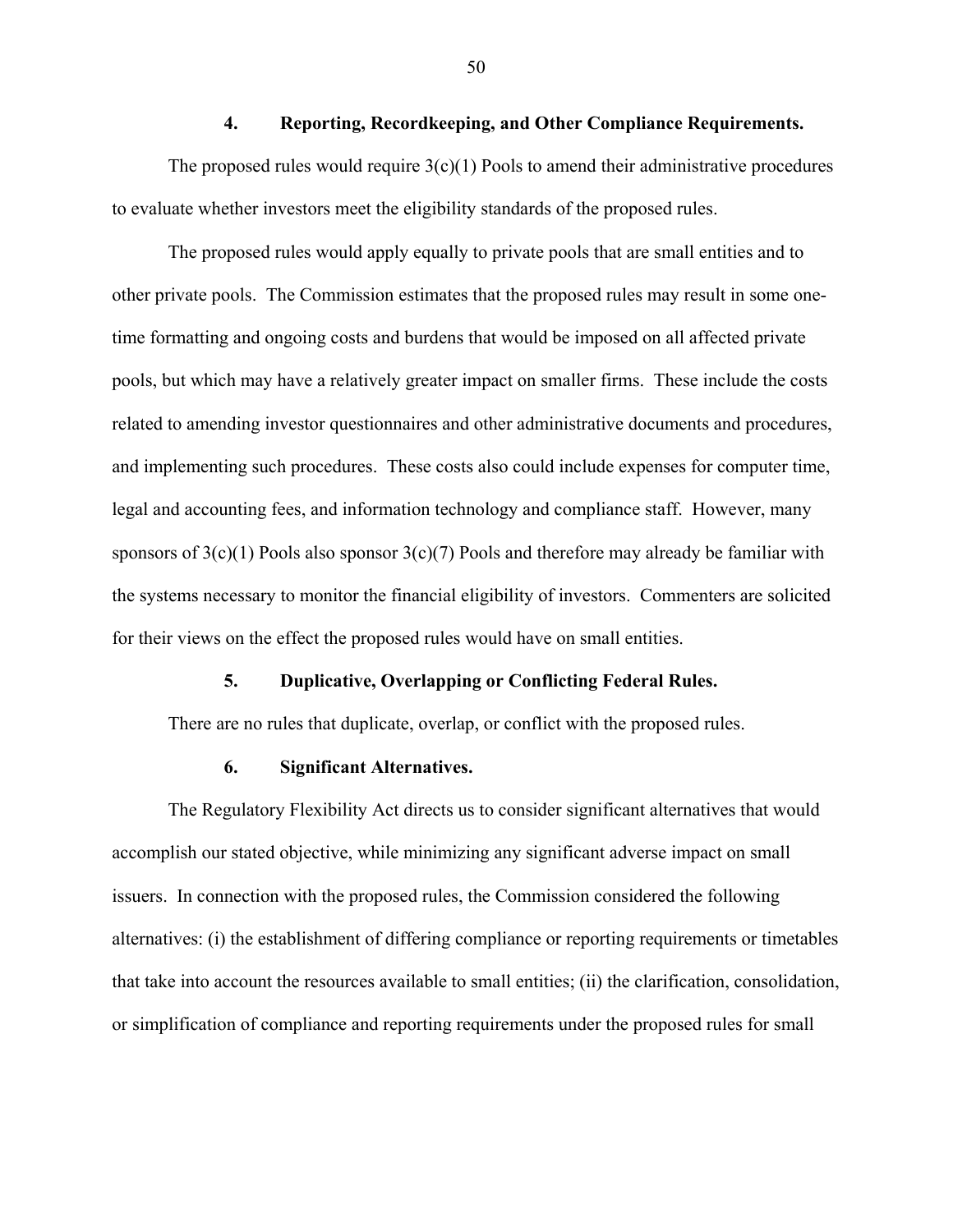entities; (iii) the use of performance rather than design standards; and (iv) an exemption from coverage of the proposed rules, or any part thereof, for small entities.

 With respect to the establishment of special compliance requirements or timetables under the proposals for small entities, we do not presently think this is feasible or appropriate. The proposed rules arise from the increase in investor wealth and private pool complexity since 1982 which underscores the need to strengthen investor protections. Excepting small entities from the proposed rules could compromise the overall effectiveness of the proposed rules. Nevertheless, we request comment on whether it is feasible or appropriate for small entities to have special requirements or timetables for compliance with the proposed rules. Should the proposed rules be altered to ease the regulatory burden on small entities?

We do not believe that clarification, consolidation, or simplification of the compliance requirements is feasible. The proposed rules contain a straightforward two-step approach designed to help ensure that only investors that are capable of evaluating the merits and risks of investments in certain  $3(c)(1)$  Pools may invest in such pools. We request comment on ways to clarify, consolidate, or simplify any part of the proposed rules.

We do not believe that the use of performance rather than design standards is feasible. We are concerned that current standards established to qualify persons as accredited investors may be insufficient under certain circumstances. The proposed rules would revise the definition of accredited investor as it relates to natural persons and may provide important, additional investor protections to natural persons who invest in certain  $3(c)(1)$  Pools.

With respect to exempting small entities from coverage of these proposed rules, we believe such changes would be impracticable. We have endeavored throughout these proposed rules to minimize the regulatory burden on all affected private pools, including small entities,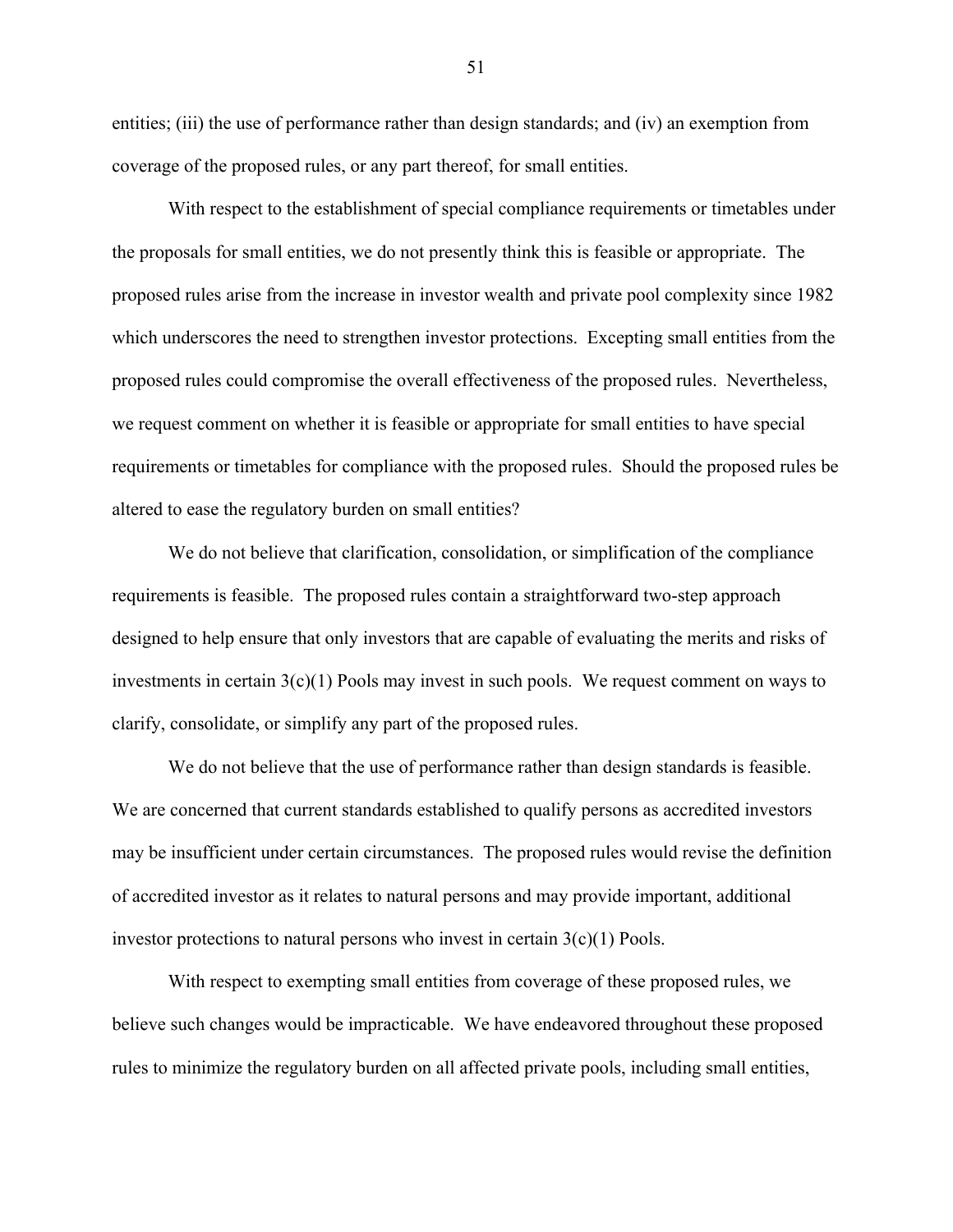<span id="page-51-0"></span>while meeting our regulatory objectives. Exemption from the proposals for private pools that are small entities would be inconsistent with the Commission's goal of investor protection.

### **7. Solicitation of Comments.**

 The Commission encourages the submission of written comments with respect to any aspect of this analysis. Comment is specifically requested on the number of small entities that would be affected by the proposed rules and the likely impact of the proposals on small entities. Commenters are asked to describe the nature of any impact and provide empirical data supporting the extent of the impact. These comments will be considered in the preparation of the Final Regulatory Flexibility Analysis, if the proposed rules are adopted, and will be placed in the same public file as comments on the proposed rules themselves.

### **VIII. EFFECTS ON COMPETITION, EFFICIENCY AND CAPITAL FORMATION**

Section 2(b) of the Securities Act requires the Commission, when engaging in rulemaking that requires it to consider or determine whether an action is necessary or appropriate in the public interest, to consider, in addition to the protection of investors, whether the action will promote efficiency, competition, and capital formation.<sup>[107](#page-51-1)</sup>

 The proposed rules are designed to provide assurance that an accredited investor has a level of knowledge and financial sophistication and the ability to bear the economic risk of an investment in a  $3(c)(1)$  Pool, as demonstrated by the investor's investment experience and also, for natural persons, that person's net worth or income. These proposed rules may affect efficiency. Since the proposed enhanced eligibility standards would result in a smaller pool of accredited investors eligible to invest in  $3(c)(1)$  Pools, competition among private pools for investors may increase resulting in more efficient allocation of assets among private pools. The proposed standards, however, also may have an inefficient allocation result in certain

<span id="page-51-1"></span><sup>107</sup> 15 U.S.C. 77(b).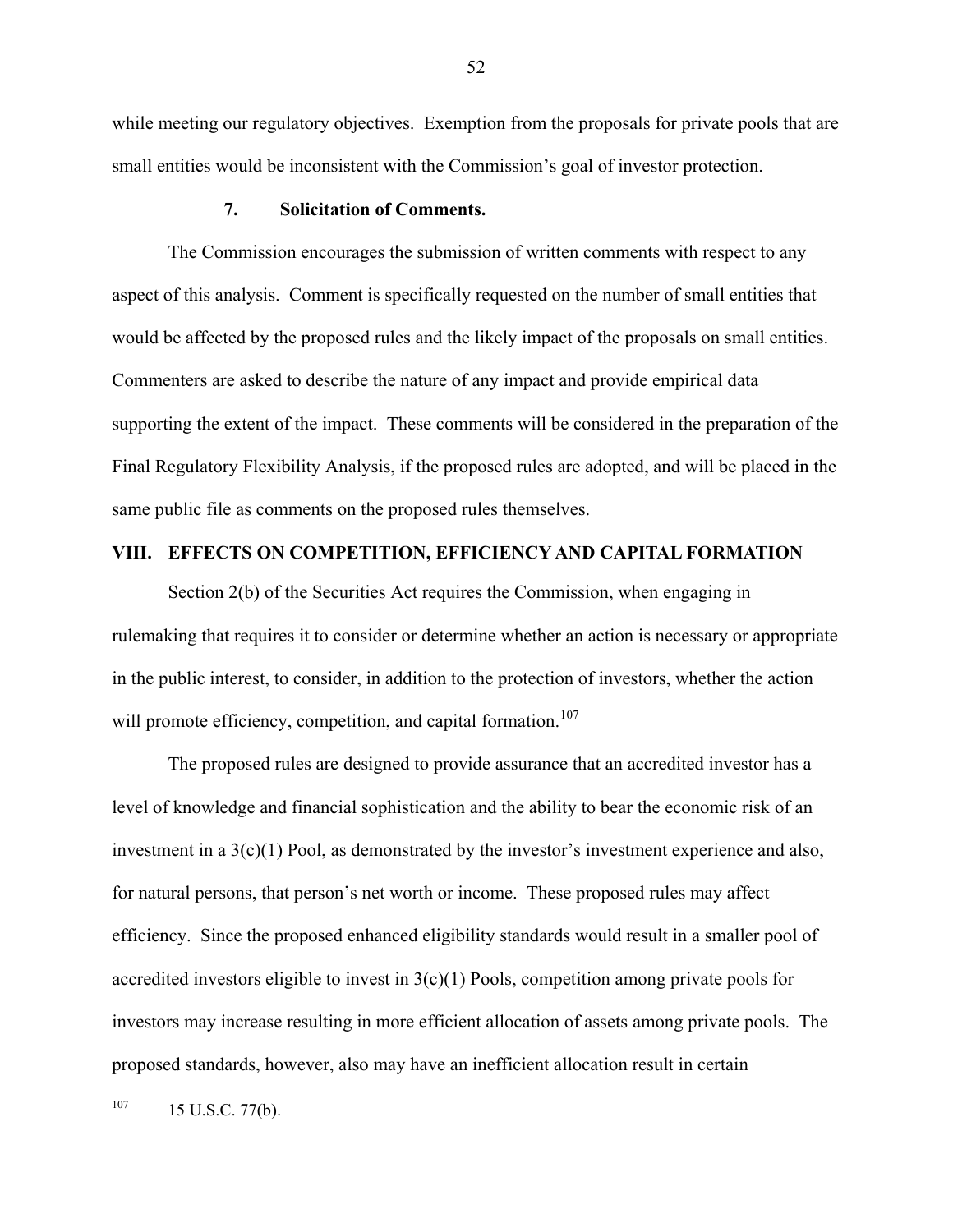<span id="page-52-0"></span>circumstances. The proposed rules, for example, may result in certain investors who are knowledgeable and financially sophisticated but who do not meet the parameters of the proposed rules not being able to invest in  $3(c)(1)$  Pools.

Competition may also be affected by the proposed rules. They may promote competition by shrinking the pool of investors eligible to invest in  $3(c)(1)$  Pools. Such a decrease in the investor base may increase competition among 3(c)(1) Pools which could lower profits and thereby possibly result in some sponsors of  $3(c)(1)$  Pools not offering new  $3(c)(1)$  Pools or some potential sponsors of such pools not entering the business.

Finally, the proposed rules would affect capital formation by decreasing the pool of investors from which  $3(c)(1)$  Pools would be able to obtain capital to start or increase the size of their private pools.

We request comment on whether the proposed rules, if adopted, would promote efficiency, competition and capital formation. We specifically request comment on the effect a decrease in the eligible investor base will have on competition. Commenters are solicited for their views on the impact that applying the proposed rules would have on the ability of affected  $3(c)(1)$  Pools to raise capital. For example, commenters are requested to discuss how much capital they believe that  $3(c)(1)$  Pools historically have raised (total amount and percentage of assets of the pool) through the offer and sale of their securities to persons who would meet the current definition of accredited investor under Regulation D, but who would not meet the definition of accredited natural person. Commenters are requested to provide empirical data and other factual support for their views if possible.

#### **IX. STATUTORY AUTHORITY**

We are proposing new rules 509 and 216 pursuant to our authority set forth in sections  $2(a)(15)$ ,  $3(b)$  and  $19(a)$  of the Securities Act [15 U.S.C.  $77b(15)$ ,  $77c(b)$  and  $77s(a)$ ]. We are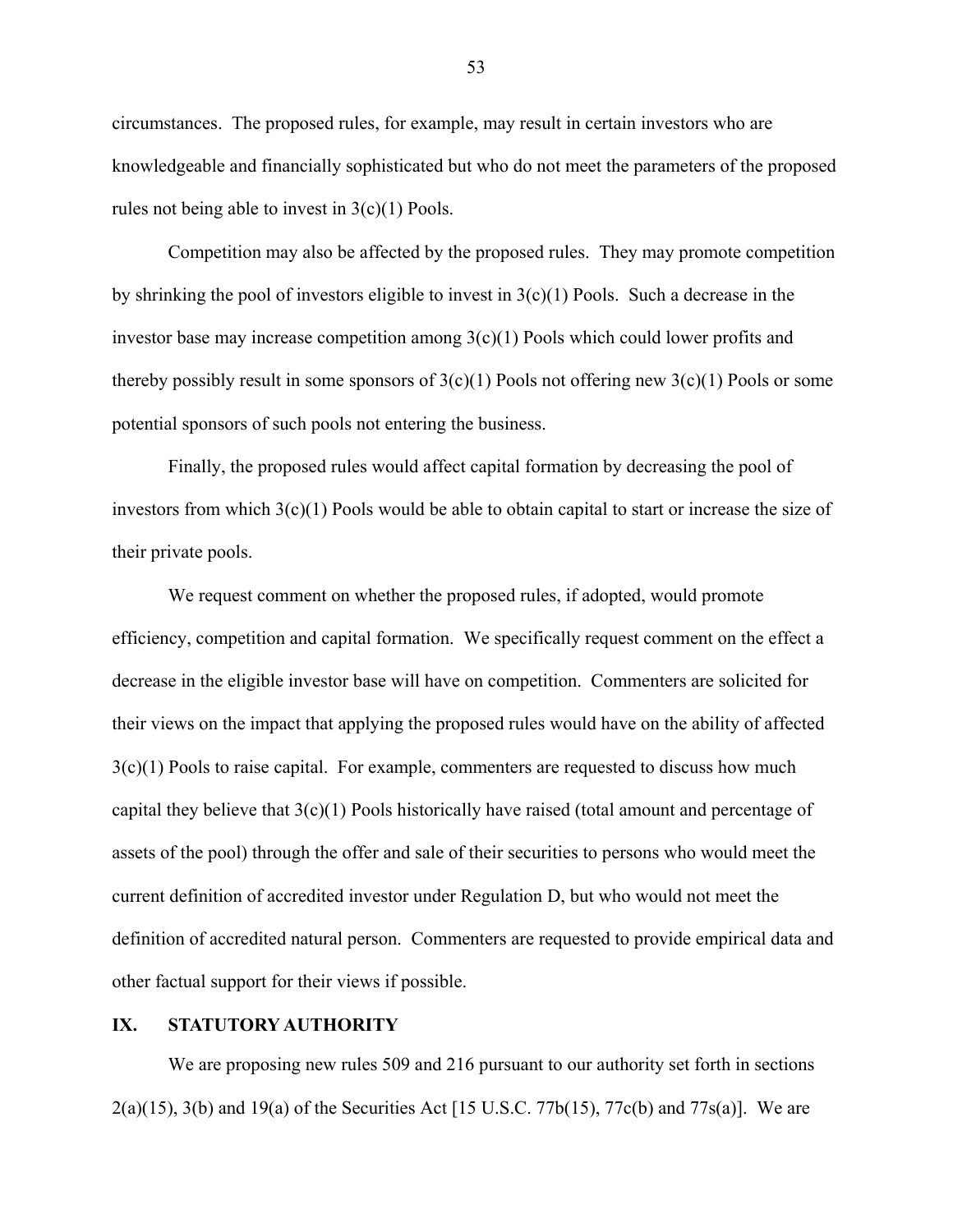<span id="page-53-0"></span>proposing new rule 206(4)-8 pursuant to our authority set forth in sections 206(4) and 211(a) of the Advisers Act [15 U.S.C. 80b-6(4) and 80b-11(a)].

### **List of Subjects**

#### **17 CFR Part 230**

Investment companies, Reporting and recordkeeping, Securities.

#### **17 CFR Part 275**

Reporting and recordkeeping, Securities.

# **X. TEXT OF PROPOSED RULES**

For the reasons set out in the preamble, Title 17, Chapter II of the Code of Federal

Regulations is proposed to be amended as follows:

### **PART 230 – GENERAL RULES AND REGULATIONS, SECURITIES ACT OF 1933**

1. The general authority citation for Part 230 is revised to read as follows:

Authority: 15 U.S.C. 77b, 77c, 77d, 77f, 77g, 77h, 77j, 77r, 77s, 77z-3, 77sss, 78c, 78d,

78j, 78l, 78m, 78n, 78o, 78t, 78w, 78ll(d), 78mm, 80a-8, 80a-24, 80a-28, 80a-29, 80a-30, and 80a-37, unless otherwise noted.

\* \* \* \* \*

2. Section 230.215 is amended by revising paragraphs (e) and (f) to read as follows: **§230.215 Accredited investor.** 

\* \* \* \* \*

(e) Any natural person whose individual net worth, or joint net worth with that person's spouse, at the time of his purchase exceeds \$1,000,000, except that §230.216 shall apply with respect to the sale of securities issued by a "private investment vehicle" as described therein;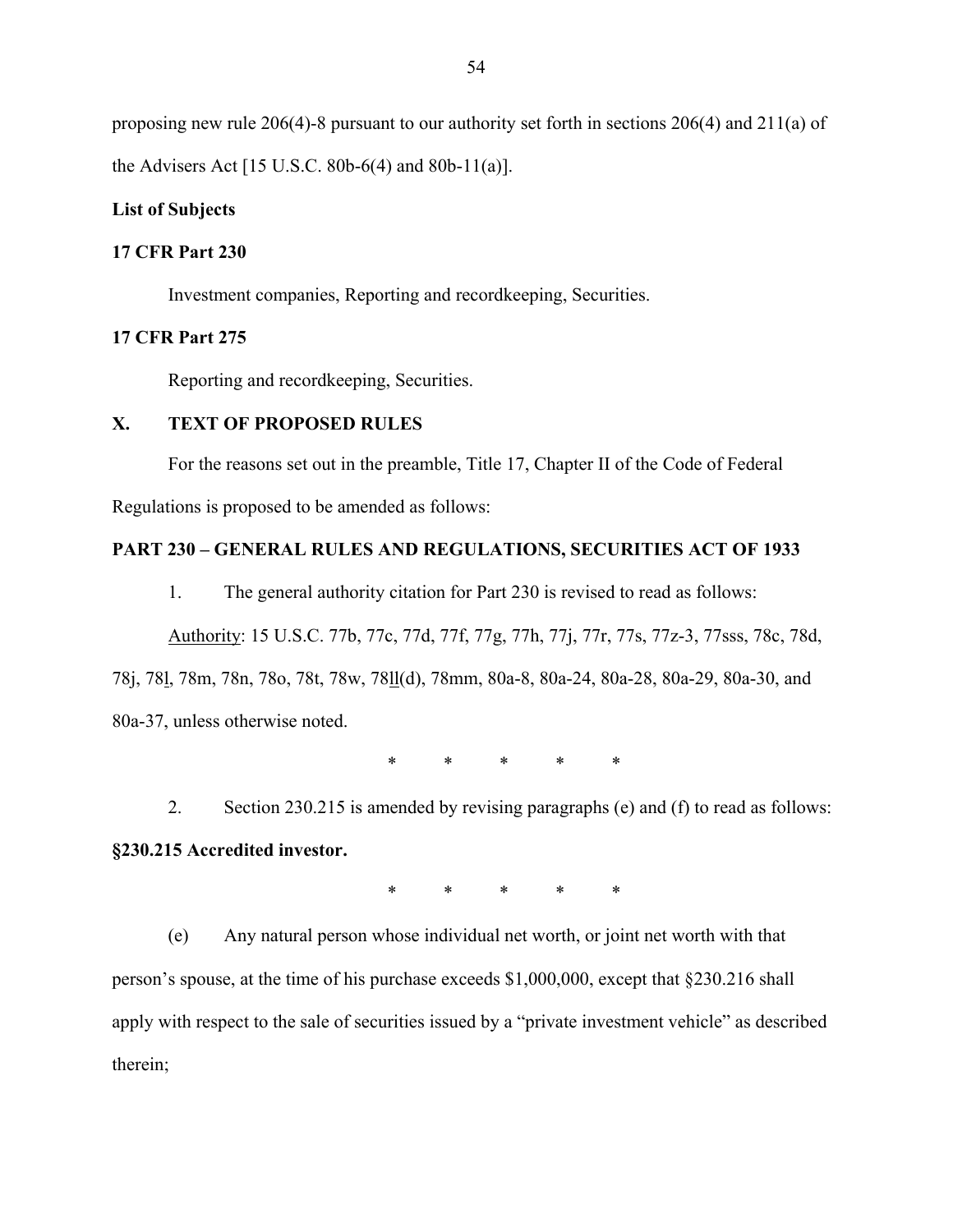(f) Any natural person who had an individual income in excess of \$200,000 in each of the two most recent years or joint income with that person's spouse in excess of \$300,000 in each of those years and has a reasonable expectation of reaching the same income level in the current year, except that §230.216 shall apply with respect to the sale of securities issued by a "private investment vehicle" as described therein;

\* \* \* \* \*

3. By adding §230.216 before the undesignated section heading to read as follows: **§230.216 Accredited investor definition for investors in certain private investment vehicles.** 

(a) Notwithstanding the definition of the term "accredited investor" in §230.215, in connection with the offer and sale of securities issued by an issuer that is a private investment vehicle, other than a venture capital fund, the term "accredited investor" as used in section 4(6) of the Securities Act of 1933 (15 U.S.C. 77(d)(6)) with reference to a natural person for purposes of §230.215(e) or §230.215(f) ("accredited natural person") shall mean a natural person who meets the requirements specified in §230.215(e) or §230.215(f), and who owns (individually, or jointly with that person's spouse) not less than \$2.5 million (as adjusted for inflation) in investments.

(b) Definitions. As used in this section, the following terms shall have the meanings indicated:

(1) Private investment vehicle means any issuer that would be an investment company as defined in section 3(a) of the Investment Company Act of 1940 (15 U.S.C. 80a-3(a)) but for the exclusion provided for in section  $3(c)(1)$  (15 U.S.C. 80a-3(c)(1)) of that Act.

(2) Venture capital fund has the same meaning as "business development company" in section  $202(a)(22)$  of the Investment Advisers Act of 1940 (15 U.S.C. 80b-2(a)(22)).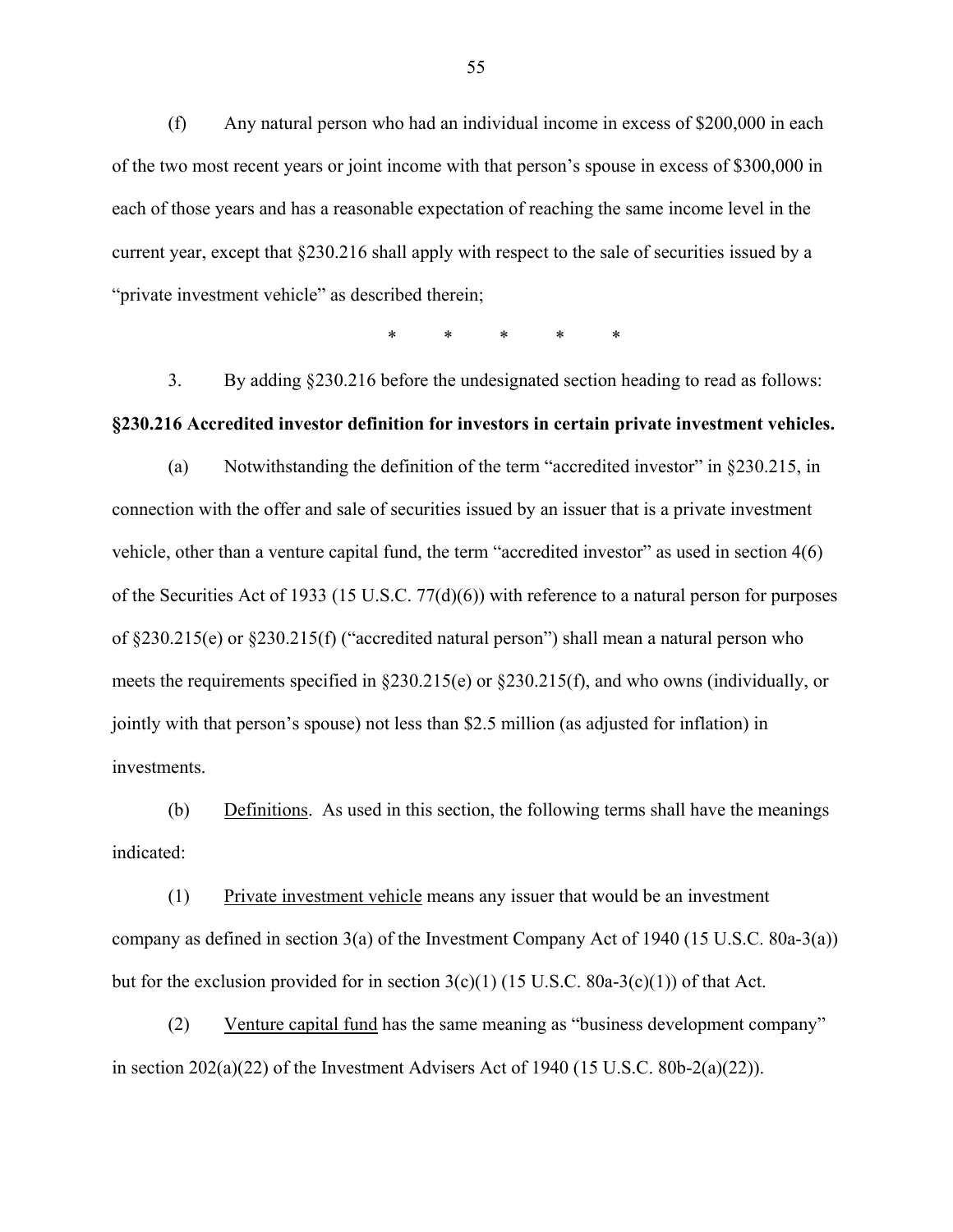(3) Investments means:

(i) Securities (as defined by section  $2(a)(1)$  of the Act (15 U.S.C. 77b(a)(1))), other than securities issued by an issuer that is controlled by the prospective accredited natural person that owns such securities, unless such issuer is:

(A) An investment company, as defined in section 3(a) of the Investment Company Act of 1940 (15 U.S.C. 80a-3(a)), or a company that would be an investment company under section 3(a) but for the exclusions from that definition provided by sections  $3(c)(1)$  through  $3(c)(9)$  of the Investment Company Act (15 U.S.C. 80a-3(c)(1) through  $3(c)(9)$ ), or the exclusions provided by §270.3a-6 or §270.3a-7 of this chapter, or a commodity pool;

(B) A company that:

(1) Files reports pursuant to section [13](http://www.sec.gov/cgi-bin/goodbye.cgi?www.law.uc.edu/CCL/34Act/sec13.html) or [15\(d\)](http://www.sec.gov/cgi-bin/goodbye.cgi?www.law.uc.edu/CCL/34Act/sec15.html#d) of the Securities Exchange Act of 1934 (15 U.S.C. 78m or 78o(d)); or

(2) Has a class of securities that are listed on a "designated offshore securities market" as such term is defined by [Regulation S](http://www.sec.gov/cgi-bin/goodbye.cgi?www.law.uc.edu/CCL/33ActRls/regS.html) under the Act (§§230.901 through 230.904); or

(C) A company with shareholders' equity of not less than \$50 million (determined in accordance with generally accepted accounting principles) as reflected on the company's most recent financial statements, provided that such financial statements present the information as of a date within 16 months preceding the date on which the prospective accredited natural person acquires the securities of a private investment vehicle;

(ii) Real estate held for investment purposes;

(iii) Commodity interests held for investment purposes. For purposes of this section, commodity interests means commodity futures contracts, options on commodity futures contracts, and options on physical commodities traded on or subject to the rules of: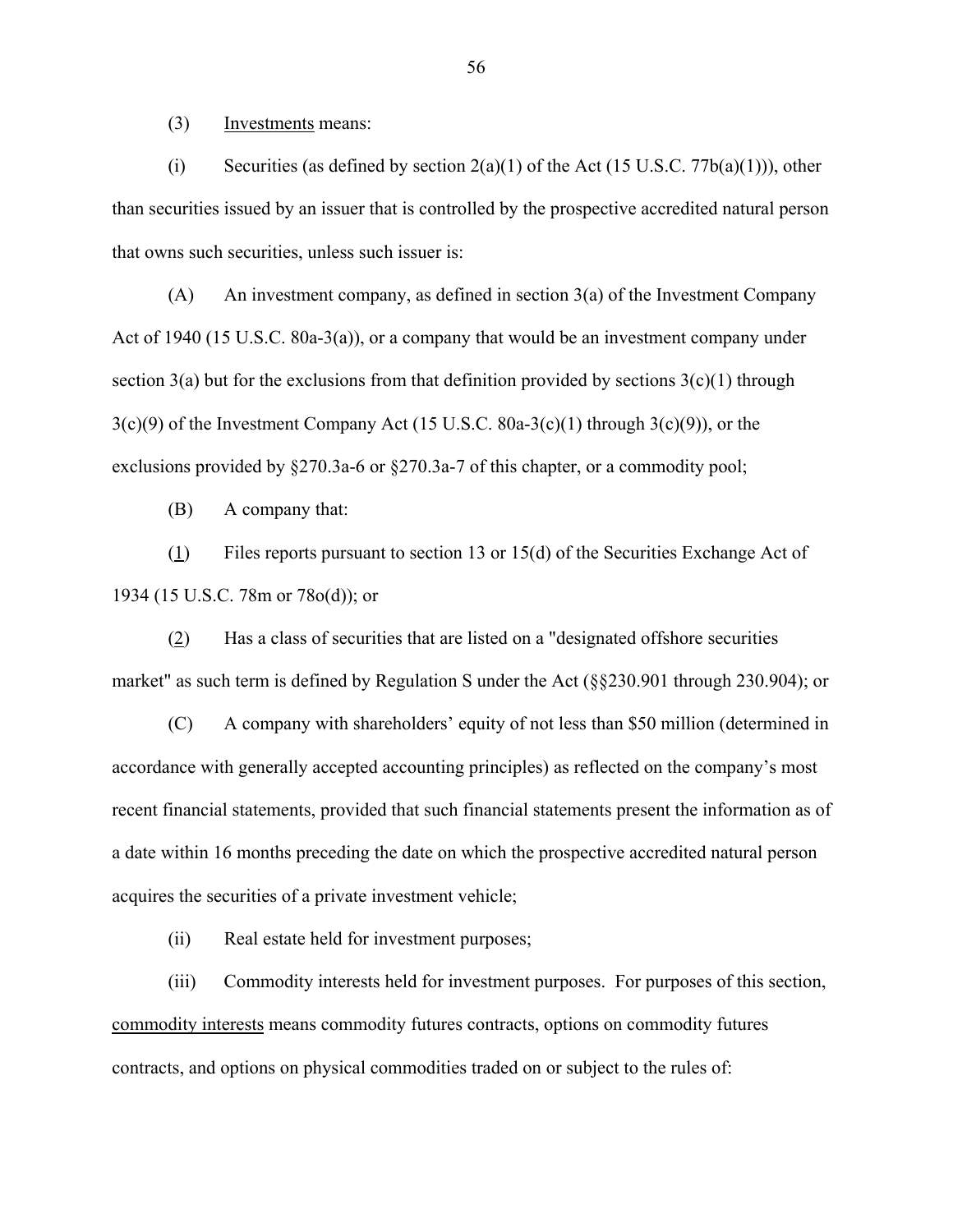(A) Any contract market designated for trading such transactions under the Commodity Exchange Act (7 U.S.C. 1 et seq.) and the rules thereunder (17 CFR 1.1 through 190.10); or

(B) Any board of trade or exchange outside the United States, as contemplated in Part 30 of the rules under the Commodity Exchange Act (17 CFR 30.1 through 30.12);

(iv) Physical commodities held for investment purposes. For purposes of this paragraph, physical commodities means any physical commodity with respect to which a commodity interest is traded on a market specified in paragraph (b)(3)(iii) of this section;

(v) To the extent not securities, financial contracts (as such term is defined in section  $3(c)(2)(B)(ii)$  of the Investment Company Act of 1940 (15 U.S.C. 80a-3(c)(2)(B)(ii))) entered into for investment purposes; and

(vi) Cash and cash equivalents (including foreign currencies) held for investment purposes. For purposes of this section, cash and cash equivalents include:

(A) Bank deposits, certificates of deposit, bankers acceptances and similar bank instruments held for investment purposes; and

(B) The net cash surrender value of an insurance policy.

(4) Prospective accredited natural person means a natural person seeking to purchase a security issued by a private investment vehicle.

(5) Related person means a natural person who is related to a prospective accredited natural person as a sibling, spouse or former spouse, or is a direct lineal descendant or ancestor by birth or adoption of the prospective accredited natural person, or is a spouse of such descendant or ancestor.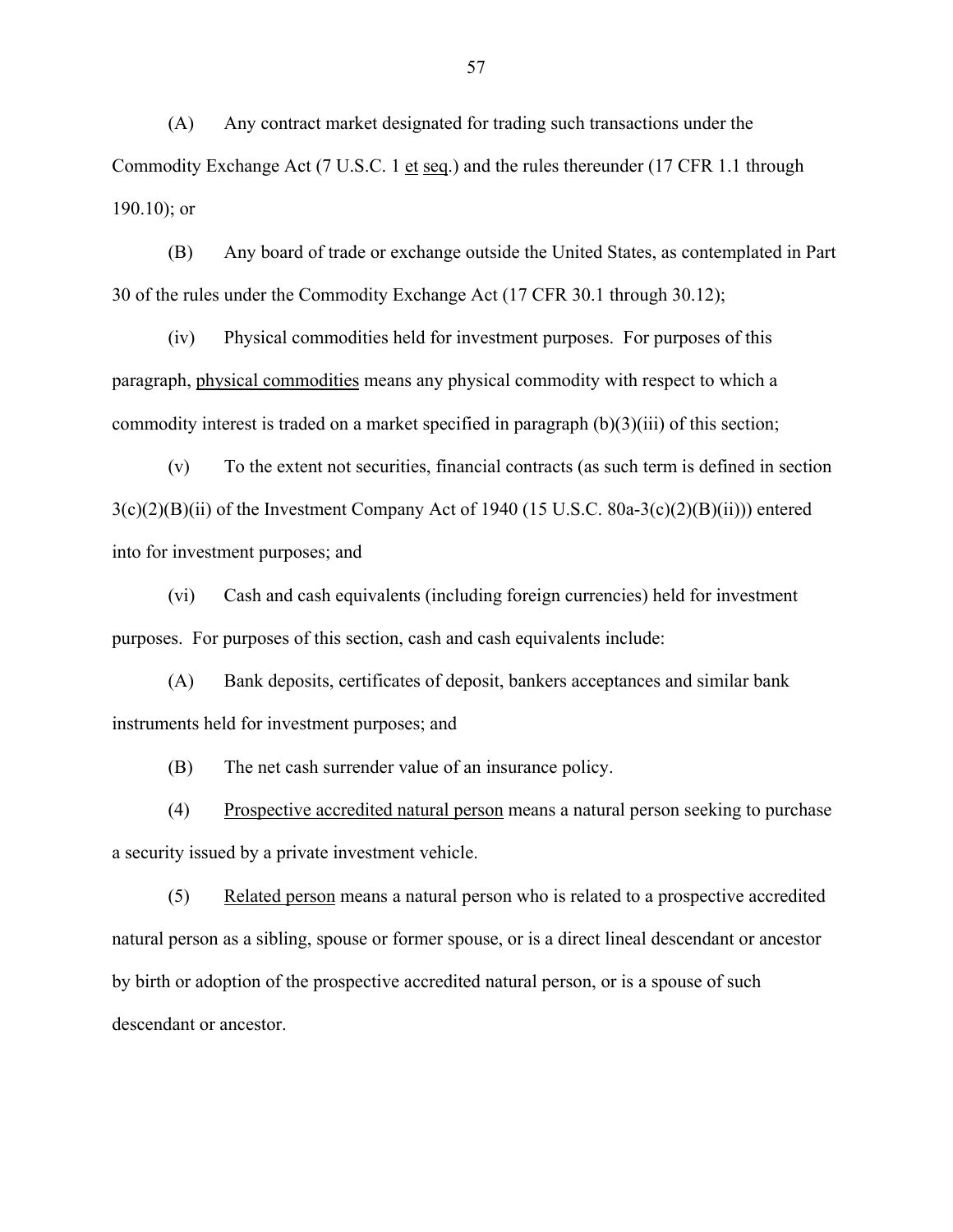- (c) Solely for purposes of this section:
- (1) Investment purposes:

(i) Real estate shall not be considered to be held for investment purposes by a prospective accredited natural person if it is used by the prospective accredited natural person or a related person for personal purposes or as a place of business, or in connection with the conduct of the trade or business of the prospective accredited natural person or a related person, provided that real estate owned by a prospective accredited natural person who is engaged primarily in the business of investing, trading or developing real estate in connection with such business may be deemed to be held for investment purposes. Residential real estate shall not be deemed to be used for personal purposes if deductions with respect to such real estate are not disallowed by section 280A of the Internal Revenue Code (26 U.S.C. 280A).

(ii) A commodity interest or physical commodity owned, or a financial contract entered into, by the prospective accredited natural person who is engaged primarily in the business of investing, reinvesting, or trading in commodity interests, physical commodities or financial contracts in connection with such business may be deemed to be held for investment purposes.

(2) Valuation. For purposes of determining whether a natural person is an accredited natural person, the aggregate amount of investments owned and invested on a discretionary basis by the natural person shall be the investments' fair market value on the most recent practicable date or their cost, provided that:

(i) In the case of commodity interests, the amount of investments shall be the value of the initial margin or option premium deposited in connection with such commodity interests; and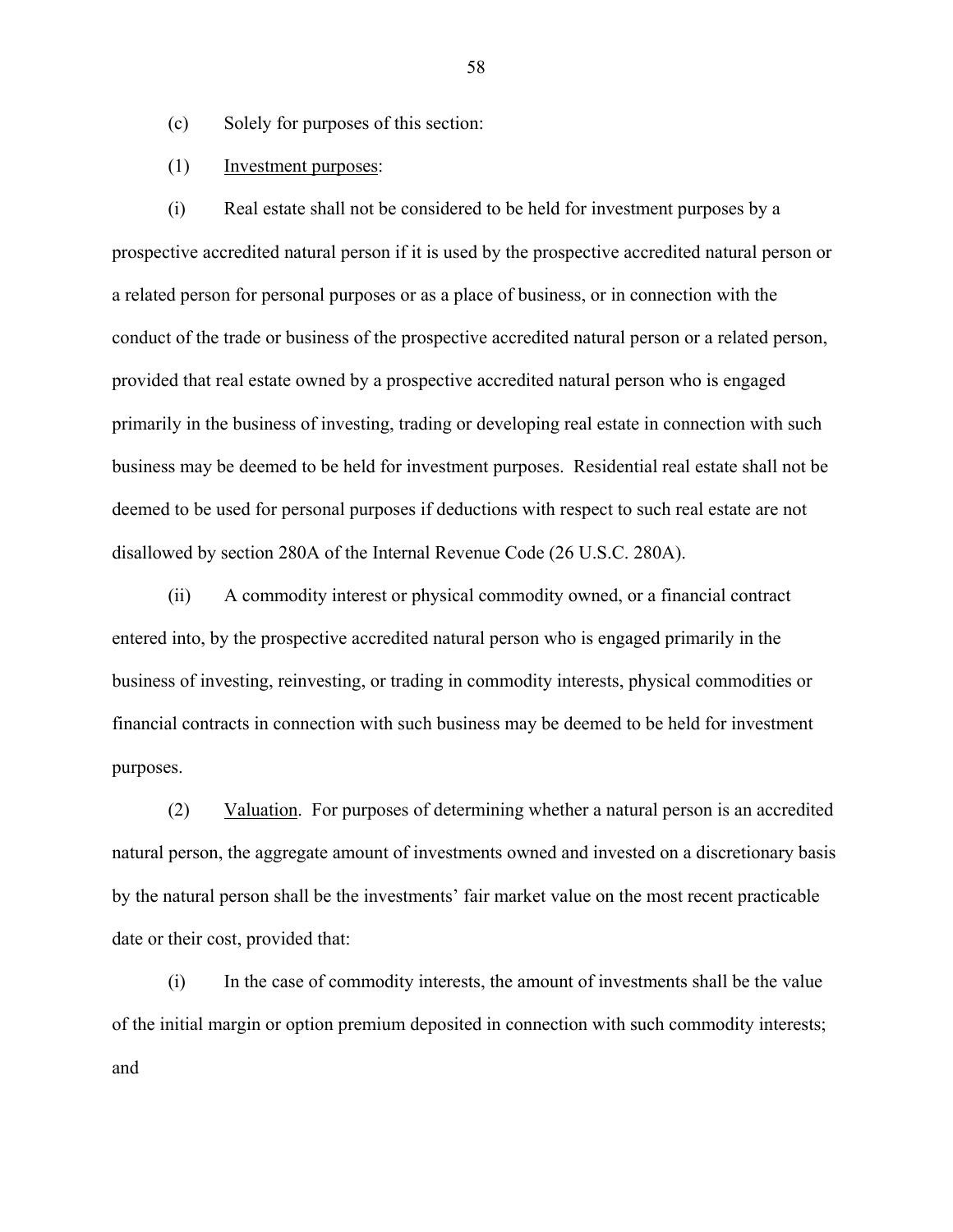(ii) In each case, there shall be deducted from the amount of investments owned by the natural person the amounts specified in paragraph  $(c)(3)$  of this section, as applicable.

(3) Deductions. In determining whether any natural person is an accredited natural person there shall be deducted from the amount of such person's investments the amount of any outstanding indebtedness incurred to acquire or for the purpose of acquiring the investments owned by such person.

(4) Joint investments. In determining whether a natural person is an accredited natural person, there may be included in the amount of such person's investments any investments held individually and fifty percent of any investments (a) held jointly with such person's spouse, and (b) in which such person shares with such person's spouse a community property or similar shared ownership interest.In determining whether spouses who are making a joint investment in a private investment vehicle are accredited natural persons, there may be included in the amount of each spouse's investments any investments owned by the other spouse (whether or not such investments are held jointly). In each case, there shall be deducted from the amount of any such investments the amounts specified in paragraph  $(c)(3)$  of this section incurred by each spouse; and

(5) Certain retirement plans and trusts. In determining whether a natural person is an accredited natural person, there may be included in the amount of such person's investments any investments held in an individual retirement account or similar account the investments of which are directed by and held for the benefit of such person.

(6) Inflation adjustments.

(i) On April 1, 2012, and on the 1st day of each subsequent 5-year period, the dollar amount in paragraph (a) of this section shall be adjusted by: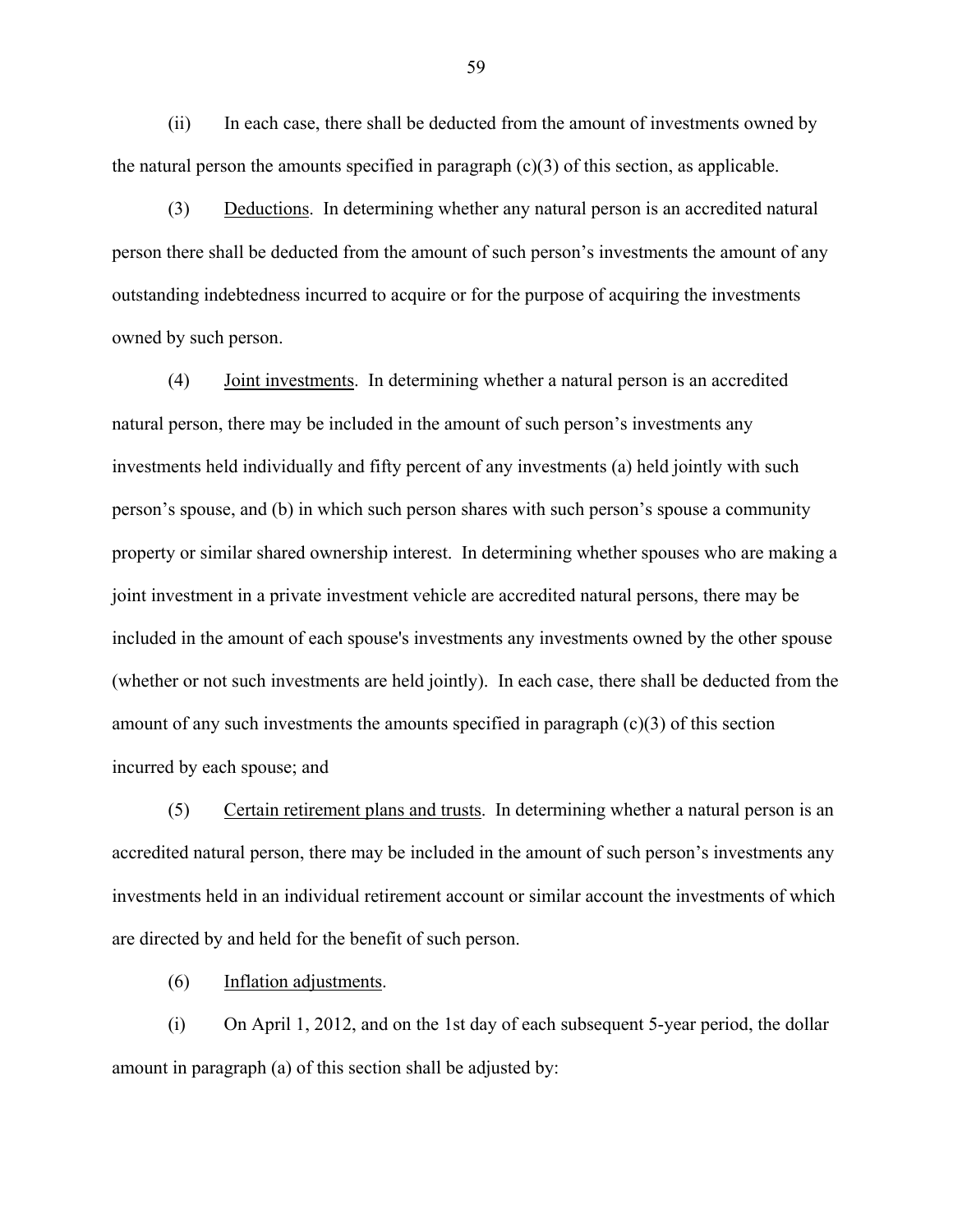(A) Dividing the annual value of the Personal Consumption Expenditures Chain-Type Price Index (or any successor index thereto), as published by the Department of Commerce, for the calendar year preceding the calendar year in which the adjustment is being made by the annual value of such index (or successor) for the calendar year ending December 31, 2006; and

(B) Multiplying the dollar amount by the quotient obtained in paragraph  $(c)(6)(i)(A)$ of this section.

(ii) Rounding. If the adjusted dollar amount determined under paragraph  $(c)(6)(i)$  of this section for any period is not a multiple of \$100,000, the amount so determined shall be rounded to the nearest multiple of \$100,000.

4. Section 230.501 is amended by revising paragraphs (a)(5) and (a)(6) to read as follows:

#### **§230.501 Definitions and terms used in Regulation D.**

\* \* \* \* \*

 $(a)$ 

(5) Any natural person whose individual net worth, or joint net worth with that person's spouse, at the time of his purchase exceeds \$1,000,000, except that §230.509 shall apply with respect to the sale of securities issued by a "private investment vehicle" as described therein;

(6) Any natural person who had an individual income in excess of \$200,000 in each of the two most recent years or joint income with that person's spouse in excess of \$300,000 in each of those years and has a reasonable expectation of reaching the same income level in the current year, except that §230.509 shall apply with respect to the sale of securities issued by a "private investment vehicle" as described therein;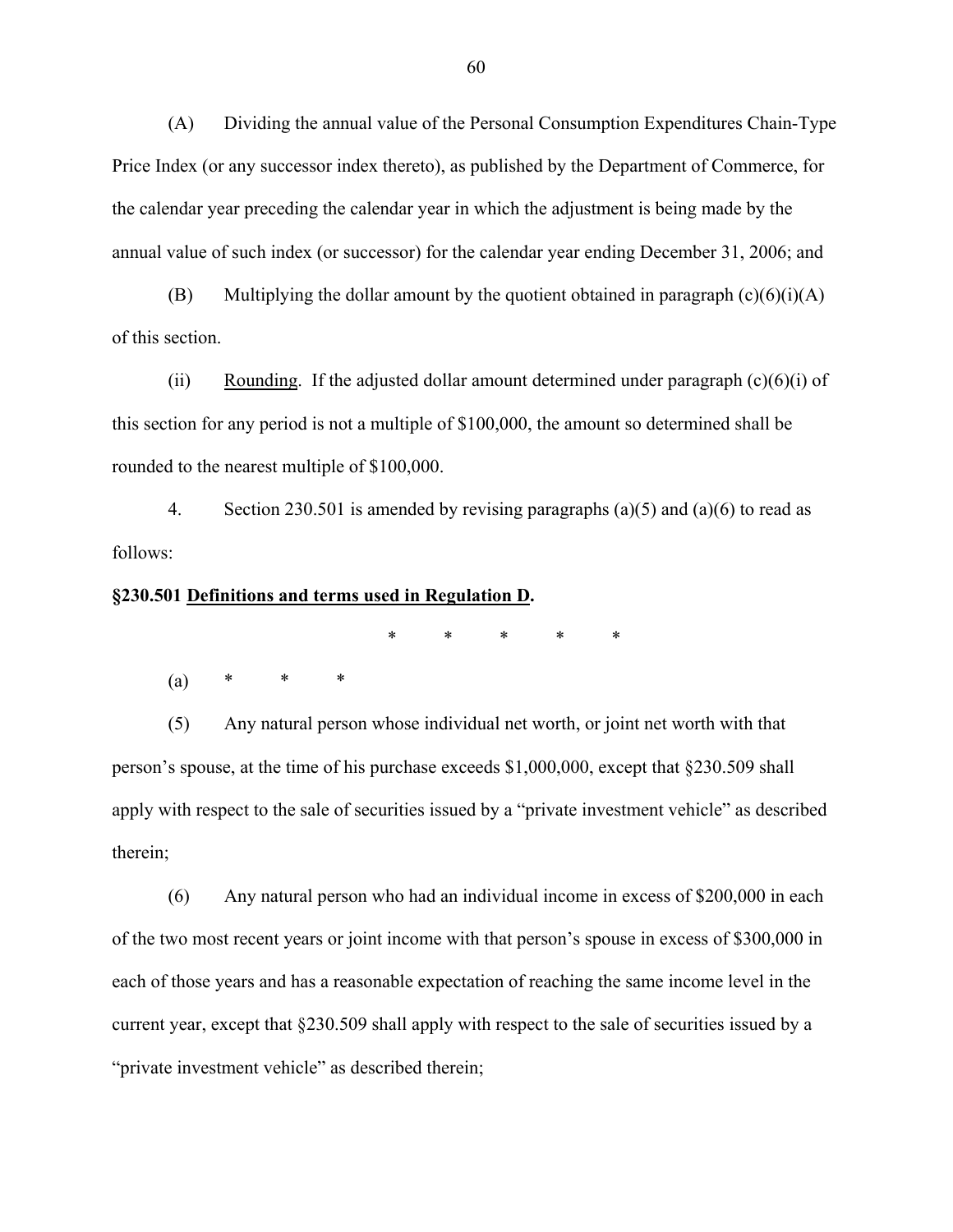\* \* \* \* \*

5. By adding §230.509 to read as follows:

#### **§230.509 Private investment vehicle.**

(a) Notwithstanding the definition of the term "accredited investor" in §230.501, in connection with the offer and sale of securities issued by an issuer that is a private investment vehicle, other than a venture capital fund, the term "accredited investor" in Regulation D  $(\S$ §230.501 through 230.509) with reference to a natural person for purposes of §230.501(a)(5) or §230.501(a)(6) ("accredited natural person") shall mean a natural person who meets the requirements specified in  $\S 230.501(a)(5)$  or  $\S 230.501(a)(6)$ , and who owns (individually, or jointly with that person's spouse) not less than \$2.5 million in investments (as adjusted for inflation), or who the issuer reasonably believes meets such qualifications, at the time of the purchase.

(b) Definitions. As used in this section, the following terms shall have the meanings indicated:

(1) Private investment vehicle means any issuer that would be an investment company as defined in section 3(a) of the Investment Company Act of 1940 (15 U.S.C. 80a-3(a)) but for the exclusion provided for in section  $3(c)(1)$  (15 U.S.C. 80a-3(c)(1)) of that Act.

(2) Venture capital fund has the same meaning as "business development company" in section  $202(a)(22)$  of the Investment Advisers Act of 1940 (15 U.S.C. 80b-2(a)(22)).

(3) Investments means:

(i) Securities (as defined by section  $2(a)(1)$  of the Act (15 U.S.C. 77b(a)(1))), other than securities issued by an issuer that is controlled by the prospective accredited natural person that owns such securities, unless such issuer is: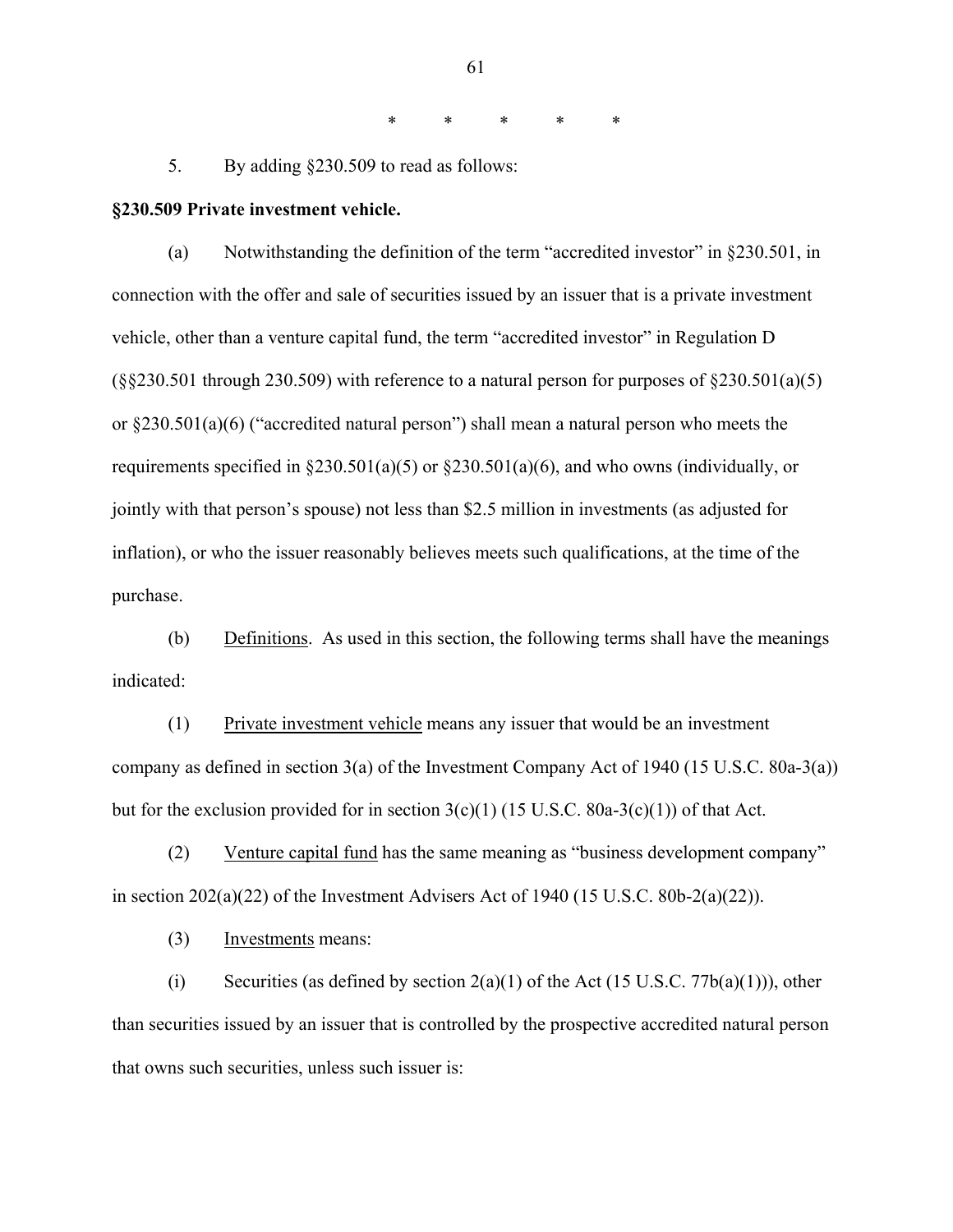(A) An investment company, as defined in section 3(a) of the Investment Company Act of 1940 (15 U.S.C. 80a-3(a)), or a company that would be an investment company under section 3(a) but for the exclusions from that definition provided by sections  $3(c)(1)$  through  $3(c)(9)$  of the Investment Company Act (15 U.S.C. 80a-3(c)(1) through  $3(c)(9)$ ), or the exclusions provided by §270.3a-6 or §270.3a-7 of this chapter, or a commodity pool;

(B) A company that:

(1) Files reports pursuant to section [13](http://www.sec.gov/cgi-bin/goodbye.cgi?www.law.uc.edu/CCL/34Act/sec13.html) or [15\(d\)](http://www.sec.gov/cgi-bin/goodbye.cgi?www.law.uc.edu/CCL/34Act/sec15.html#d) of the Securities Exchange Act of 1934 (15 U.S.C. 78m or 78o(d)); or

(2) Has a class of securities that are listed on a "designated offshore securities market" as such term is defined by [Regulation S](http://www.sec.gov/cgi-bin/goodbye.cgi?www.law.uc.edu/CCL/33ActRls/regS.html) under the Act (§§230.901 through 230.904); or

(C) A company with shareholders' equity of not less than \$50 million (determined in accordance with generally accepted accounting principles) as reflected on the company's most recent financial statements, provided that such financial statements present the information as of a date within 16 months preceding the date on which the prospective accredited natural person acquires the securities of a private investment vehicle;

(ii) Real estate held for investment purposes;

(iii) Commodity interests held for investment purposes. For purposes of this section, commodity interests means commodity futures contracts, options on commodity futures contracts, and options on physical commodities traded on or subject to the rules of:

(A) Any contract market designated for trading such transactions under the Commodity Exchange Act (7 U.S.C. 1 et seq.) and the rules thereunder (17 CFR 1.1 through 190.10); or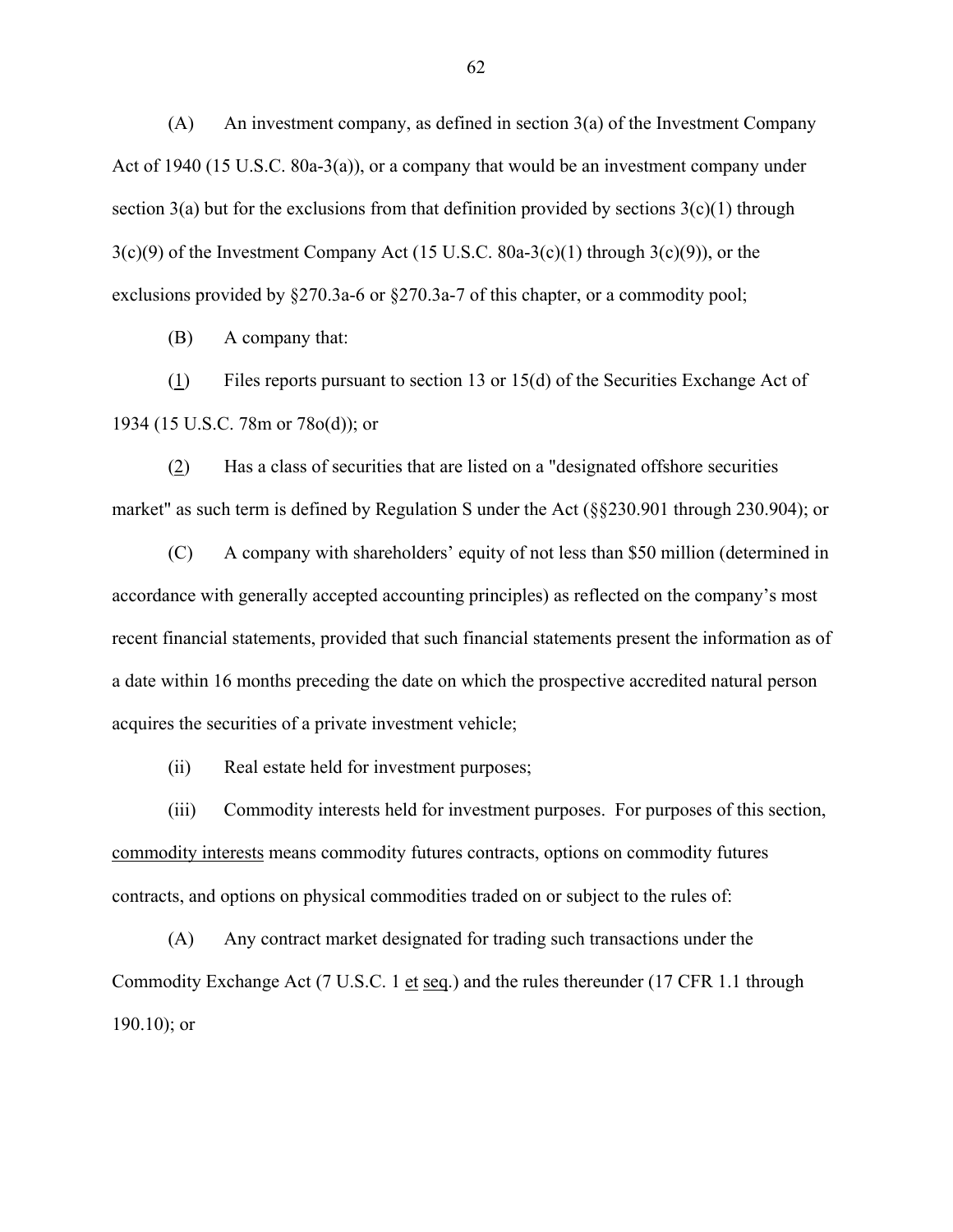(B) Any board of trade or exchange outside the United States, as contemplated in Part 30 of the rules under the Commodity Exchange Act (17 CFR 30.1 through 30.12);

(iv) Physical commodities held for investment purposes. For purposes of this paragraph, physical commodities means any physical commodity with respect to which a commodity interest is traded on a market specified in paragraph  $(b)(3)(iii)$  of this section;

(v) To the extent not securities, financial contracts (as such term is defined in section  $3(c)(2)(B)(ii)$  of the Investment Company Act of 1940 (15 U.S.C. 80a-3(c)(2)(B)(ii))) entered into for investment purposes; and

(vi) Cash and cash equivalents (including foreign currencies) held for investment purposes. For purposes of this section, cash and cash equivalents include:

(A) Bank deposits, certificates of deposit, bankers acceptances and similar bank instruments held for investment purposes; and

(B) The net cash surrender value of an insurance policy.

(4) Prospective accredited natural person means a natural person seeking to purchase a security issued by a private investment vehicle.

(5) Related person means a natural person who is related to a prospective accredited natural person as a sibling, spouse or former spouse, or is a direct lineal descendant or ancestor by birth or adoption of the prospective accredited natural person, or is a spouse of such descendant or ancestor.

(c) Solely for purposes of this section:

(1) Investment purposes:

(i) Real estate shall not be considered to be held for investment purposes by a prospective accredited natural person if it is used by the prospective accredited natural person or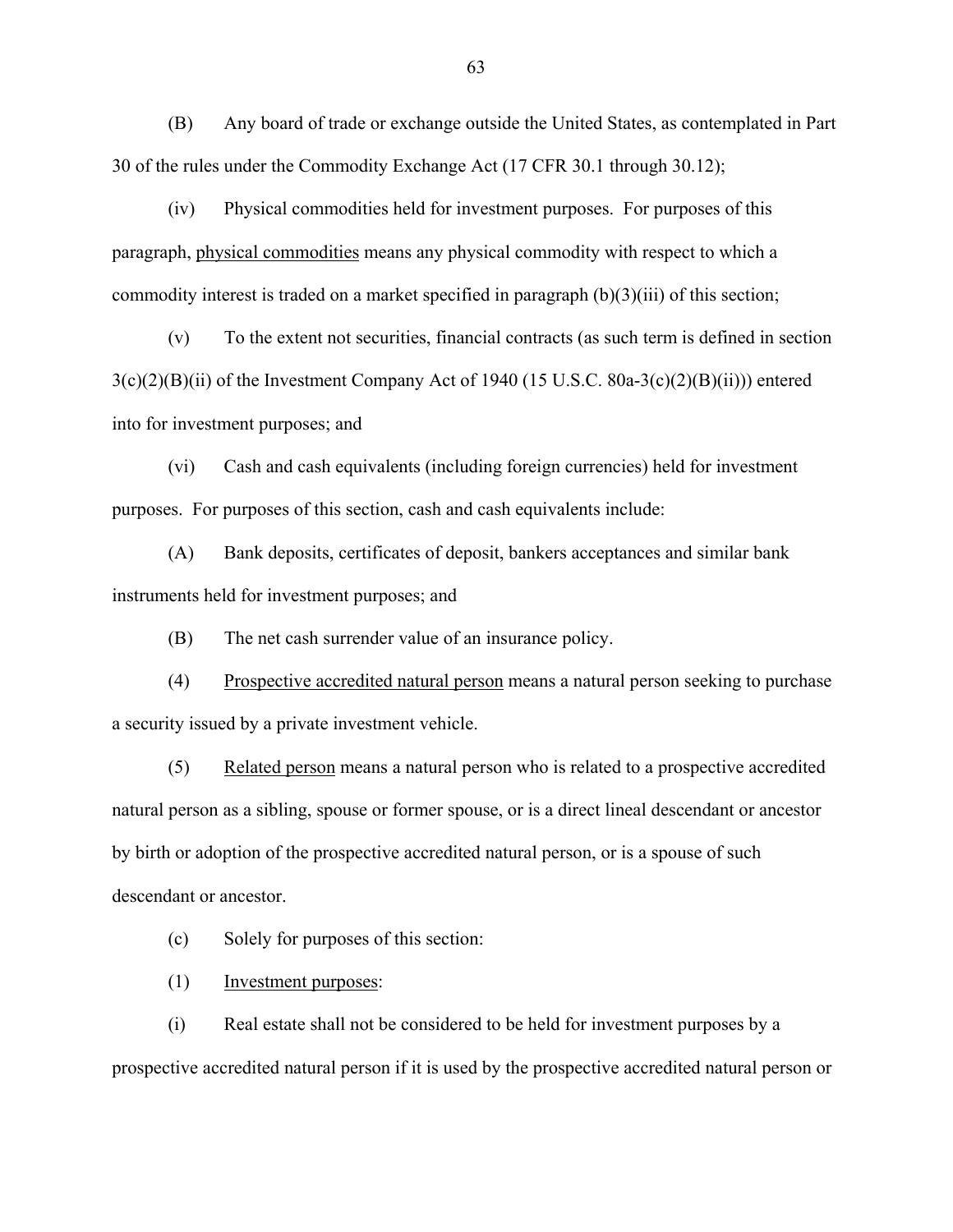a related person for personal purposes or as a place of business, or in connection with the conduct of the trade or business of the prospective accredited natural person or a related person, provided that real estate owned by a prospective accredited natural person who is engaged primarily in the business of investing, trading or developing real estate in connection with such business may be deemed to be held for investment purposes. Residential real estate shall not be deemed to be used for personal purposes if deductions with respect to such real estate are not disallowed by section 280A of the Internal Revenue Code (26 U.S.C. 280A).

(ii) A commodity interest or physical commodity owned, or a financial contract entered into, by the prospective accredited natural person who is engaged primarily in the business of investing, reinvesting, or trading in commodity interests, physical commodities or financial contracts in connection with such business may be deemed to be held for investment purposes.

(2) Valuation. For purposes of determining whether a natural person is an accredited natural person, the aggregate amount of investments owned and invested on a discretionary basis by the natural person shall be the investments' fair market value on the most recent practicable date or their cost, provided that:

(i) In the case of commodity interests, the amount of investments shall be the value of the initial margin or option premium deposited in connection with such commodity interests; and

(ii) In each case, there shall be deducted from the amount of investments owned by the natural person the amounts specified in paragraph  $(c)(3)$  of this section, as applicable.

(3) Deductions. In determining whether any natural person is an accredited natural person there shall be deducted from the amount of such person's investments the amount of any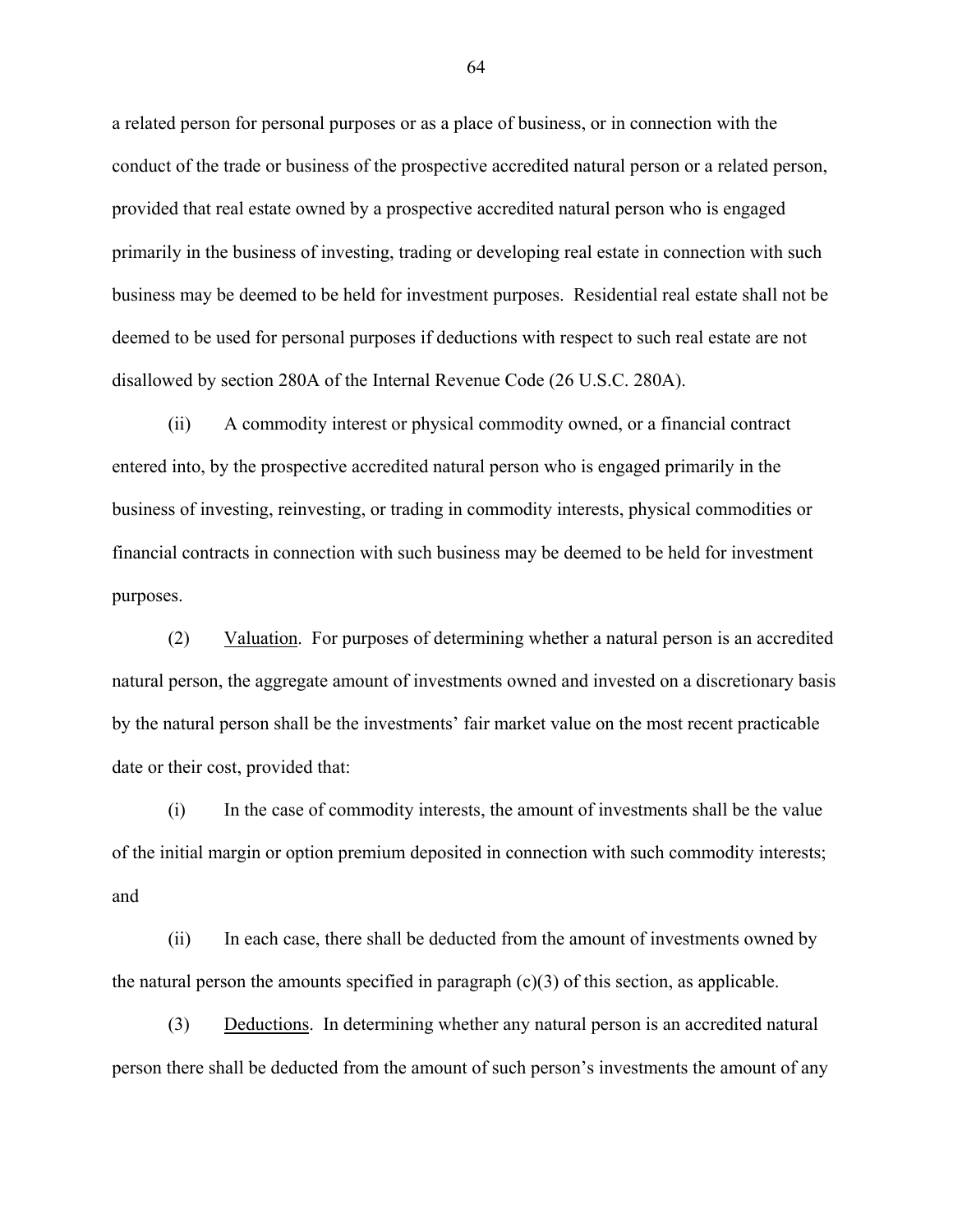outstanding indebtedness incurred to acquire or for the purpose of acquiring the investments owned by such person.

(4) Joint investments. In determining whether a natural person is an accredited natural person, there may be included in the amount of such person's investments any investments held individually and fifty percent of any investments (a) held jointly with such person's spouse, and (b) in which such person shares with such person's spouse a community property or similar shared ownership interest.In determining whether spouses who are making a joint investment in a private investment vehicle are accredited natural persons, there may be included in the amount of each spouse's investments any investments owned by the other spouse (whether or not such investments are held jointly). In each case, there shall be deducted from the amount of any such investments the amounts specified in paragraph  $(c)(3)$  of this section incurred by each spouse; and

(5) Certain retirement plans and trusts. In determining whether a natural person is an accredited natural person, there may be included in the amount of such person's investments any investments held in an individual retirement account or similar account the investments of which are directed by and held for the benefit of such person.

(6) Inflation adjustments.

(i) On April 1, 2012, and on the 1st day of each subsequent 5-year period, the dollar amount in paragraph (a) of this section shall be adjusted by:

(A) Dividing the annual value of the Personal Consumption Expenditures Chain-Type Price Index (or any successor index thereto), as published by the Department of Commerce, for the calendar year preceding the calendar year in which the adjustment is being made by the annual value of such index (or successor) for the calendar year ending December 31, 2006; and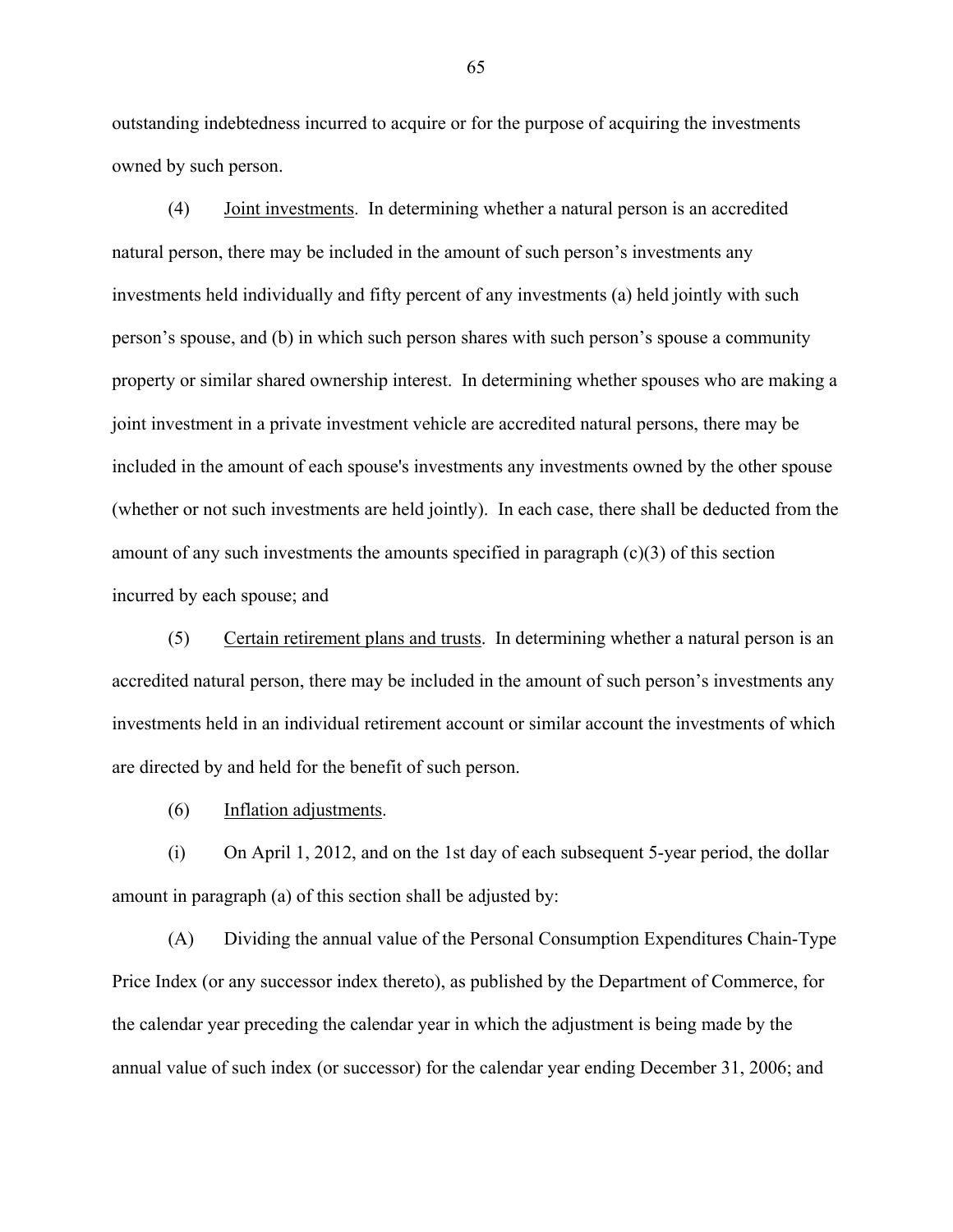(B) Multiplying the dollar amount by the quotient obtained in paragraph  $(c)(6)(i)(A)$ of this section.

(ii) Rounding. If the adjusted dollar amount determined under paragraph  $(c)(6)(i)$  of this section for any period is not a multiple of \$100,000, the amount so determined shall be rounded to the nearest multiple of \$100,000.

#### **PART 275 – RULES AND REGULATIONS, INVESTMENT ADVISERS ACT OF 1940**

6. The authority citation for Part 275 continues to read in part as follows:

Authority: 15 U.S.C. 80b-2(a)(11)(F), 80b-2(a)(17), 80b-3, 80b-4, 80b-4a, 80b-6(4), 80b-6a, and 80b-11, unless otherwise noted.

\* \* \* \* \*

7. Section 275.206(4)-8 is added to read as follows:

#### **§206(4)-8 Pooled investment vehicles.**

 (a) Prohibition. It shall constitute a fraudulent, deceptive, or manipulative act, practice, or course of business within the meaning of section 206(4) of the Act (15 U.S.C. 80b-6(4)) for any investment adviser to a pooled investment vehicle to:

(1) Make any untrue statement of a material fact or to omit to state a material fact necessary to make the statements made, in the light of the circumstances under which they were made, not misleading, to any investor or prospective investor in the pooled investment vehicle; or

(2) Otherwise engage in any act, practice, or course of business that is fraudulent, deceptive, or manipulative with respect to any investor or prospective investor in the pooled investment vehicle.